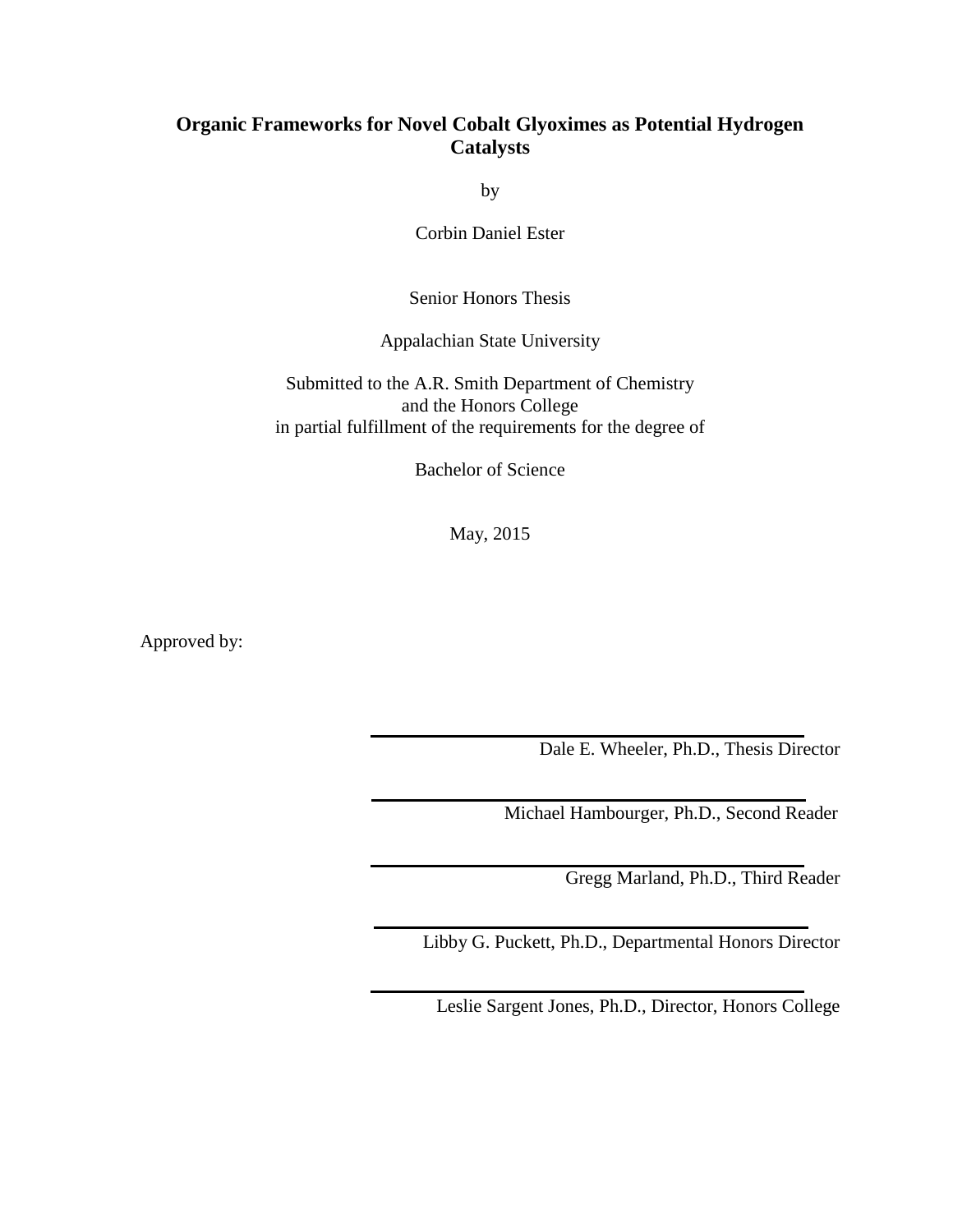#### **Abstract**

The environmental and social implications of global carbon emissions require a rapid transition to alternate energy sources. Cost-effective catalysts for the interconversion of electrical and chemical energy could enable the widespread acceptance of existing renewable energy technologies. In particular, the production of hydrogen via water electrolysis is a promising method of renewable energy storage. Traditional electrolyzing catalysts are either inefficient or require rare, expensive elements. For the hydrogen evolution half-reaction, cobaloximes are active catalysts containing only Earth-abundant, inexpensive elements. The goal of the current research is to synthesize a ligand environment that favors appropriate metalproton bond strength for catalysis. First, experiments showed that an electron donating Nalkyl side chain cobaloxime enabled catalysis at a lower reduction potential and more basic solvent environment. Compared to the more common glyoxime ligands, such as methyl or phenyl, the introduction of amidoxime functionalities increases the electron density on the central cobalt ion. This demonstrated that changing the electron donating/withdrawing properties of the side chain is an effective way of tuning the redox properties of the cobalt ion. Further research investigated *p*-aniline substituted glyoxime ligands that enable the shift of cobalt-based redox processes to more negative potentials, increasing the accessible pH range of the cobaloxime catalyst. To create these glyoxime derivatives, several *p*-substituted anilines,  $p$ -XC<sub>6</sub>H<sub>4</sub>NH<sub>2</sub>, were used, including X= NO<sub>2</sub>, OR, R, H, I, and N(CH<sub>3</sub>)<sub>2</sub>. These N-alkyl and Naryl glyoximes were analyzed by NMR, IR, and elemental analysis. The corresponding cobaloxime derivatives were then synthesized and analyzed via FTIR, NMR, UV-visible, and MALDI-MS. The results of these efforts will be discussed, although successful synthesis of new glyoxime derivatives and corresponding cobaloximes is still in progress.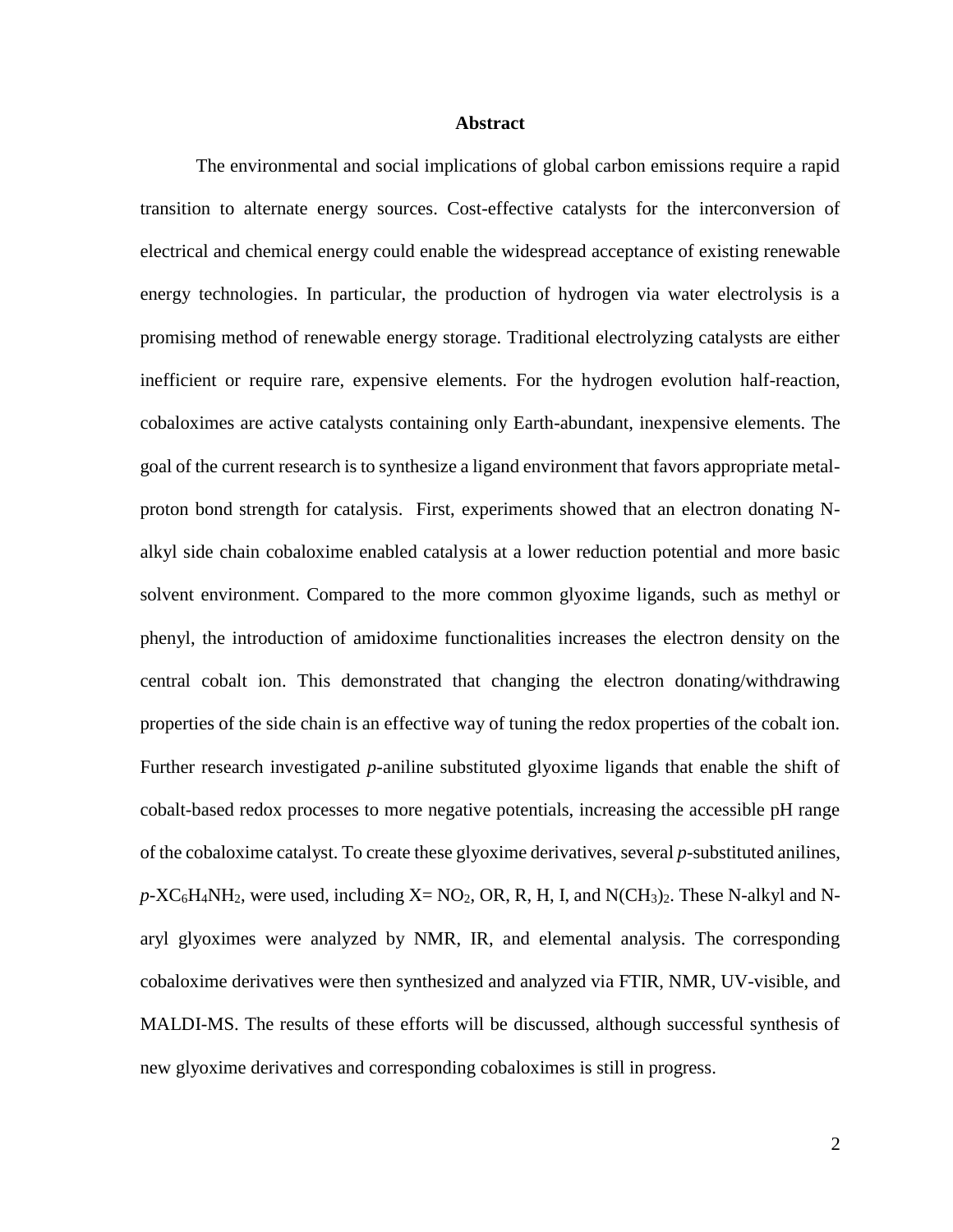# **Acknowledgements**

First I would like to acknowledge first and foremost Dr. Dale E. Wheeler for his guidance, mentorship, and support of this project. I would also like to thank Drs. Mike Hambourger and Gregg Marland for their support and guidance. Furthermore, I would like to thank Katarina Hauser, previous student of Hambourger Lab, and Zach Gilbert, previous student of the Wheeler lab, for their collaboration and work on this project. I would also like to thank the A.R. Smith Department of Chemistry and all of those associated with it for their support. Finally, I would like to thank my family for their unwavering support throughout my academic career.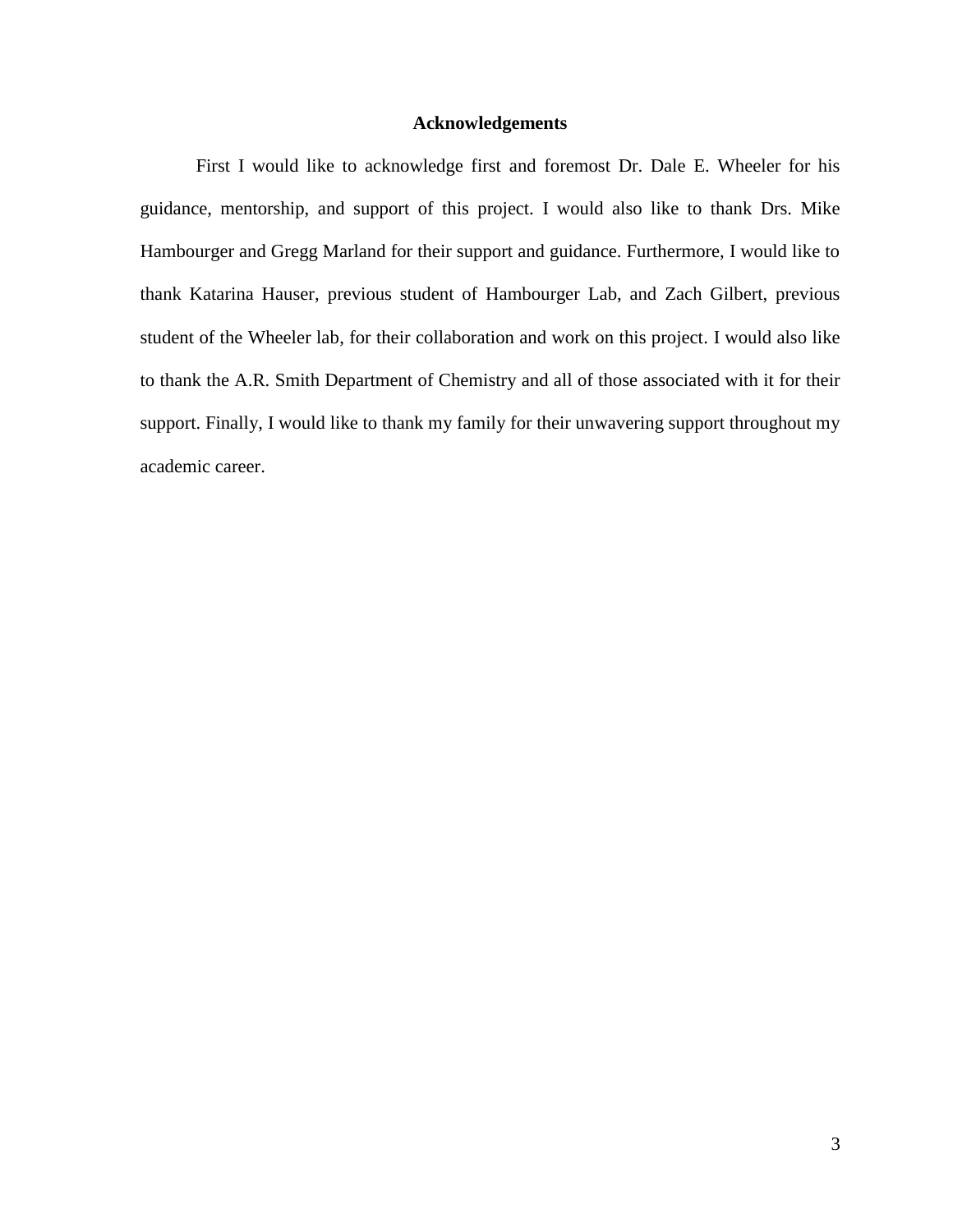# **Table of Contents**

| List of Figures                | Page 5  |
|--------------------------------|---------|
| List of Tables                 | Page 6  |
| List of Abbreviations          | Page 7  |
| List of Synthesized Structures | Page 8  |
| Introduction                   | Page 10 |
| Methods                        | Page 21 |
| Results                        | Page 31 |
| Discussion                     | Page 40 |
| Future Work                    | Page 48 |
| Conclusions                    | Page 49 |
| <b>Financial Support</b>       | Page 49 |
| References                     | Page 50 |
| Vita                           | Page 54 |
| Appendices                     | Page 55 |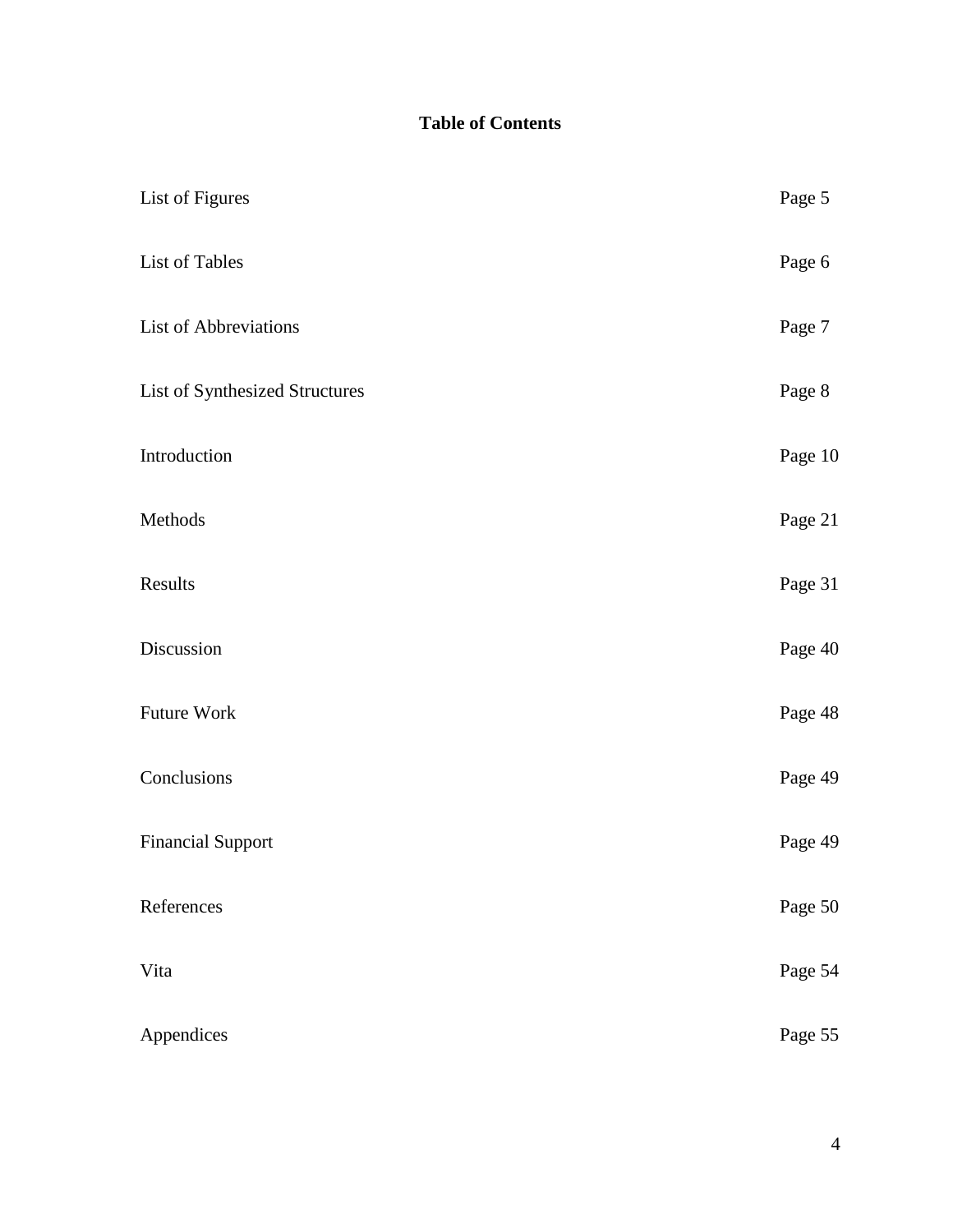### **List of Figures**

| Figure 1 | Annual world energy consumption, 1990-2010 and projected to | Page 10 |
|----------|-------------------------------------------------------------|---------|
|          | 2040.                                                       |         |

- Figure 2 Primary energy consumption in the United States from 1980 2040. Percentages from 2012 - 2040 are predictions based on current usage. $<sup>1</sup>$ </sup> Page 11
- Figure 3 General schematic for the electrolysis of water. Overall equation:  $2 \text{ H}_2\text{O}$  (l)  $\rightarrow 2 \text{ H}_2$  (g) + O<sub>2</sub> (g). Page 13
- Figure 4 General diagram of oxygenic photosynthesis. Adapted from Campbell Biology.<sup>14</sup> Page 14

Overall equation:  $6H_2O + 6CO_2 + light \rightarrow C_6H_12O_6 + 6O_2$ .

- Figure 5 Homolytic H<sub>2</sub> evolution mechanisms. Mechanism 1 is followed by mechanism 2. Page 16
- Figure 6 Representation of heterolytic  $H_2$  evolution pathways in acidic environments. Mechanisms proceed in order from 3-5, top to bottom. Page 17
- Figure 7 Methyl cobaloxime with bridging groups: (a)  $BF_2^+$  and (b)  $H^+$ . Axial ligands are shown as  $L_1$  and  $L_2$ . Page 17
- Figure 8 Methyl cobaloxime, Co(dmgBF<sub>2</sub>)<sub>2</sub>, and phenyl cobaloxime,  $Co(dpgBF<sub>2</sub>)<sub>2</sub>$ . Page 18
- Figure 9 Possible catalytic mechanism for **D-3** if the resting state for the complex is cobalt(III). Page 46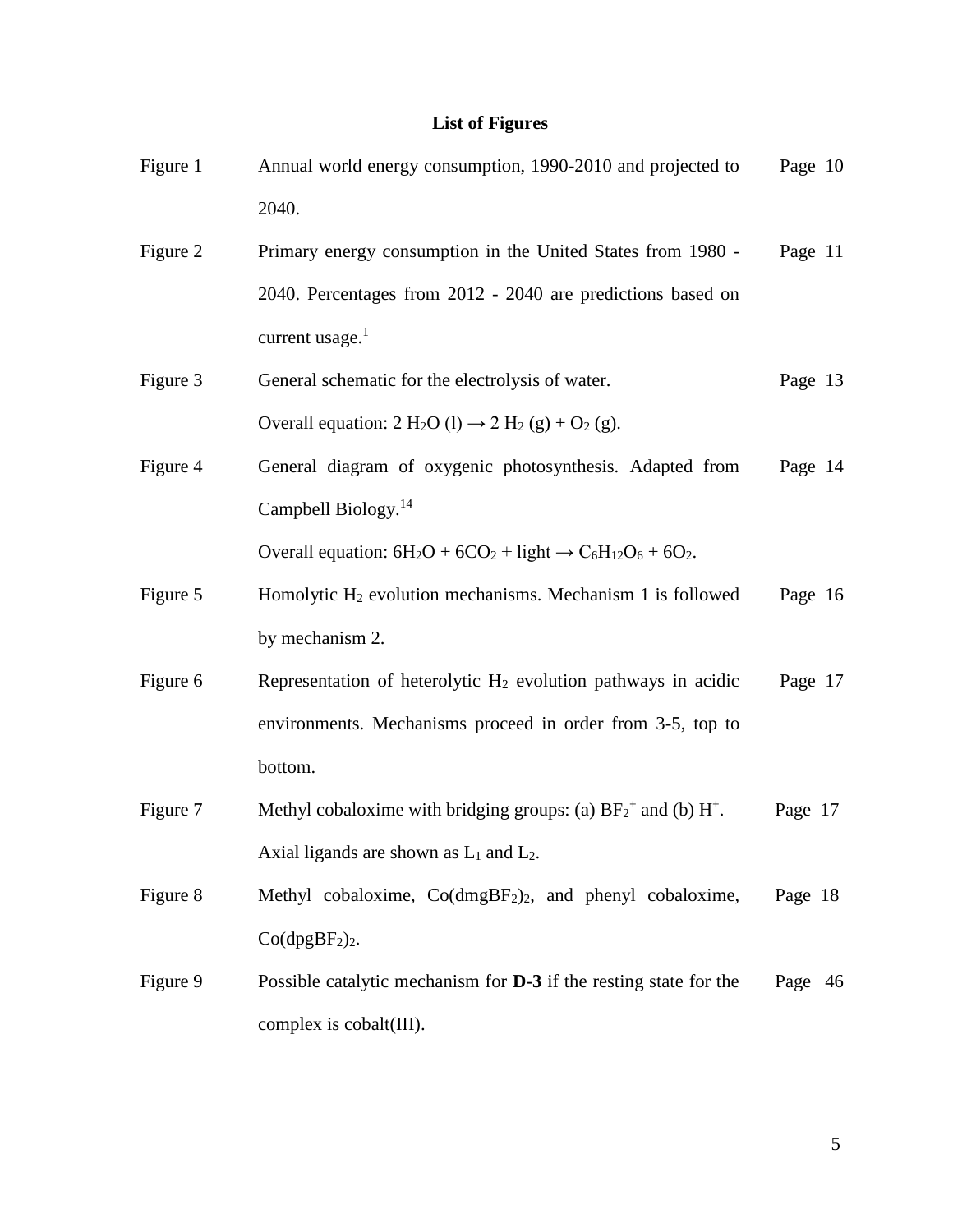# **List of Tables**

| Table 1  | <sup>1</sup> H NMR and data for <b>B-1</b> , <b>B-3</b> , <b>B-4</b> , and <b>B-5</b> with comparable  | Page 33 |  |
|----------|--------------------------------------------------------------------------------------------------------|---------|--|
|          | literature values.                                                                                     |         |  |
| Table 2  | <sup>13</sup> C NMR and data for <b>B-1</b> , <b>B-3</b> , <b>B-4</b> , and <b>B-5</b> with comparable | Page 33 |  |
|          | literature values.                                                                                     |         |  |
| Table 3  | FTIR peaks for <b>B-1, B-3, B-4,</b> and <b>B-5</b> with comparable literature                         | Page 34 |  |
|          | values.                                                                                                |         |  |
| Table 4  | <sup>1</sup> H NMR and data for <b>C-1</b> , <b>C-3</b> , and comparable literature values.            | Page 34 |  |
| Table 5  | <sup>13</sup> C NMR and data for <b>C-1</b> , <b>C-3</b> , and comparable literature                   | Page 35 |  |
|          | values.                                                                                                |         |  |
| Table 6  | FTIR peaks for C-1, C-3, and comparable literature values.                                             | Page 35 |  |
| Table 7  | <sup>1</sup> H NMR data for <b>B-3</b> and <b>D-3</b> .                                                | Page 36 |  |
| Table 8  | $^{13}$ C NMR data for <b>B-3</b> and <b>D-3</b> .                                                     | Page 37 |  |
| Table 9  | Experimental $\lambda_{\text{max}}$ for the MLCT band in compounds <b>D-3</b> and                      | Page 37 |  |
|          | $D-4.$                                                                                                 |         |  |
| Table 10 | The monitored $C=N$ and $N-O$ peaks for each spectra and                                               | Page 38 |  |
|          | reference spectra. The shift column denotes the direction and                                          |         |  |
|          | magnitude of the shift between the ligand and complex.                                                 |         |  |
| Table 11 | Reduction potential results for compounds D-1, D-2, and D-3.                                           | Page 39 |  |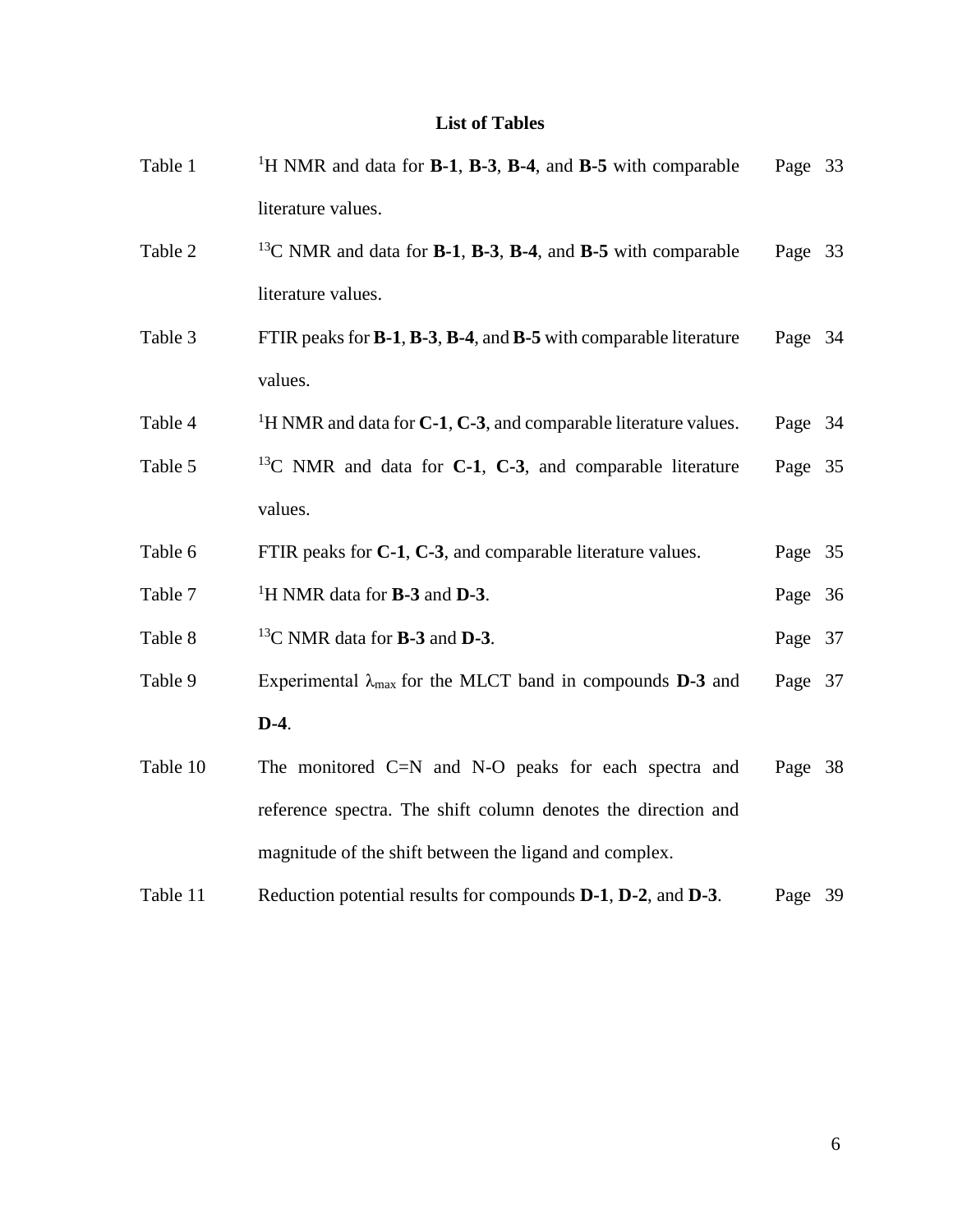# **List of Abbreviations**

| cobaloximes                           | cobalt bis(glyoxime) complexes                          |
|---------------------------------------|---------------------------------------------------------|
| Co(dNhgBF <sub>2</sub> ) <sub>2</sub> | $bis(difluoroboryl(bis(N-n-hexyl)glyoxime)) cobalt(II)$ |
|                                       | $N-n$ -hexyl cobaloxime                                 |
| Co(dmgBF <sub>2</sub> ) <sub>2</sub>  | bis(difluoroboryldimethylglyoxime)cobalt(II)            |
|                                       | methyl cobaloxime                                       |
| Co(dpgBF <sub>2</sub> ) <sub>2</sub>  | bis(difluoroboryldiphenylglyoxime)cobalt(II)            |
|                                       | phenyl cobaloxime                                       |
| dmg                                   | dimethylglyoxime                                        |
| dNhg                                  | $bis(N-n-hexyl)glyoxime$                                |
| dpg                                   | diphenylglyoxime                                        |
| bag                                   | bis(N-aniline)glyoxime                                  |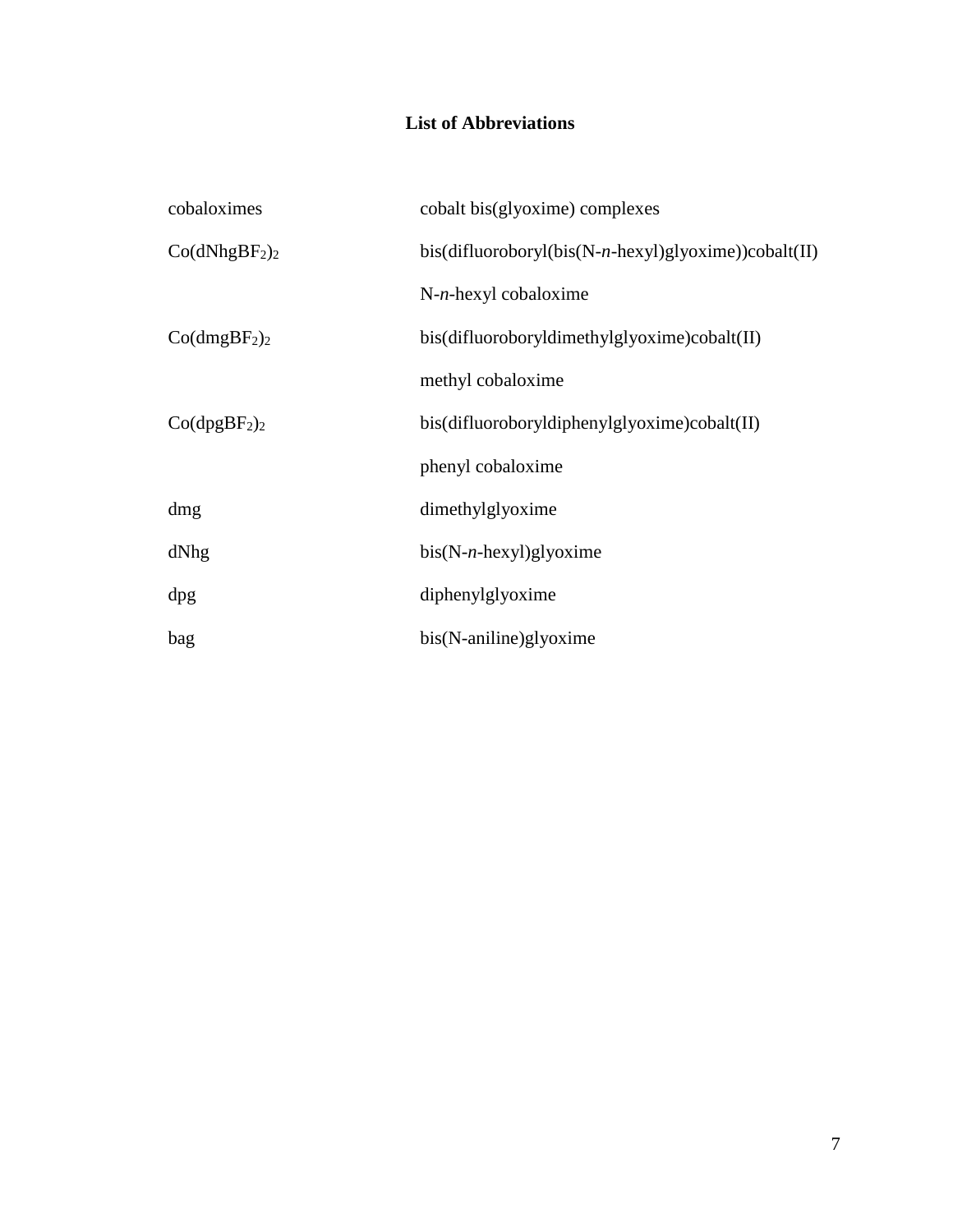**1**

**2**

**3**







**Series B**



 $R = 1, 2, 3, 4, 5$ 

**1**  $Ci$ 



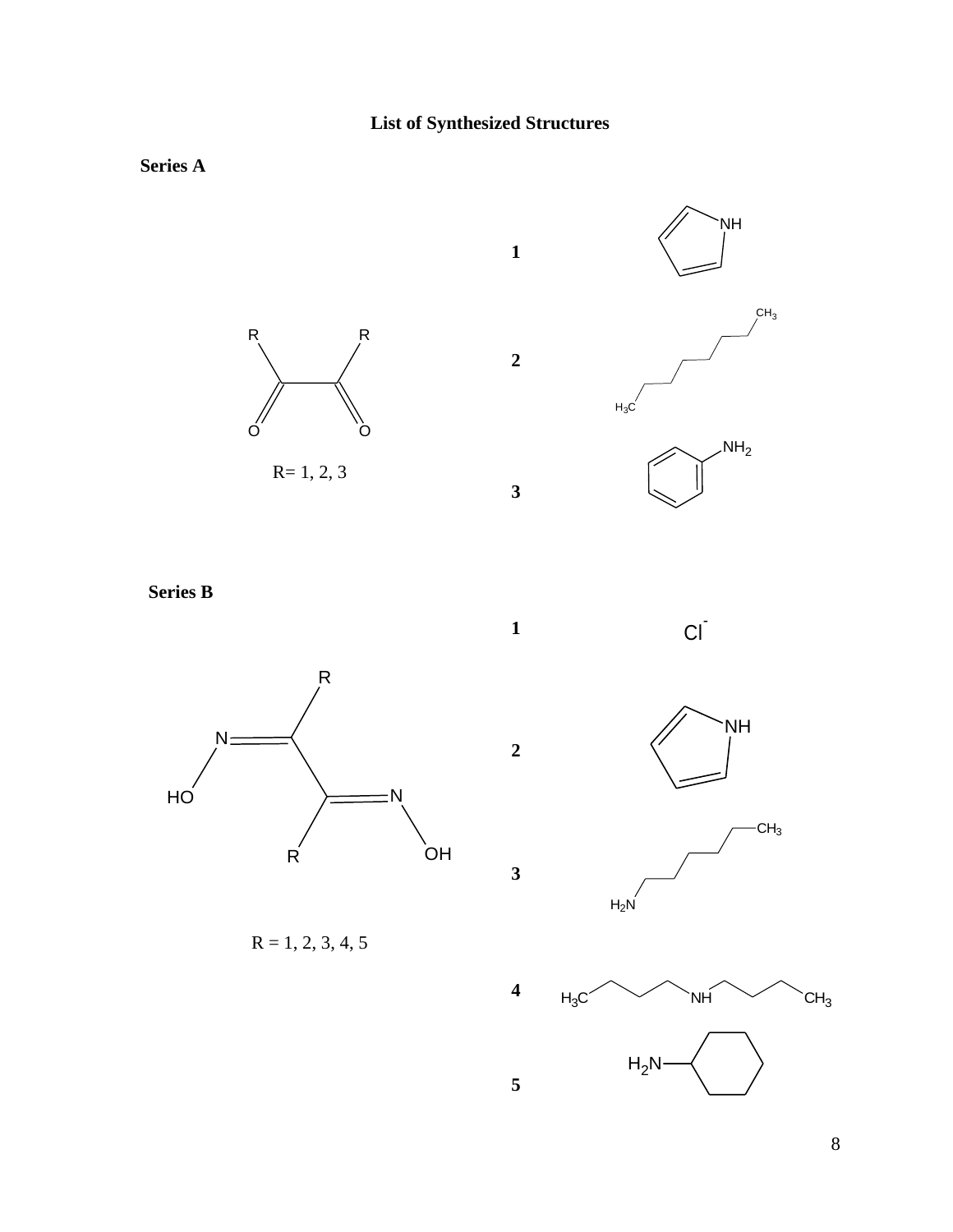**Series C**





**Series D**



**1** CH<sup>3</sup>

**2**

**3**

**4**





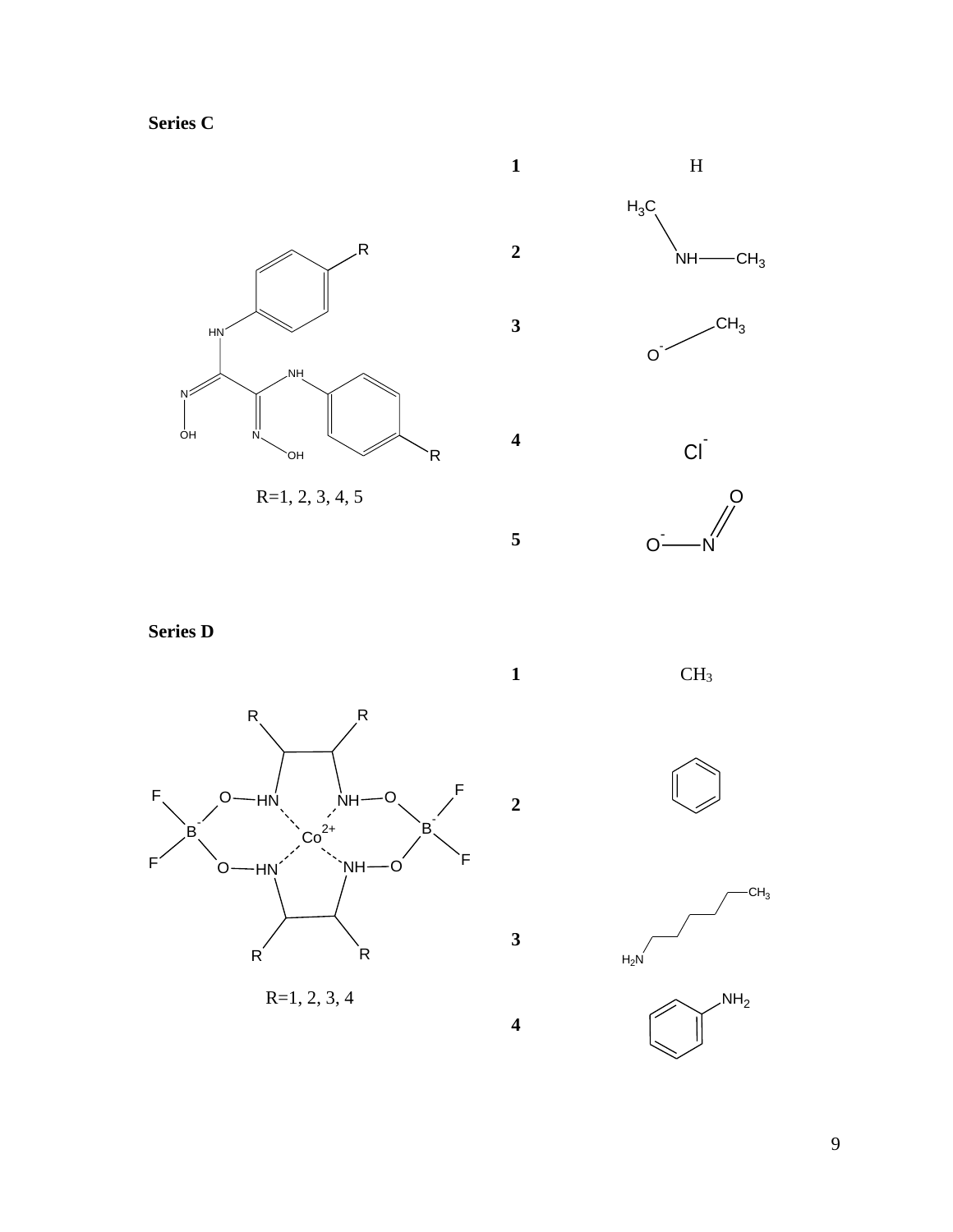# **Introduction**

International energy consumption has increased quickly over the past few decades, and is predicted to continue to increase at a rate of about 1.5% per year. <sup>1</sup> According to the *International Energy Outlook 2013* (IEO2013), projections hold that the world energy consumption will grow by 56% between 2010 and 2040, see Figure  $1<sup>1</sup>$  Current total primary energy consumption is at 5.53 x  $10^8$  terrajoules (TJ) per year, with the United States being responsible for 1.00 x  $10^8$  TJ alone, a total of 18%. In the United States in 2012, more than 82% of the total marketed energy was obtained from fossil fuels: 36.6% from petroleum and other liquids, 27.3% from natural gas, and 18.3% from coal. Most important is the fact that only 9.0% of this total energy was obtained from renewable resources (see Figure 1)<sup>1, 2</sup>.



Figure 1: Annual world energy consumption, 1990-2010 and projected to 2040. OECD = Organization for Economic Cooperation and Development. Figure is from the U.S. Energy Information Administration.<sup>1</sup> [1 quadrillion BTU =  $1.06 \times 10^6$  terrajoules]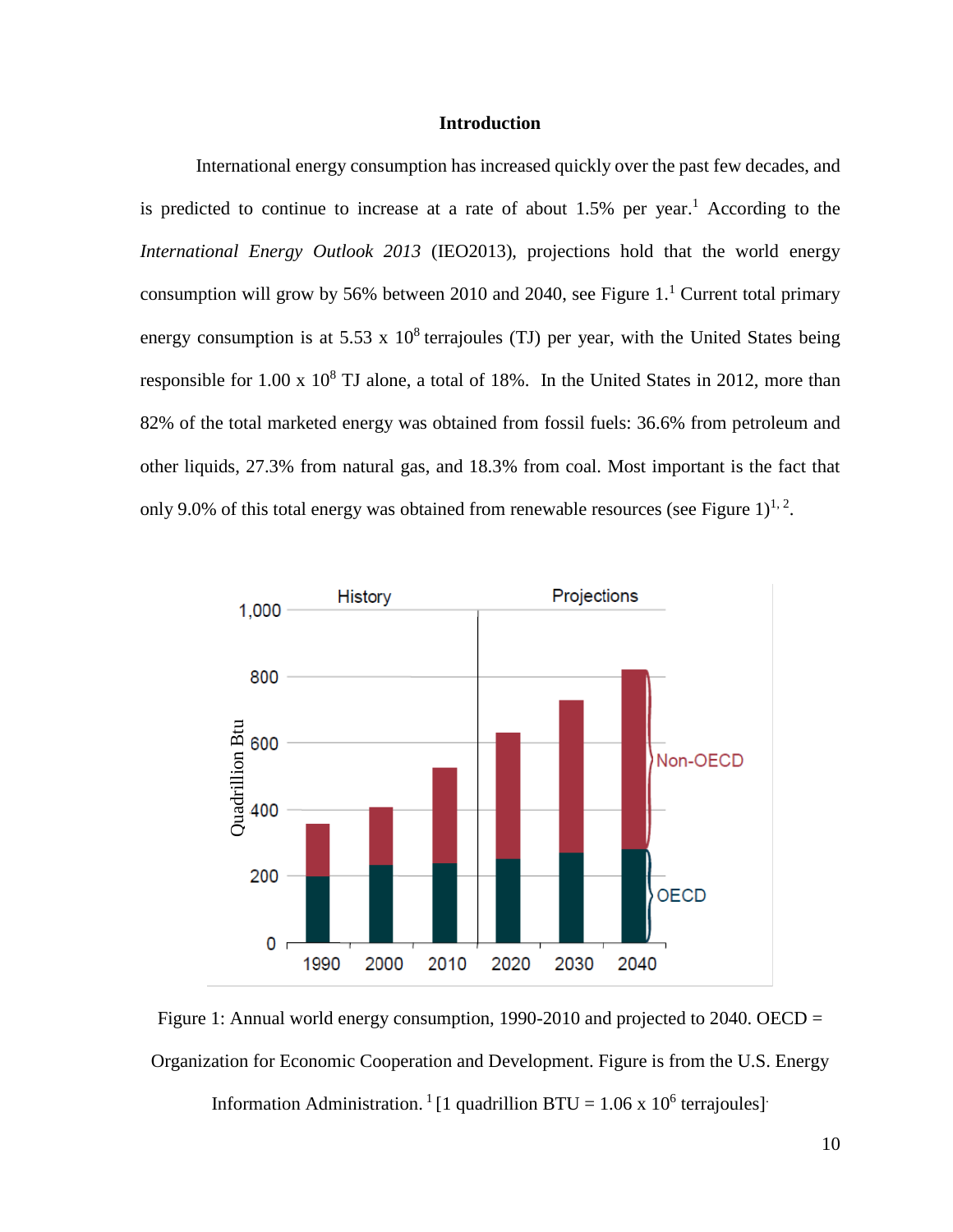

Figure 2: Primary energy consumption in the United States from 1980 – 2040 by energy source. Percentages from 2012 - 2040 are predictions based on current usage. Figure is from the U.S. Energy Information Administration.<sup>1</sup> [1 quadrillion BTU =  $1.06 \times 10^6$  terrajoules]

There are at least nine categories of energy that can be listed for the existing economy: fossil fuels, wind, photovoltaics, solar thermal, hydroelectricity, biomass, geothermal, tidal, and nuclear. Fossil fuels and four of the five most common renewable sources of energy: biomass, water, geothermal, wind, and solar thermal are all ultimately converted solar energy. <sup>3</sup> Solar energy reaches the Earth's surface at an annual average rate of approximately 120,000 TW, which means that in approximately 75 minutes the sun supplies as much energy as the total global marketed energy used in one year.<sup>2, 4</sup> While life on Earth is sustained through the power of the sun, the use of ancient solar energy that has been stored for thousands of years in the form of fossil fuels is finite and its use is placing an undue burden on the global climate.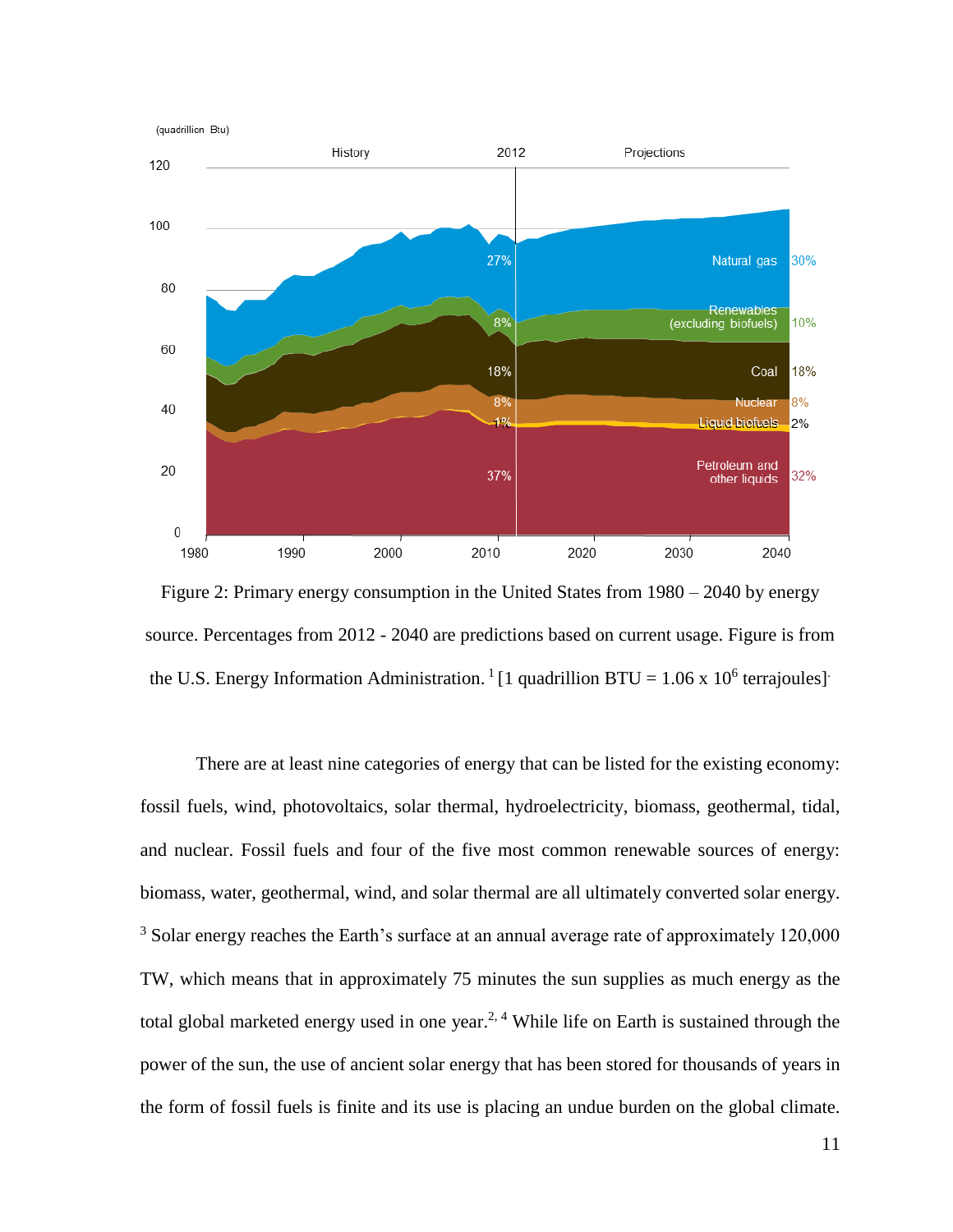Although fossil fuels have been an economically viable source of commercial energy, there is an inherent limit to a non-renewable resource that is being used at an increasing rate by a growing population. Furthermore, combustion of these fossil fuels leads to the release of greenhouse gases that compromise the stability of the global climate.<sup>5</sup> Therefore, it is imperative that alternative, renewable sources of energy that effectively harness the power of the sun are sought out in an effort to sustain growing energy demands while mitigating the adverse effects of the current energy infrastructure.<sup>6</sup>

Another advantage of renewable resources is the wide distribution and availability, unlike for fossil fuels. However, some of the most abundant renewable resources (such as wind, solar thermal, and photovoltaics) provide discontinuous supply, and thus research applications are focused on developing means for the inexpensive, efficient storage of energy.<sup>2</sup>

A prime example is using a chemical fuel, such as hydrogen, which can be stored for later oxidation with the concomitant release of energy.<sup>3, 6</sup> However, at present most of the hydrogen fuel is generated during production of fossil fuels for industrial use and so its present use is not addressing the overall concern.<sup>7</sup> The ultimate goal with hydrogen fuel is to first use alternative, renewable energy sources to produce it, and then store it cheaply until use. Electrolysis using renewable electricity and photolysis using discrete molecular systems are two approaches for sustainable hydrogen production.

Electrolysis, see Figure 3, is a well-studied process but the most efficient systems use catalysts derived from elements that are not abundant and therefore, exorbitantly expensive<sup>8</sup>. Hydrogen production is most efficient with the use of a noble metal catalysts such as platinum, a rare, expensive metal that would limit the scalability of the technology.<sup>9</sup> However, any number of inexpensive metallic conductors can be used, such as steel or graphite. <sup>10</sup> While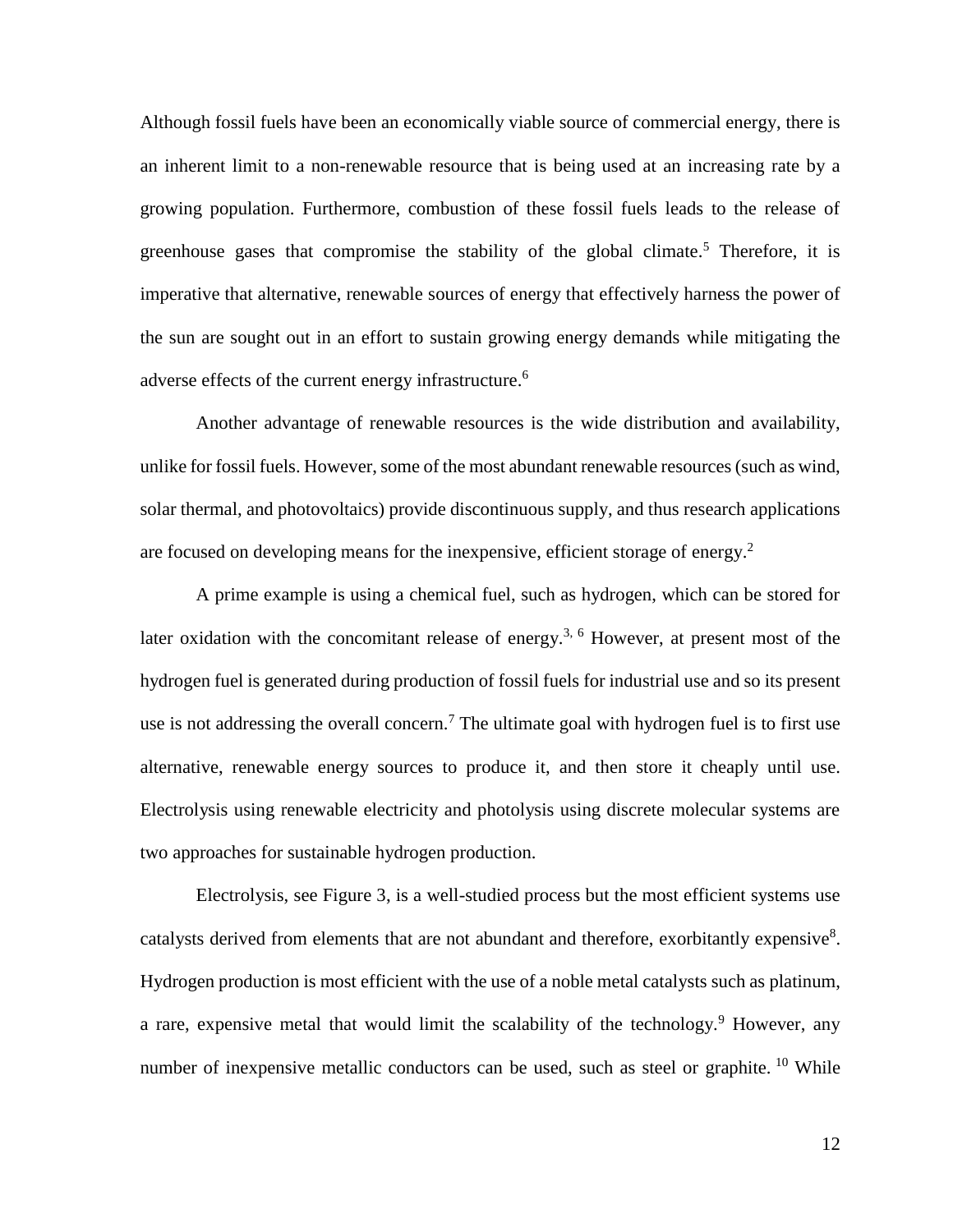affordable, these materials offer poor electrode kinetics and therefore operate at large overpotentials and low efficiencies. Water is abundant and chemically stable, making it an ideal electron source for the production of chemical fuels.<sup>12</sup> The ideal catalysts are ones that are highly efficient, low cost, and optimized for stable operation in an aqueous environment.<sup>9, 11</sup>



Figure 3: General schematic for the electrolysis of water. Adapted from reference 13. Overall equation:  $2 \text{H}_2\text{O}_{(1)} \rightarrow 2 \text{H}_{2(g)} + \text{O}_{2(g)}$ .

In natural photosynthesis, see Figure 4, solar energy drives a series of dark electron transfer reactions in Photosystem II (PSII) that leads to the splitting of  $H_2O$  into two protons and oxygen. The protons released drive the ATP synthase, and react with NADP to form NADPH, allowing for sugar production. Artificial photosynthesis is a research effort in applying the basic concepts and photochemistry of natural photosynthesis to synthetic systems in order to achieve conversion of solar energy to chemical energy. Research into catalyst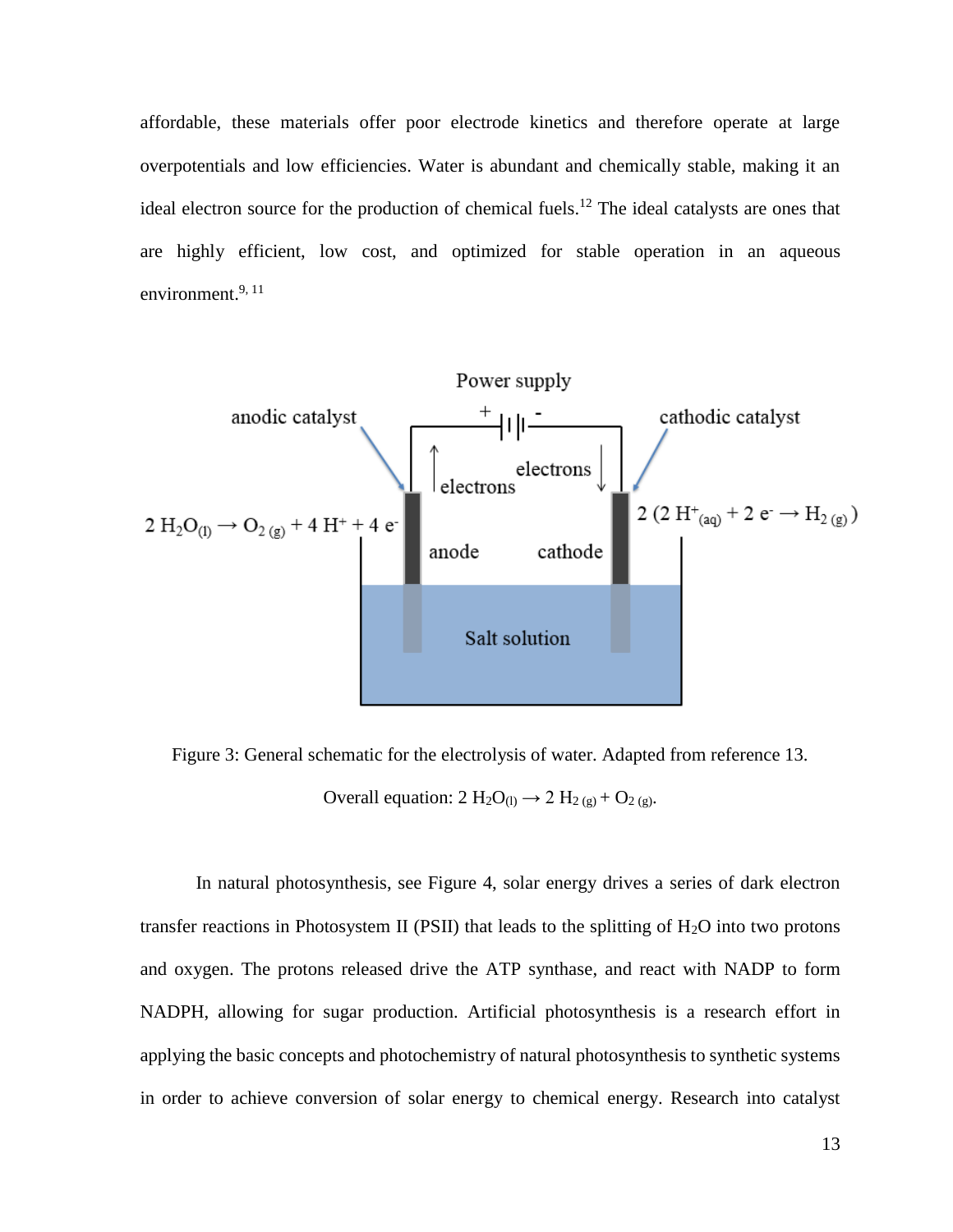development is a key area for progress toward this goal. Molecular catalysts developed for electrolysis could be readily adapted to photochemical systems.



Figure 4: General diagram of oxygenic photosynthesis. Adapted from Campbell Biology.<sup>14</sup> Overall equation:  $6H_2O + 6CO_2 + light \rightarrow C_6H_{12}O_6 + 6O_2$ .

Either electrolysis or photolysis of water requires both a water oxidation and a hydrogen production catalyst. Since the development of a viable water oxidation catalyst has proved to be a more difficult challenge,<sup>15</sup> our current focus is the development of hydrogen production catalysts. There are several promising catalysts for hydrogen production comprised of Earth-abundant materials. These could potentially become viable options for hydrogen production on a global scale. One biological model for identifying promising inorganic catalysts is provided by the hydrogenase enzymes, which are biological catalysts that use either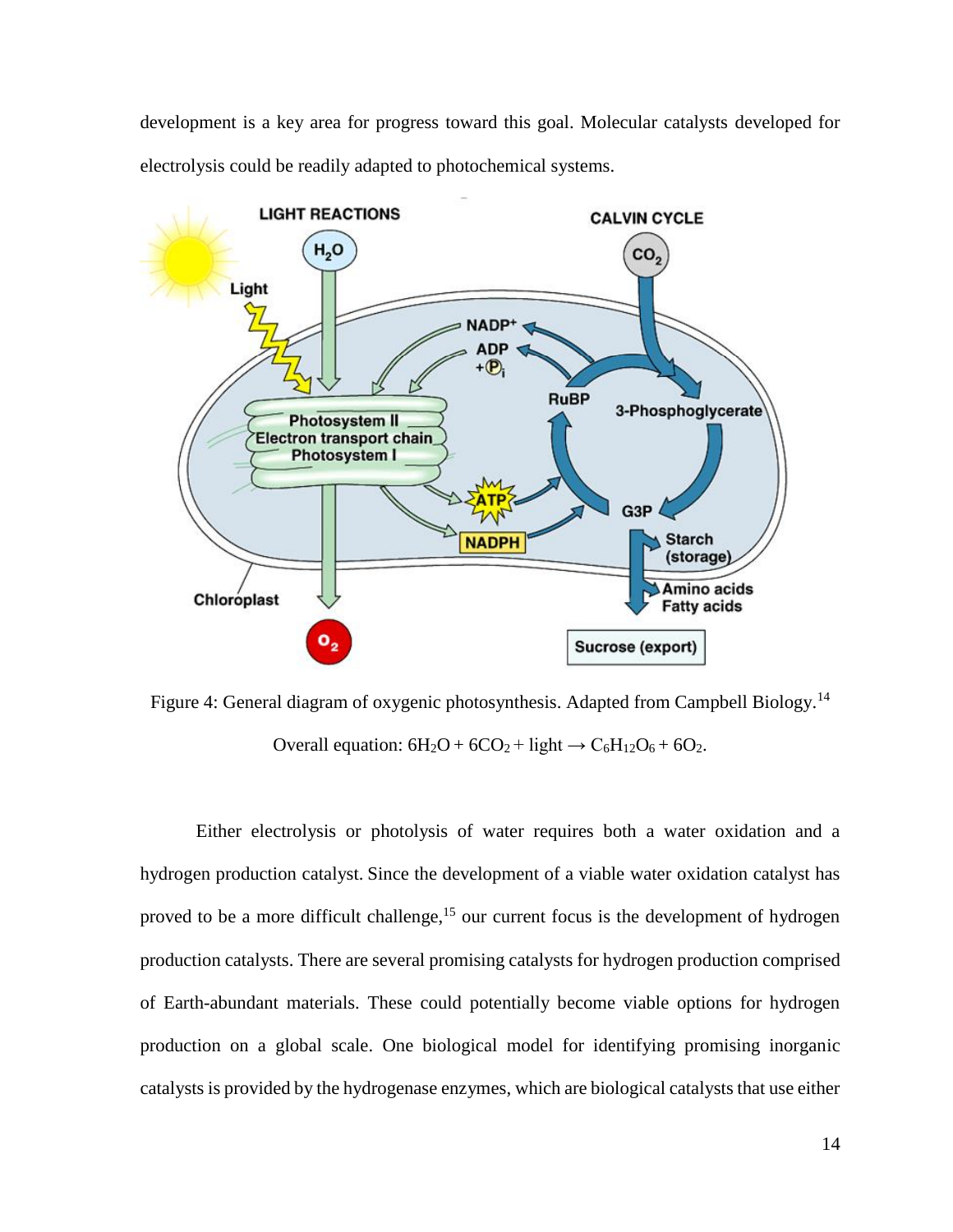a [NiFe] or [FeFe] active site to interconvert between molecular hydrogen and protons.<sup>16-17</sup> These catalysts are specifically exciting due to evidence of catalytic activity comparable to platinum using base metals.<sup>18-19</sup> However, with rare exceptions, hydrogenases offer poor stability, especially in the presence of oxygen and/or in the absence of biological repair mechanisms. Small molecule mimics of the hydrogenase enzymes have been pursued in the hopes of emulating their outstanding catalytic activity with a more stable inorganic construct.20-22

One particularly promising and economically scalable family of hydrogenase mimics are the cobalt bis(glyoxime) complexes (a.k.a. cobaloximes).<sup>10</sup> Cobalt is an abundant metal and provides promising catalysts that mimic hydrogenases or platinum in a more stable or less expensive system.<sup>10, 23-27</sup> Initial cobaloxime synthesis papers were published in the 1970s, and further research in the 1980s focused on cobaloxime synthesis due to its ability to produce hydrogen gas under acidic aqueous conditions.<sup>28</sup> Attention to these compounds as  $H_2$  catalysts have really have grown since  $2005$ .  $^{10, 29-34}$ 

To be able to understand how to develop cobaloximes adapted for  $H_2$  production in the aqueous environment, it is crucial to understand the mechanism of catalysis. There are two homolytic (bimetallic) and three heterolytic (monometallic) mechanisms proposed to describe the catalytic cycle in which production of hydrogen gas occurs via cobalt(II) complexes. In the two homolytic mechanisms either two cobalt(III)-hydrides react to form cobalt(II) and  $H_2$ , or, two cobalt(II)-hydrides react to form two cobalt(I) and  $H_2$ , see mechanisms 1 and 2 in Figure 5.<sup>10</sup> However, theoretical calculations predict the second homolytic pathway is not as favorable as the first pathway.  $34-35$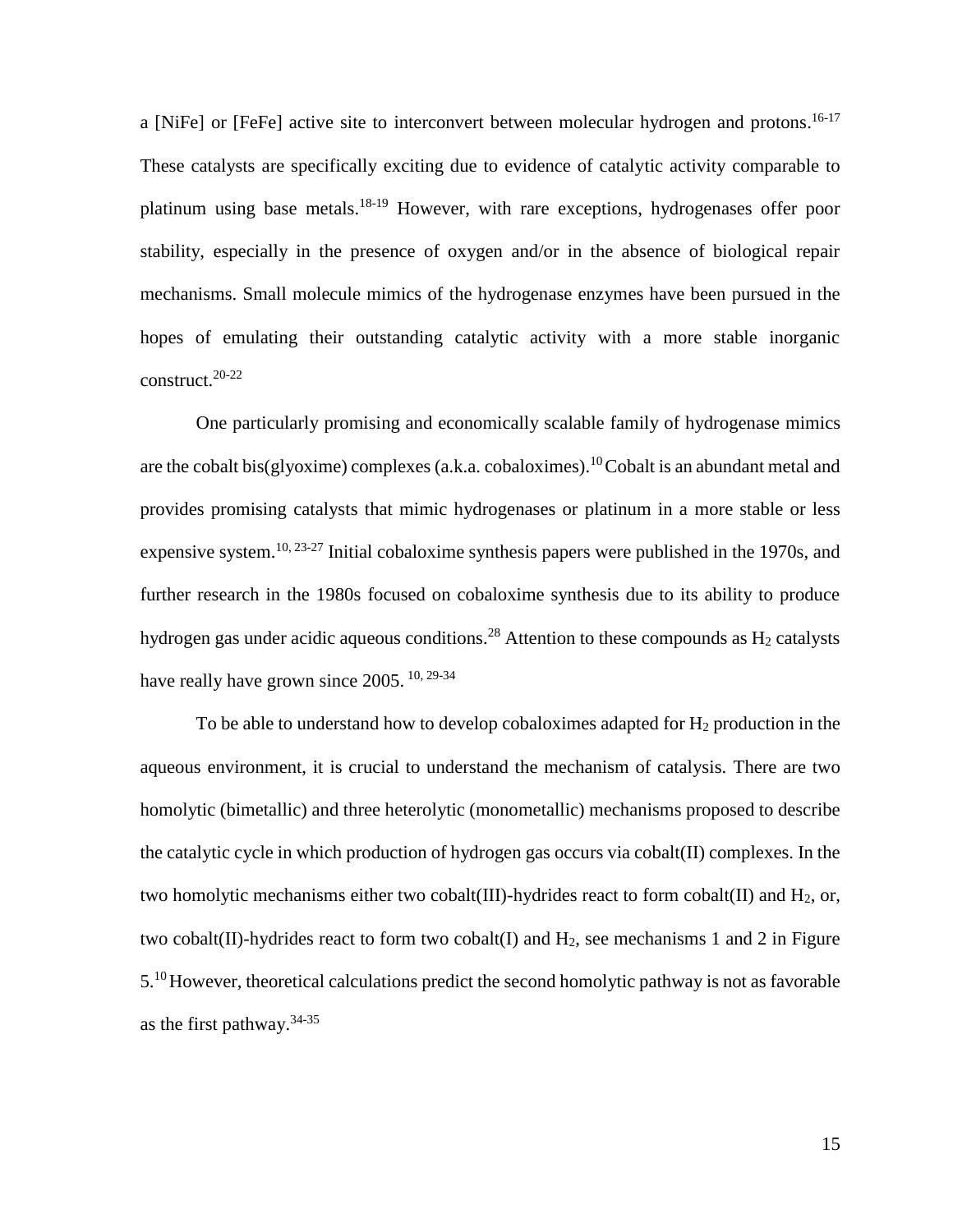

Figure 5: Homolytic H<sub>2</sub> evolution mechanisms. Mechanism 1 is followed by mechanism 2.

In the first heterolytic mechanism,  $\text{cobalt}(\Pi)$  is reduced to  $\text{cobalt}(\Pi)$  and then protonated to form a cobalt(III)-hydride, which then reacts with acid to release  $H_2$  and generate cobalt(III), which is reduced back to cobalt(II) to finish the mechanism. In the second heterolytic mechanism, cobalt(III)-hydride can be further reduced to cobalt(II)-hydride, which then behaves like the first mechanism, see mechanisms  $3$  and  $4$  in Figure 6, below.<sup>34</sup> The third heterolytic mechanism occurs through reduction of the cobalt(I) species to the cobalt(0) state, followed by protonation to form cobalt(II)-hydride, see mechanism 5 in Figure 6.<sup>10, 34, 35</sup>. Theoretical calculations have shown that the fourth mechanism is thermodynamically favored for  $Co(dmgBF<sub>2</sub>)<sub>2</sub>$ .<sup>35</sup>



Figure 6: Representation of heterolytic  $H_2$  evolution pathways in acidic environments.

Mechanisms proceed in order from 3-5, top to bottom.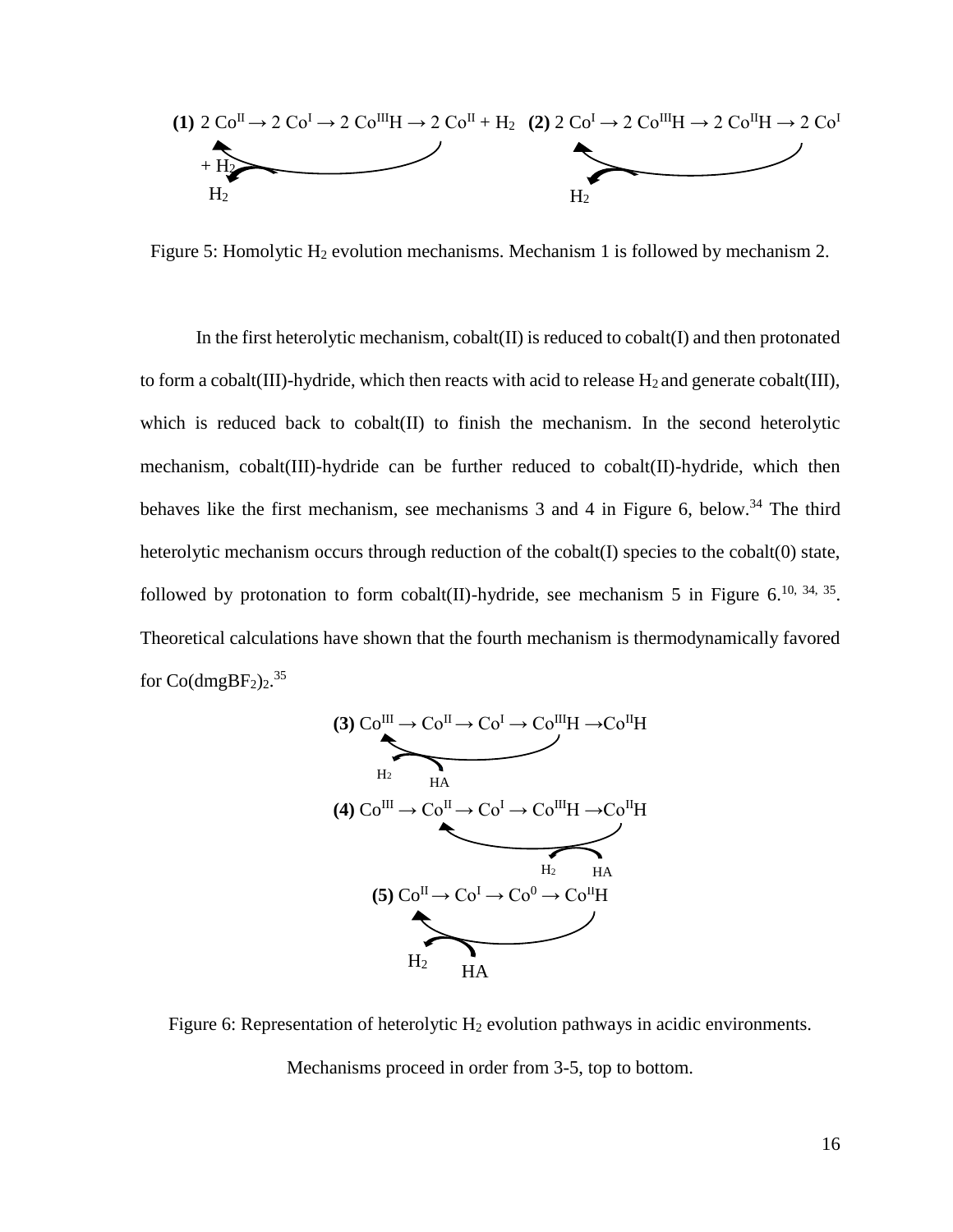While multiple mechanisms have been proposed for catalytic hydrogen production using cobaloxime catalysts, it is not clear that a single mechanism predominates under all solvent conditions. The mechanism of the catalytic cycle likely depends on the acidity of the solvent and the potential of the cobaloxime.<sup>29, 34, 36-38</sup> The more basic (electron rich) cobalt centers presumably proceed more readily through mechanism 3. <sup>38</sup> The less basic cobalt centers proceed through mechanism 5.<sup>29</sup> Furthermore, two identical cobaloximes could theoretically proceed through any of the mechanisms, but mechanism 3 is preferred for more acidic solvents, and mechanism 5 is preferred for less acidic solvents.<sup>36</sup>

Changes to the cobaloxime structure can change the catalytic activity. For example,  $BF<sub>2</sub>$  capping groups are typically added to improve the stability of the complex in acid, see Figure 7.<sup>10</sup> This modification improves the stability of the molecule, but also withdraws electron density from the central cobalt ion, requiring more acidic conditions for catalysis to proceed. 10, 33, 36, 40



Figure 7: Methyl cobaloxime with bridging groups: (a)  $BF_2^+$  and (b)  $H^+$ . Axial ligands are shown as  $L_1$  and  $L_2$ .

Substituents on the glyoxime ligand also can serve to modify the electron density on the cobalt center, thereby changing the acidity of the solvent required to drive catalytic turnover. Two well studied cobaloximes,  $Co(dpgBF<sub>2</sub>)<sub>2</sub>$ , and  $Co(dmgBF<sub>2</sub>)<sub>2</sub>$ , see Figure 8, are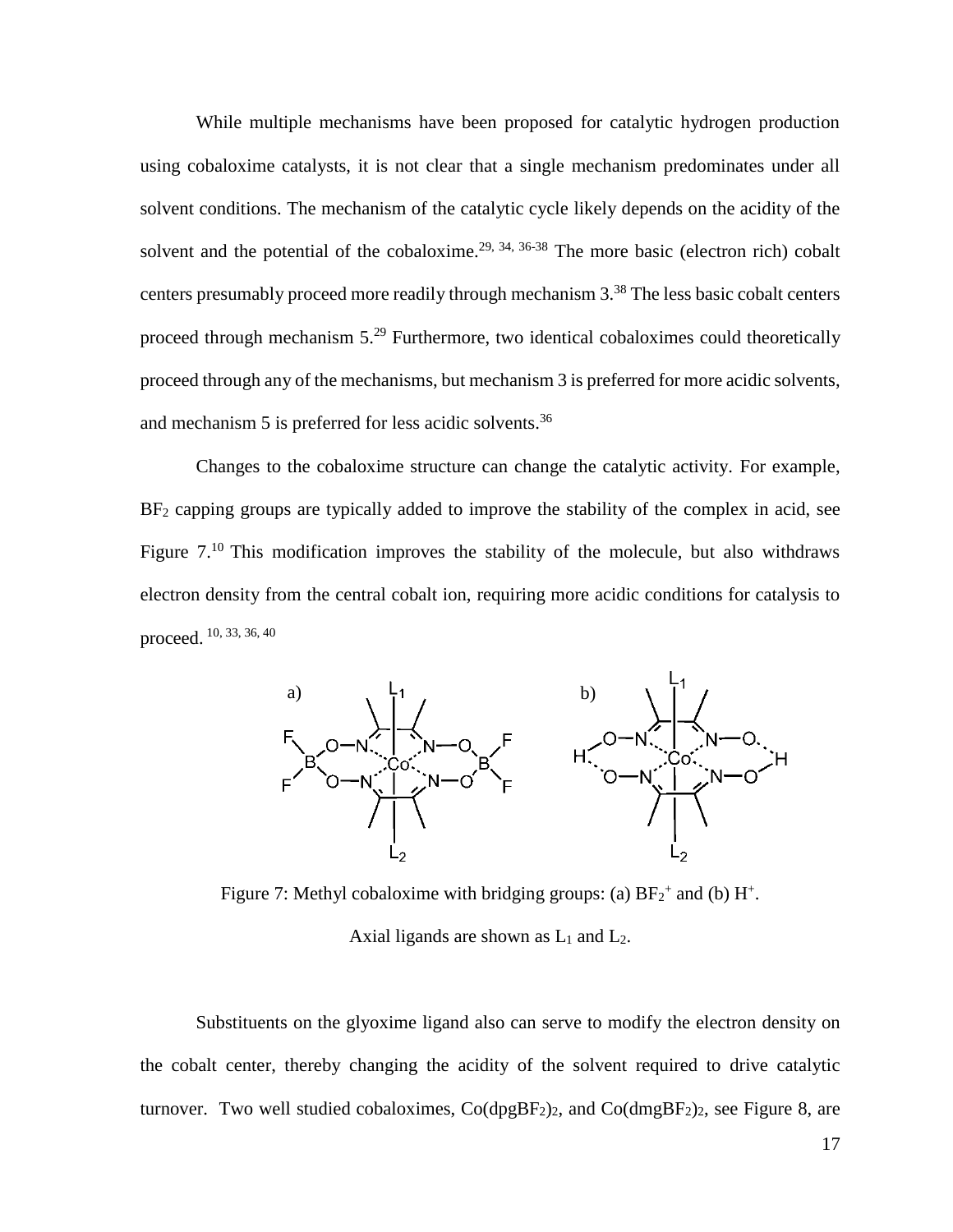different in that the methyl groups (Figure 8a) in the first catalyst are more electron donating than the phenyl groups (Figure 8b). As a result, the cobalt center is more electron rich in the methyl derivative. Increase in electron density at the cobalt ion in the methyl derivative increases basicity of the  $Co(I)$  state, shifting the cobalt(II) to cobalt(I) couple to a less positive reduction potential, since it is harder to add an electron to the metal center with an increase in electron density at the central atom.



Figure 8: Methyl cobaloxime,  $Co(dmgBF<sub>2</sub>)<sub>2</sub>$ , and phenyl cobaloxime,  $Co(dpgBF<sub>2</sub>)<sub>2</sub>$ .

Cobaloximes have been demonstrated to produce hydrogen from water or a water/acetonitrile mixture at a pH of less than  $4.5^{10,43}$  Since this pH is much lower than that of neutral water, efforts are being made to modify the complex to permit rapid catalysis at around pH 7. Studies have shown that catalysis occurs from following protonation of either cobalt(I) or cobalt(0) oxidation states.  $10, 30, 36, 39$  The basicity of the central atom determines how strongly the cobalt center binds a proton, forming the cobalt hydride. The pH of the solvent environment determines the catalytic turnover rate, and a lower pH is required with a more basic central atom.<sup>37, 41-43</sup> Electron withdrawing and electron donating substituents decrease and increase the basicity of the central atom, respectively. Although recent experiments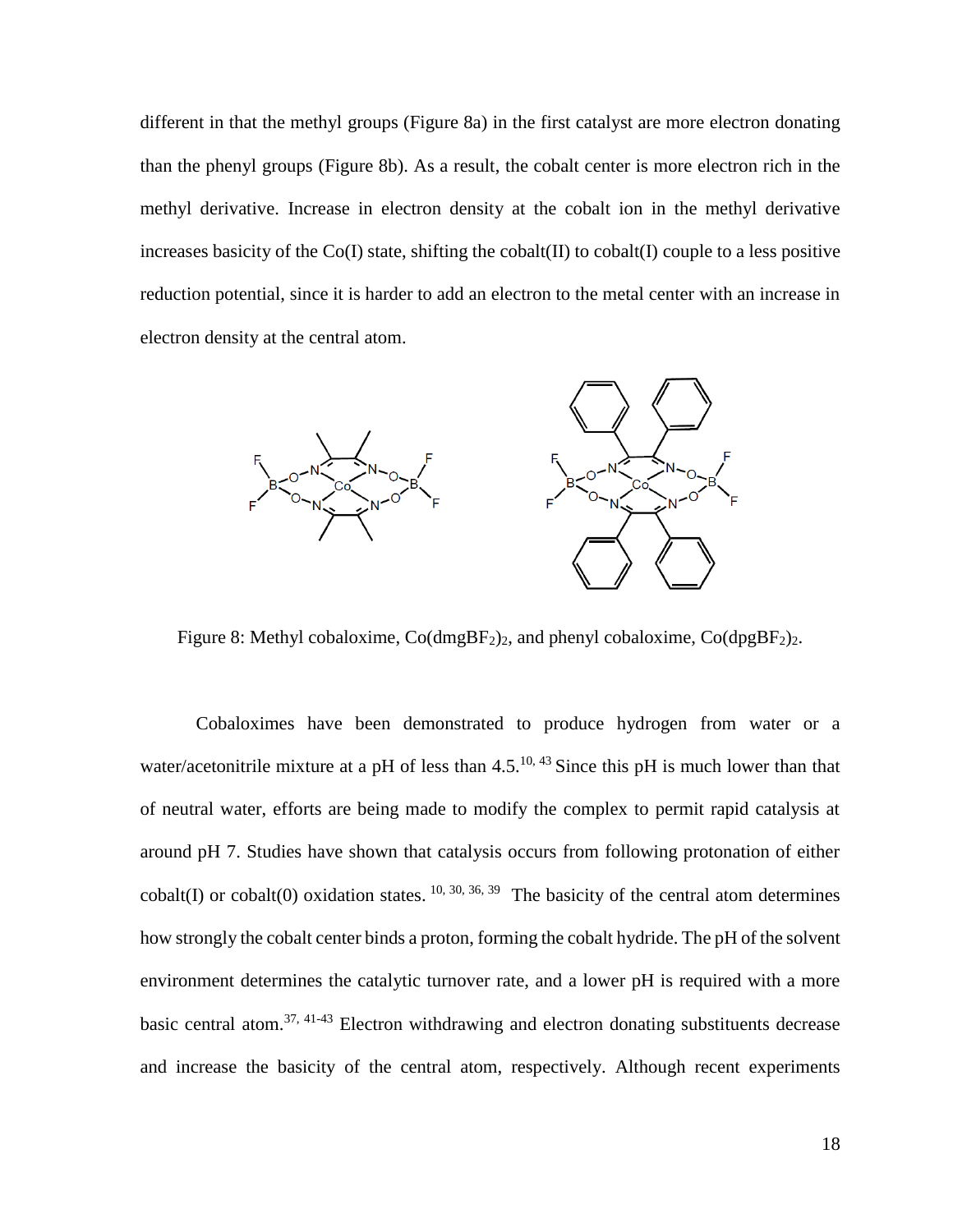provided evidence that catalytic turnover can occur in a 50:50 mixture of water/acetonitrile, the cobaloxime utilized was the more basic but less stable  $Co(dmgH)<sub>2</sub>$ .<sup>40</sup> The more stable Co(dmgBF<sub>2</sub>)<sub>2</sub> was only catalytically active at pH < 4.5<sup>43</sup> Therefore, the majority of the cobaloxime research has been conducted using acidified, organic solvents.<sup>10</sup>

Through collaboration with Dr. Hambourger, the goal of this work was to synthesize a novel glyoxime and corresponding cobaloxime that would have increased basicity on the central atom, thereby shifting the cobalt(II) to cobalt(I) reduction potential lower, allowing catalysis more readily in a higher pH environment than the usual low pH organic solvents. To these end, N-*n*-hexylamine, the N-cyclohexylamine, and the N,N-dibutylamine glyoxime derivatives were synthesized. Subsequent reaction of these glyoximes to yield the new  $BF_2$ -capped cobaloximes,  $Co(dNhexgBF_2)_2$ ,  $Co(dNcyhexgBF_2)_2$ , and  $Co(dNNdibutgBF_2)_2$ , was attempted. Analysis of  $Co(dNhexgBF<sub>2</sub>)<sub>2</sub>$  indicated a cathodic shift in the cobalt(II) to cobalt(I) redox couple of  $\sim$ 1 V. This shift was greater than the expected optimal reduction potential to reduce protons to molecular hydrogen at neutral pH.

After analysis of the N-alkyl glyoxime showed that increased electron density on the central cobalt ion shifted the reduction potential of the cobalt $(II)$  to cobalt $(I)$  couple much more than was needed to drive hydrogen evolution at neutral pH, it became clear that fine-tuning of the ligand was the next step in attempting neutral pH water electrolysis through a cobaloxime. To this end, synthetic efforts were refocused from N-alkyl glyoximes to *p*-aniline glyoximes. First, aniline has delocalized electron density throughout the phenyl ring, which decreases the electron donating effects as compared to alkylamines. Second, changing the *p*-substituent on aniline allows for variation in the electron donating effect of these ligands. Therefore, the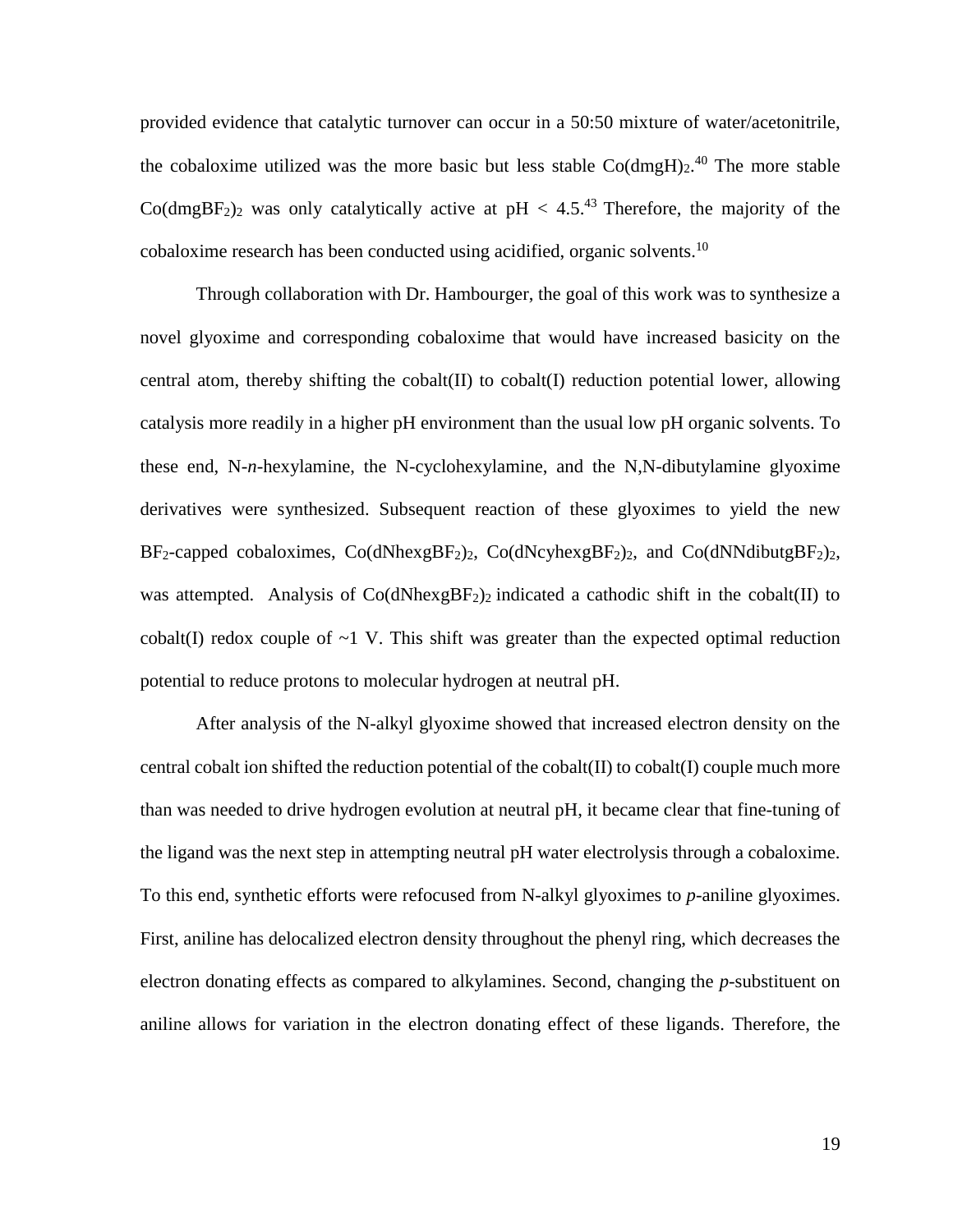ligand could be tuned to optimize the electron density on the central cobalt ion, influencing the basicity of the cobalt(I) state and enhancing the catalytic activity of the cobaloxime.

To create these new glyoxime derivatives, several  $p$ -substituted anilines,  $p$ -XC<sub>6</sub>H<sub>4</sub>NH<sub>2</sub>, were used, including  $X = NO_2$ , OR, R, H, Cl, and N(CH<sub>3</sub>)<sub>2</sub>. These and all previous ligands were characterized by NMR, IR, UV-visible, and MS, and the resultant cobaloximes were characterized by IR, UV-visible, MS, and magnetic susceptibility. The results and analysis show successful synthesis of several glyoximes and cobaloximes.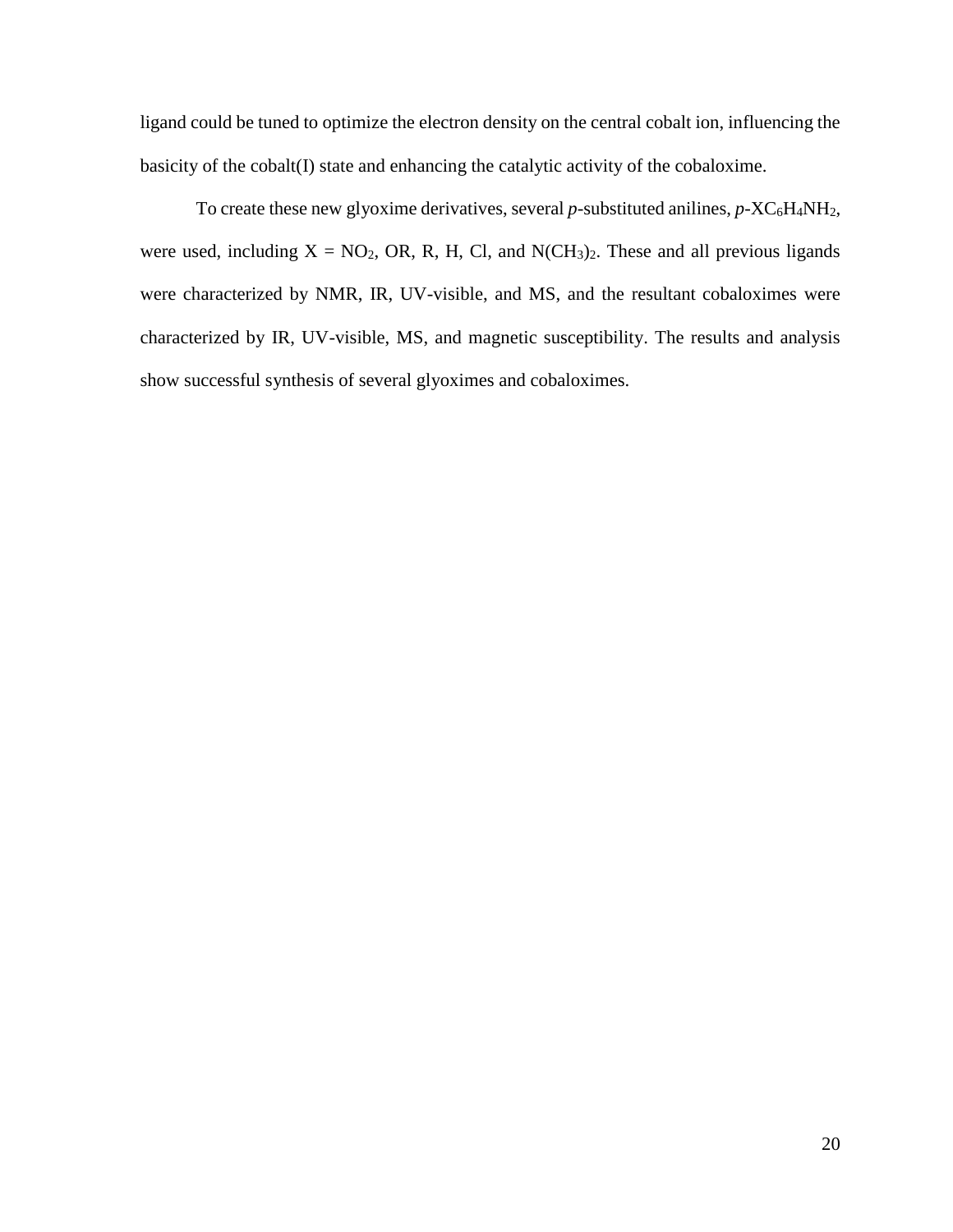#### **Methods**

### *Reagents*

Oxalyl chloride (CAS# 79-37-8), anhydrous acetonitrile (CAS# 75-05-8), anhydrous ethanol (CAS# 64-17-5), aniline (CAS# 62-53-3), *n*-hexylamine (CAS# 111-26-2), dibutylamine (CAS# 111-92-2), cyclohexylamine (CAS# 108-91-8), 4-nitroaniline (CAS# 100-01-6), 4-chloroaniline (CAS#106-47-8), N,N-dimethylaniline (CAS# 121-69-7), and *p*-anisidine (CAS# 104-94-9) were purchased from Aldrich (Missouri, US). Diphenylglyoxime was purchased from MP Biomedical (California, US, CAS# 23873-81-6). Dimethylglyoxime (CAS# 95-45-4), boron trifluoride diethyl etherate (CAS# 109-63-7), diethyl ether (CAS# 50-29-7), were purchased from Alfa Aesar (Massachusetts, US). Dichloromethane (CAS# 75-09-2) was purchased from Mallinckrodt (Dublin, Ireland). Cobalt(II) acetate was purchased from Fisher Scientific (Massachusetts, US, CAS# 6147-53-1). Unless otherwise noted, all reagents were used as received without further purification.

# *Synthesis Procedures*

Synthesis procedures were carried out under a dry nitrogen atmosphere with glassware fitted with Teflon solvent seal connections using standard Schlenk techniques.<sup>44</sup> Aniline, *n*-hexylamine, dibutylamine, and cyclohexylamine, were distilled prior to use. *p*-Anisidine was recrystallized from DI water prior to use. Anhydrous ethanol, dichloromethane, chloroform, and anhydrous acetonitrile were used without further purification. All attempted syntheses are labeled with a letter and corresponding number, and the structure of the compound can be found in the list of synthesized structures (pgs. 6-7). Previously reported compounds have CAS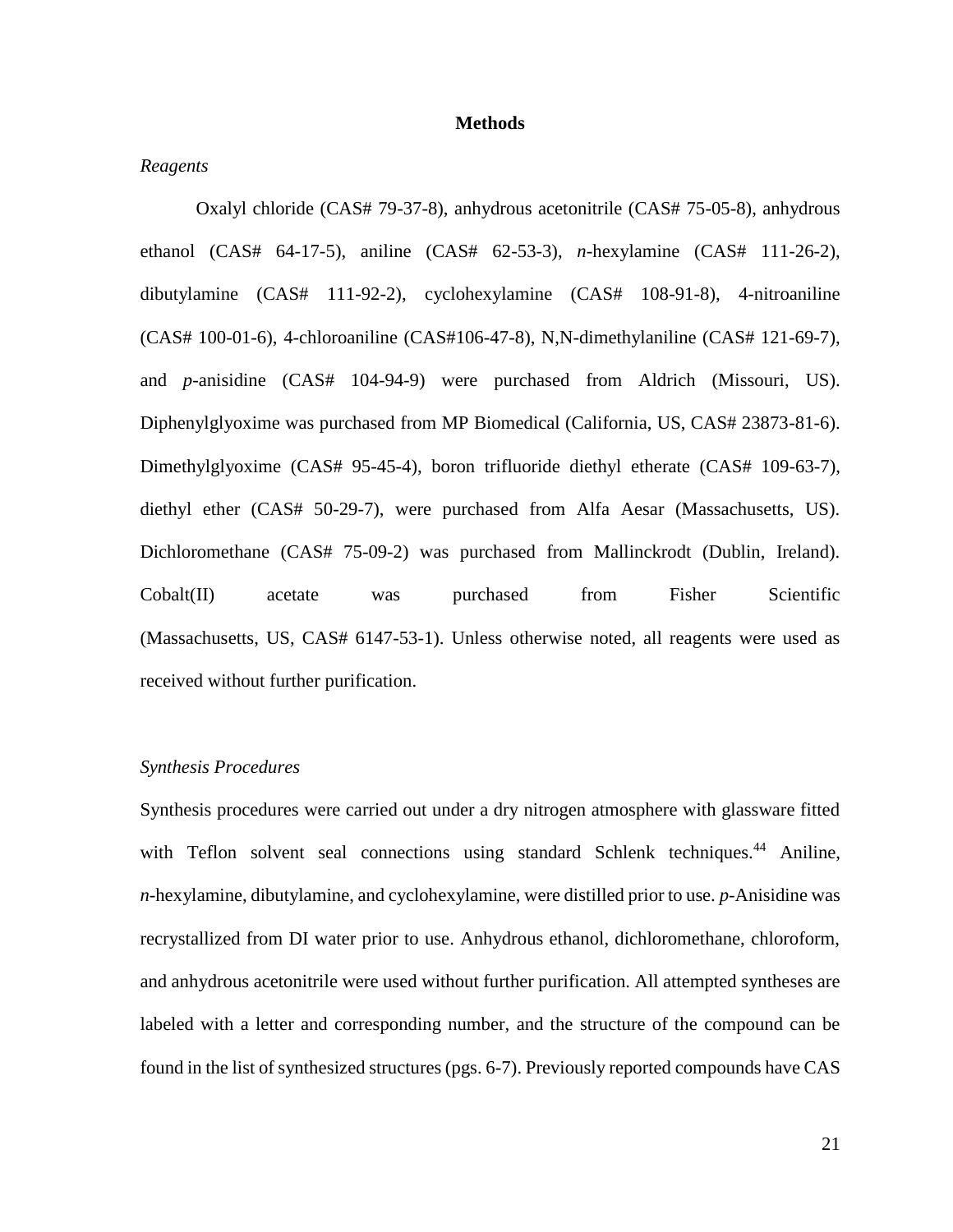#s indicated in [ ]. All percent yields listed are calculated as a percent of the total yield obtained over the expected theoretical yield of the product predicted. In the glyoxime syntheses, the dichloroglyoxime is the limiting reagent; in the cobaloxime synthesis, the cobalt(II) acetate is the limiting reagent.

### **A-1:** 1,2-Bis (1H-pyrrol-2-nyl)-ethanedione [643-78-7]

The attempted synthesis of this dione follows the modified procedure by Black *et al.*<sup>45</sup> Dry pyridine, freshly distilled pyrrole, and oxalyl chloride were combined in dichloromethane chloride under an  $N_2$  atmosphere at -84 °C. The product was washed with 5M HCl, extracted with dichloromethane, neutralized with NaHCO<sub>3</sub>, and dried over anhydrous  $MgSO<sub>4</sub>$  and Na<sub>2</sub>CO<sub>3</sub>. The product was purified using hexane/acetone on a silica gel column. The solvents were removed using a rotary evaporator. No evidence of product formation was found.

### **A-2:** Dioctyl ethanedioate [20760-45-6]

The attempted synthesis of this dione follows the modified procedure by Black *et al.*<sup>45</sup> Freshly distilled 1-octanol (2.38 g, 18.28 mmol) and oxalyl chloride (1.05 g, 8.27 mmol) were combined in dichloromethane under an  $N_2$  atmosphere at -84 °C. This reaction was slowly warmed to room temperature and stirred for 48 hours. The mixture was washed 3 times with NaCl solution and dichloromethane, and the organic layer was dried over anhydrous CaCl<sub>2</sub>. After drying under vacuum for 48 hours, the resultant substance was oily and white. NMR analysis showed a predominate presence of the starting material, 1-octanol. No evidence of product formation was found.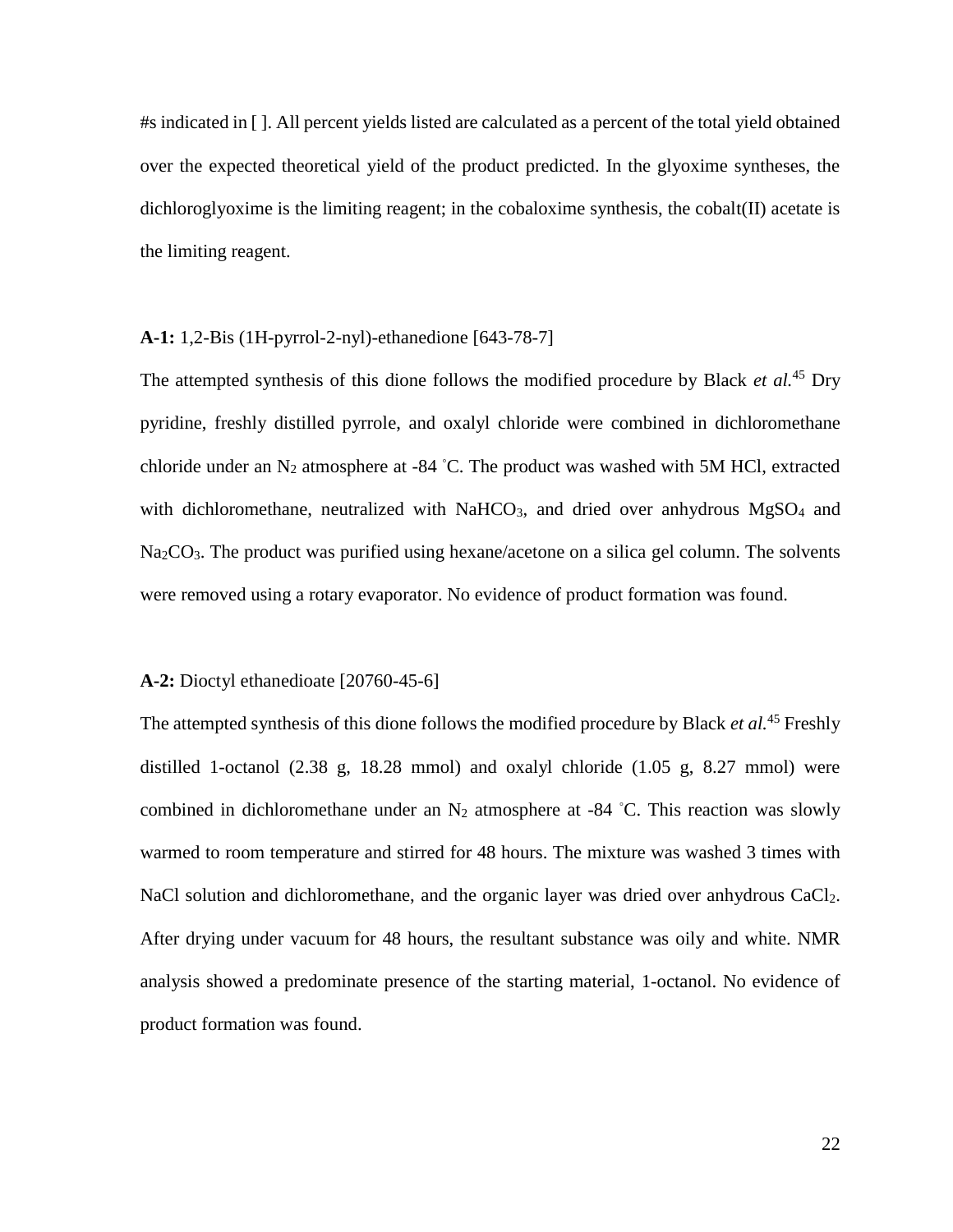**A-3:** N1,N2-Diphenylethanediamide [620-81-5]

The attempted synthesis of this dione follows the modified procedure by Black *et al.*<sup>45</sup> Freshly distilled aniline (4.76 g, 51.2 mmol) and oxalyl chloride (3.0 g, 23.6 mmol) were combined in dry tetrahydrofuran under an N<sub>2</sub> atmosphere at  $0^{\circ}$ C, immediately producing a white solid in a tan solution. The solvents were removed using a rotary evaporator. No evidence of product formation was found.

### **B-1:** Dichloroglyoxime [2038-44-0]

This synthesis follows a modified procedure by Lance *et al.*<sup>46</sup> Into two reaction flasks separately were added glyoxal sodium bisulfite (20.0 g, 70.0 mmol), hydroxylamine hydrochloride (10.0 g, 144.0 mmol), and  $K_2CO_3$  (20.0 g, 145.0 mmol). The reactants were suspended in methanol (500 mL) and stirred under reflux overnight, producing dark brown solutions containing a lighter brown suspended solid. The suspensions were filtered while hot through a Celite pad on a glass frit, producing a slightly brownish/reddish solution. The total volume of solution (1100 mL) was reduced to  $\sim$ 50 mL using a rotary evaporator, then stored at 4°C under reduced pressure. The brown precipitate was filtered and dissolved in hot DI water in a 500 mL side arm flask. To the aqueous brown solution (175 mL), concentrated HCl (43 mL) was added producing a lighter brown solution. The solution was placed on ice and stirred moderately as  $Cl<sub>2</sub>$  gas was bubbled through the reaction. After 1.5 hrs, a yellow solution with a clean white precipitate was visible. The white solid was collected by vacuum filtration, and washed with DI water (100 mL). Yield: 2.529 g, 23.1%. IR  $(\bar{v}_{max}/cm^{-1})$ : 3240 (OH), 1409 (C=N), 1000 (N-O); <sup>1</sup>H-NMR δ<sub>H</sub> (CDCl<sub>3</sub>): 13.17 (s, 2H, NOH) ppm; <sup>13</sup>C-NMR δ<sub>C</sub> (CDCl<sub>3</sub>): 131.4 (C=N-O ppm.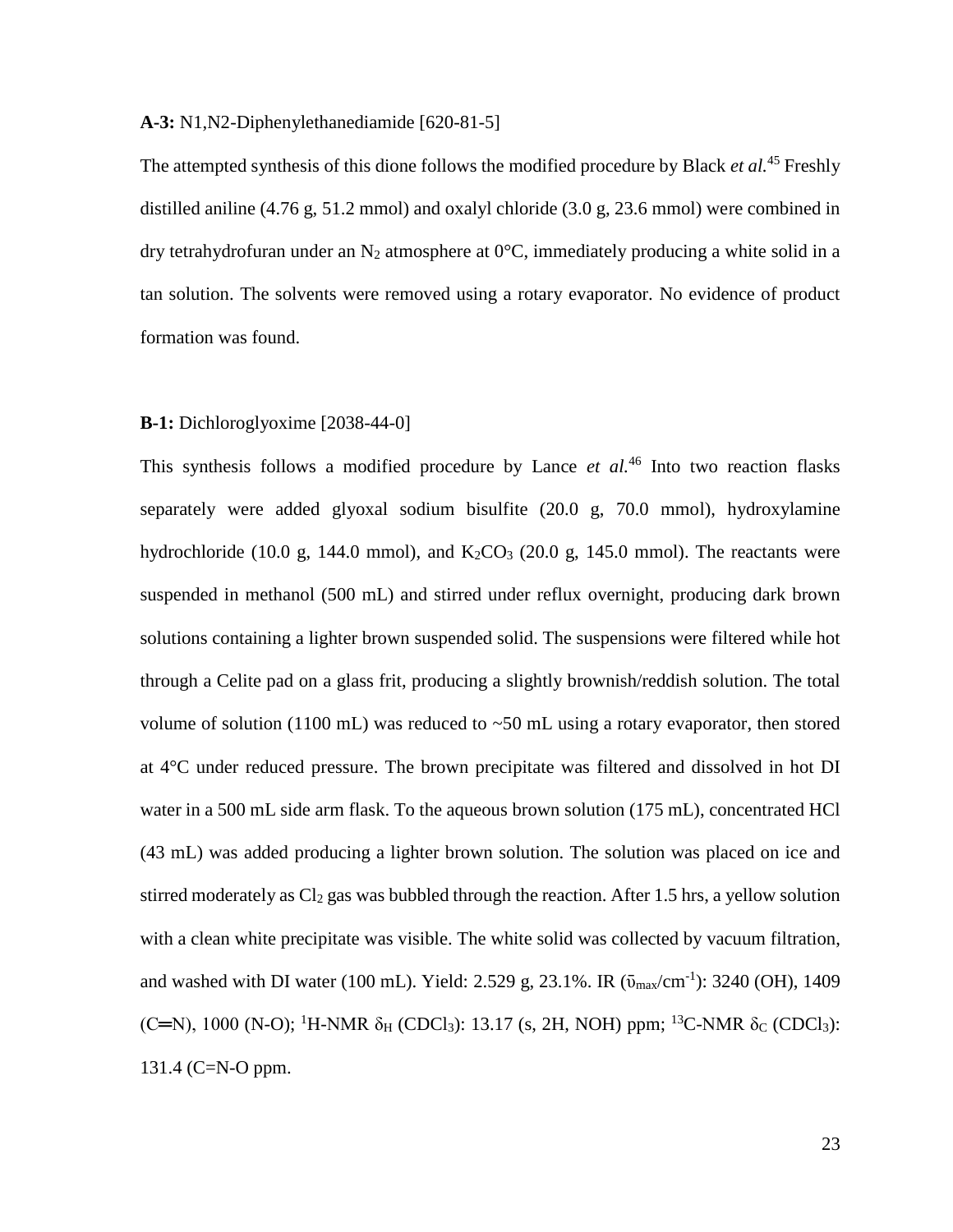**B-2:** 1,2-Bis(1H-pyrrol-2-nyl)-ethanedioneglyoxime [138556-59-9]

The attempted synthesis of this glyoxime followed the modified procedure of Kim *et al.*<sup>47</sup> The 1,2-Bis(1H-pyrrol-2-nyl)-ethanedione (0.075 g, 0.384 mmol) was dissolved in ethanol. An excess of  $K_2CO_3$  (0.165 g, 1.19 mmol) and hydroxylamine hydrochloride (0.272 g, 3.91 mmol) were added. The solution refluxed for 3 days. The precipitate was collected and washed with cold water. The product decomposed. No evidence of product formation was found.

### **B-3:** Bis(N-*n*-hexyl)glyoxime [681431-95-8]

This synthesis is a modified procedure from Gümüs, *et al.*<sup>48</sup> *n*-Hexylamine (1.29 g, 12.8 mmol) was dissolved in anhydrous ethanol (6.45 mL) under dry  $N_2$ . A solution of dichlorogly oxime (0.500 g, 3.19 mmol) in anhydrous ethanol (12.9 mL) was added dropwise and the solution immediately turned yellow. The reaction mixture was stirred at room temperature  $(20^{\circ}C)$ overnight. The product was extracted from the reaction mixture using hexanes/DI water. The yellow hexane layer was dried over CaCO<sub>3</sub> and filtered. The hexanes were removed under vacuum yielding dNhg. Yield: 0.775 g, 84.8%. IR  $(\bar{v}_{max}/cm^{-1})$ : 3410 (NH), 3240 (OH), 2960, 2930, and 2860 (CH<sub>2</sub>), 1660 (C=N), 910 (N-O); <sup>1</sup>H-NMR  $\delta_H$  (CDCl<sub>3</sub>): 8.66 (broad s, 2H, NOH), 5.08 (s, 2H, NH), 3.04 (q, 4H, N-C*H*2), 1.45 (m, 4H, N-CH2-C*H*2), 1.24  $(s, 12H, CH_2)$ , 0.84 (t, 6H, CH<sub>3</sub>) ppm; <sup>13</sup>C-NMR  $\delta_c$  (CDCl<sub>3</sub>): 147.82 (C=N-O), 43.21 (N-CH<sub>2</sub>), 31.68 (N-CH2-*C*H2), 31.06 (CH2), 26.52 (CH2), 22.70 (CH2), 14.14 (CH3) ppm. Anal. Calcd: C, 58.71; H, 10.56; N, 19.56. Found: C,  $58.6 \pm 0.5$ ; H,  $10.9 \pm 0.1$ ; N,  $18.6 \pm 0.3$ .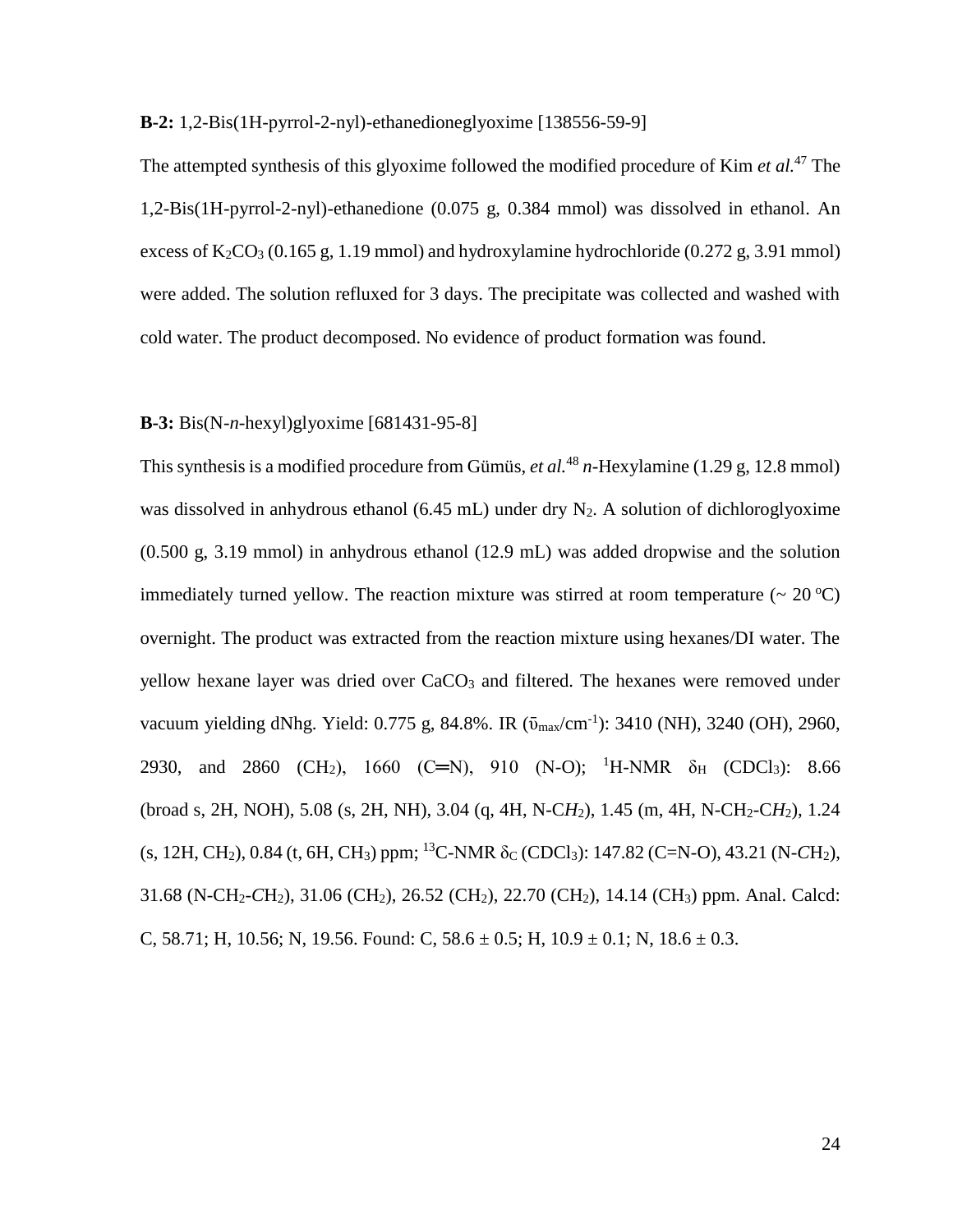### **B-4:** Bis(N,N-dibutyl)glyoxime [Not previously reported]

This synthesis is a modified procedure from Gümüs, *et al.*<sup>48</sup> Dibutylamine (1.98 g, 15.3 mmol) was dissolved in absolute ethanol  $(9.0 \text{ mL})$  under dry N<sub>2</sub>. To this solution, dichlorogly oxime (0.600 g, 3.82 mmol) in absolute ethanol (15.0 mL) was added dropwise. Upon addition, a color change to dark yellow was immediately observed. The mixture was heated to 45°C for 4 hours, after which the solution was pale yellow and opaque. This solution was stirred for 24 hours at room temperature. DI water (50 mL) was added, first precipitating a white solid, then producing yellow oily globules in the solution. Gravity filtration yielded the yellow oily product, which was washed five more times with DI water. Residual solvent was removed from the oily yellow layer under reduced pressure, producing a yellow solid. Yield: 1.064 g, 55.0%. IR  $(\bar{v}_{max}/cm^{-1})$ : 3284 (OH), 2956, 2929, and 2863 (CH<sub>2</sub>), 1620 (C=N), 937 (N-O); <sup>1</sup>H-NMR  $\delta_H$  (CDCl<sub>3</sub>): 7.69 (broad s, 2H, NOH), 2.98 (t, 8H, N-CH<sub>2</sub>), 1.40 (m, 8H, N-CH<sub>2</sub>-CH<sub>2</sub>), 1.17 (m, 8H, CH<sub>2</sub>), 0.81 (t, 12H, CH<sub>3</sub>) ppm; <sup>13</sup>C-NMR  $\delta_c$  (CDCl<sub>3</sub>): 153.11 (C=N-O), 48.03 (N-*C*H2), 29.68 (N-CH2-*C*H2), 20.49 (CH2), 14.15 (CH3) ppm.

# **B-5:** Bis(N-cyclohexyl)glyoxime [4332-01-8]

This synthesis is a modified procedure from Gümüs, *et al.*<sup>48</sup> Dicyclohexylamine  $(0.759 \text{ g}, 7.65 \text{ mmol})$  was dissolved in absolute ethanol  $(4.5 \text{ mL})$  under dry N<sub>2</sub>. To this solution, dichloroglyoxime (0.300 g, 1.91 mmol) in absolute ethanol (7.5 mL) was added dropwise. Upon addition, a color change to yellow-orange was immediately observed. The mixture stirred overnight. The solution was refluxed for 4 hours, turning the solution light yellow and opaque. DI water (24 mL) was added, and an extraction was performed in chloroform. The yellow, organic layer was dried under vacuum and the resulting product analyzed. Yield: 0.515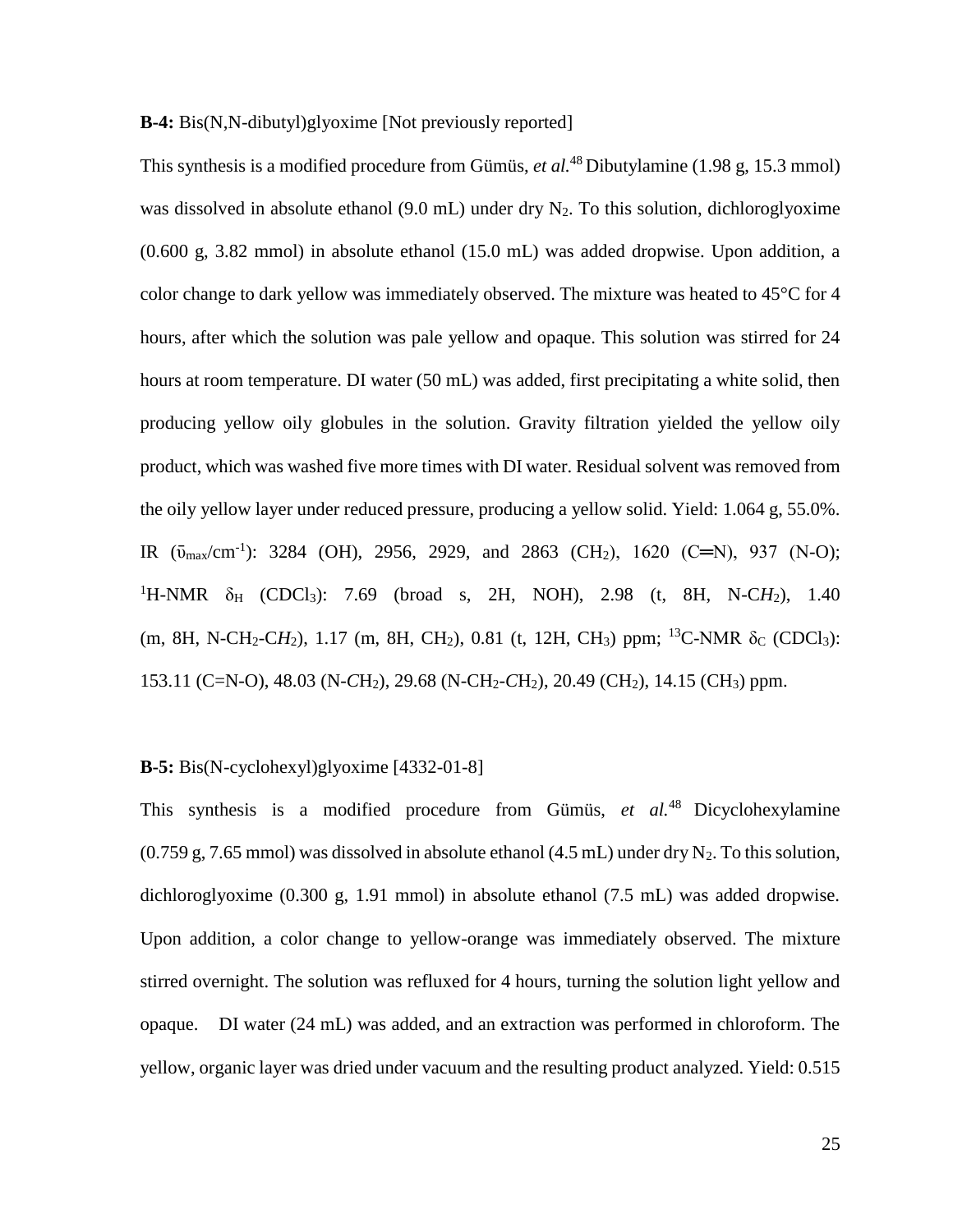g, 95.1%. IR  $(\bar{v}_{max}/cm^{-1})$ : 3325 (NH), 3258 (OH), 2926 and 2853(CH<sub>2</sub>), 1637 (C=N), 933  $(N-O)$ ; <sup>1</sup>H-NMR  $\delta_H$  (CDCl<sub>3</sub>): 5.94 (broad s, 2H, NOH), 5.04 (d, 2H, NH), 3.13 (t, 2H, N-CH<sub>2</sub>), 2.61 (m, 4H, N-CH2-C*H*2), 1.79 (m, 2H, CH2), 1.63 (m, 2H, CH2), 1.49 (m, 4H, CH2), 1.24-1.01 (m, 4H, CH<sub>2</sub>), 0.84 (t, 4H, CH<sub>2</sub>) ppm; <sup>13</sup>C-NMR δ<sub>C</sub> (CDCl<sub>3</sub>): 146.94 (C=N-O), 51.15 (N-*C*H2), 49.89 (N-CH2-*C*H2), 35.62 (CH2), 34.93 (CH2), 25.33 (CH2), 24.87 (CH2) ppm. Anal. Calcd: C, 59.55; H, 9.28; N, 19.84. Found: C, 63.4; H, 11.2; N, 16.0.

### **C-1:** Bis(N-aniline)glyoxime [4332-00-7]

This synthesis is a modified procedure from Gümüs, *et al.*<sup>48</sup> To a solution of aniline  $(0.420 \text{ g}, 4.51 \text{ mmol})$  in anhydrous ethanol  $(15 \text{ mL})$ , an excess  $(0.95 \text{ g})$  of solid NaHCO<sub>3</sub> was added and stirred for 1 hour. To this clear solution, a solution of dichloroglyoxime (0.348 g, 2.22 mmol) in anhydrous ethanol (10 mL) was added. This solution was stirred at room temperature for 20 hours producing an opaque, yellow solution. Gravity filtration of the solution produced a white solid layer and a clear orange liquid layer. The orange solution was dried under vacuum, leaving a yellow-orange solid after evaporation of the solvent. Trituration in diethyl ether produced a white solid, which was acquired through vacuum filtration. The product is a yellowish-white solid. Yield: 0.294 g, 49.0%. IR  $(\bar{v}_{max}/\text{cm}^{-1})$ : 3371 (NH), 3038, 2904 and 2778(CH), 1636 (C=N), 971 (N-O); <sup>1</sup>H-NMR  $\delta_H$  (DMSO-d<sub>6</sub>): 10.45 (broad s, 2H, NOH), 8.16 (s, 2H, NH), 7.06 (t, 8H, C*H*), 6.08 (t, 12H, *p*-C*H*) ppm; <sup>13</sup>C-NMR δ<sup>C</sup> (DMSO-d6): 140.23 (C=N-O), 128.69 (N-*C*H), 121.71 (CH), 119.38 (*p*-CH) ppm.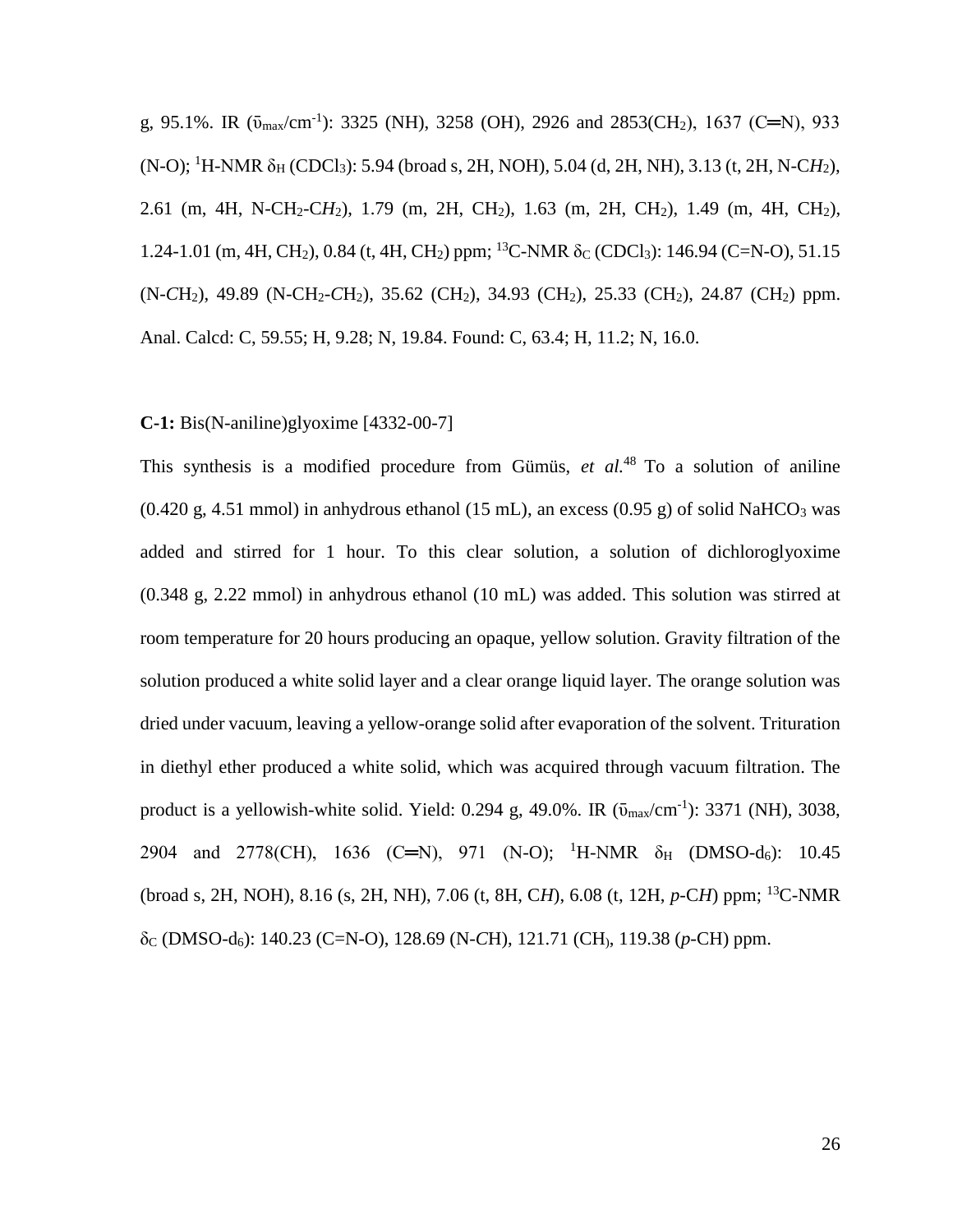**C-2:** N1,N2-bis[4-(dimethylamino)phenyl]-*N'1,N'2*-dihydroxyethanediimidamide

[Not previously reported]

This synthesis is a modified procedure from Gümüs, *et al.*<sup>48</sup> To a solution of *N,N*-dimethylbenzene-1,4-diamine (0.177 g, 1.30 mmol) in anhydrous ethanol (30 mL), an excess of  $K_2CO_3$  (0.440 g, 3.18 mmol) was added and stirred at room temperature for 1 hour producing a dark purple solution. To this solution, a solution of dichloroglyoxime (0.100 g, 0.637 mmol) in anhydrous ethanol (3 mL) was added dropwise. This mixture was stirred at room temperature for 18 hours, then filtered to remove excess  $K_2CO_3$ . The deep purple solution was placed under vacuum producing a dark, black, goopy solid. The solid was triturated with diethyl ether and gravity filtered, producing a purple solid. Analysis failed to indicate presence of product.

**C-3:** N'1,N'2-dihydroxy-N1,N2-bis(4-methoxyphenyl)ethanediimidamide [215934-70-6] This synthesis is a modified procedure from Gümüs, *et al.*<sup>48</sup> To a solution of *p*-anisidine  $(0.160 \text{ g}, 1.30 \text{ mmol})$  in anhydrous ethanol  $(5 \text{ mL})$  an excess of  $K_2CO_3$   $(0.440 \text{ g}, 3.18 \text{ mmol})$ was added and stirred at room temperature for 1 hour. To this clear solution, a solution of dichloroglyoxime (0.100 g, 0.637 mmol) in anhydrous ethanol (3 mL) was added dropwise. The solution immediately turned rubber yellow. After 4 hours of stirring, the solution turned light brown. The solution was gravity filtered, and the resultant brown liquid was placed under vacuum producing a dark yellow solid. Diethyl ether trituration and subsequent vacuum filtration produced a light brownish solid. Yield: 0.150 g, 71.4%. IR  $(\bar{v}_{max}/\text{cm}^{-1})$ : 3382 (NH), 3312 (OH), 3004, 2961, 2939, and 2915(CH), 2837 (CH3), 1504 (C=N), 971 (N-O); <sup>1</sup>H-NMR δ<sup>H</sup> (DMSO-d6): 10.13 (broad s, 2H, NOH), 7.84 (s, 2H, NH), 7.19 (m, 8H, C*H*), 6.89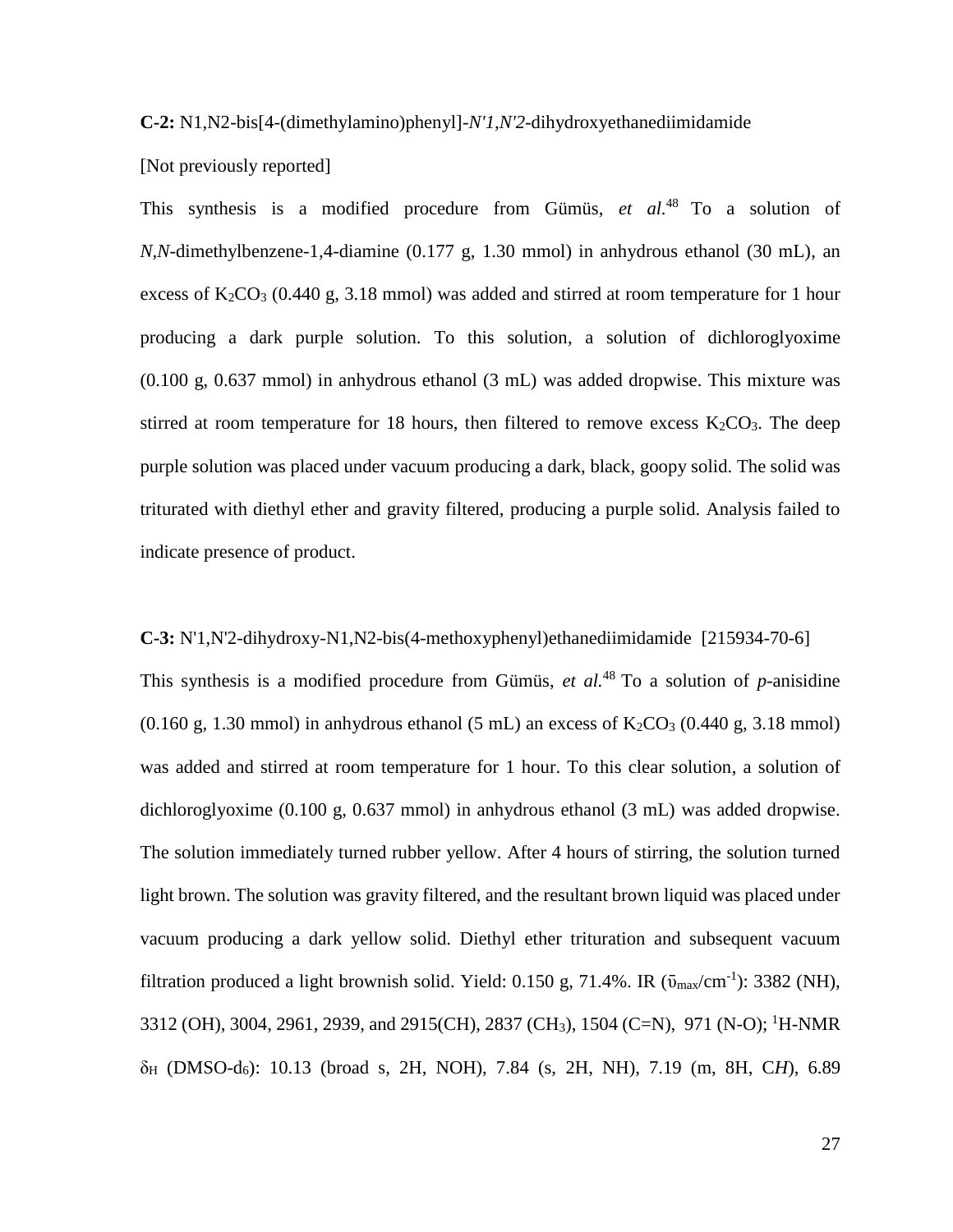(s, 6H, *CH<sub>3</sub>*) ppm; <sup>13</sup>C-NMR δ<sub>C</sub> (DMSO-d<sub>6</sub>): 154.51 (C=N-O), 143.43 (*CH*), 132.91 (*CH*), 121.32 (CH), 113.46 (CH), 55.99 (CH3) ppm.

**C-4:** N1,N2-bis(4-chlorophenyl)-N'1,N'2-dihydroxyethanediimidamide [60035-40-7] This synthesis is a modified procedure from Gümüs, *et al.*<sup>48</sup> To a solution of 4-chloroaniline  $(0.166 \text{ g}, 1.30 \text{ mmol})$  in anhydrous ethanol  $(5 \text{ mL})$ , an excess of K<sub>2</sub>CO<sub>3</sub>  $(0.440 \text{ g}, 3.18 \text{ mmol})$ was added and stirred at room temperature for 1 hour. The solution immediately turned yellow upon drop-wise addition of dichloroglyoxime (0.100 g, 0.637 mmol) in anhydrous ethanol (3 mL). This mixture was stirred at room temperature for 16 hours. The solution was gravity filtered and placed under vacuum to remove the solvent, producing an orange-yellow solid. Trituration with diethyl ether and vacuum filtration produced a yellowish solid. No evidence of product formation was found.

# **C-5:** [Not previously reported]

1,2-bis(hydroxyimino)ethane-1,2-diyl]bis(iminobenzene-diyl)bis[hydroxy(oxo)ammonium] This synthesis is a modified procedure from Gümüs, *et al.*<sup>48</sup> To a solution of 4-nitroaniline  $(0.414 \text{ g}, 3.00 \text{ mmol})$  in anhydrous ethanol  $(10 \text{ mL})$  an excess  $(0.672 \text{ g})$  of NaHCO<sub>3</sub>, was added and stirred at room temperature for one hour. The solution immediately turned yellow upon drop-wise addition of dichloroglyoxime (0.235 g, 1.50 mmol) in anhydrous ethanol (5 mL). This mixture was stirred at room temperature for 16 hours. The solution was gravity filtered and placed under vacuum to remove the solvent, producing an orange-yellow solid. Trituration with diethyl ether and vacuum filtration produced a yellowish solid. No evidence of product formation was found.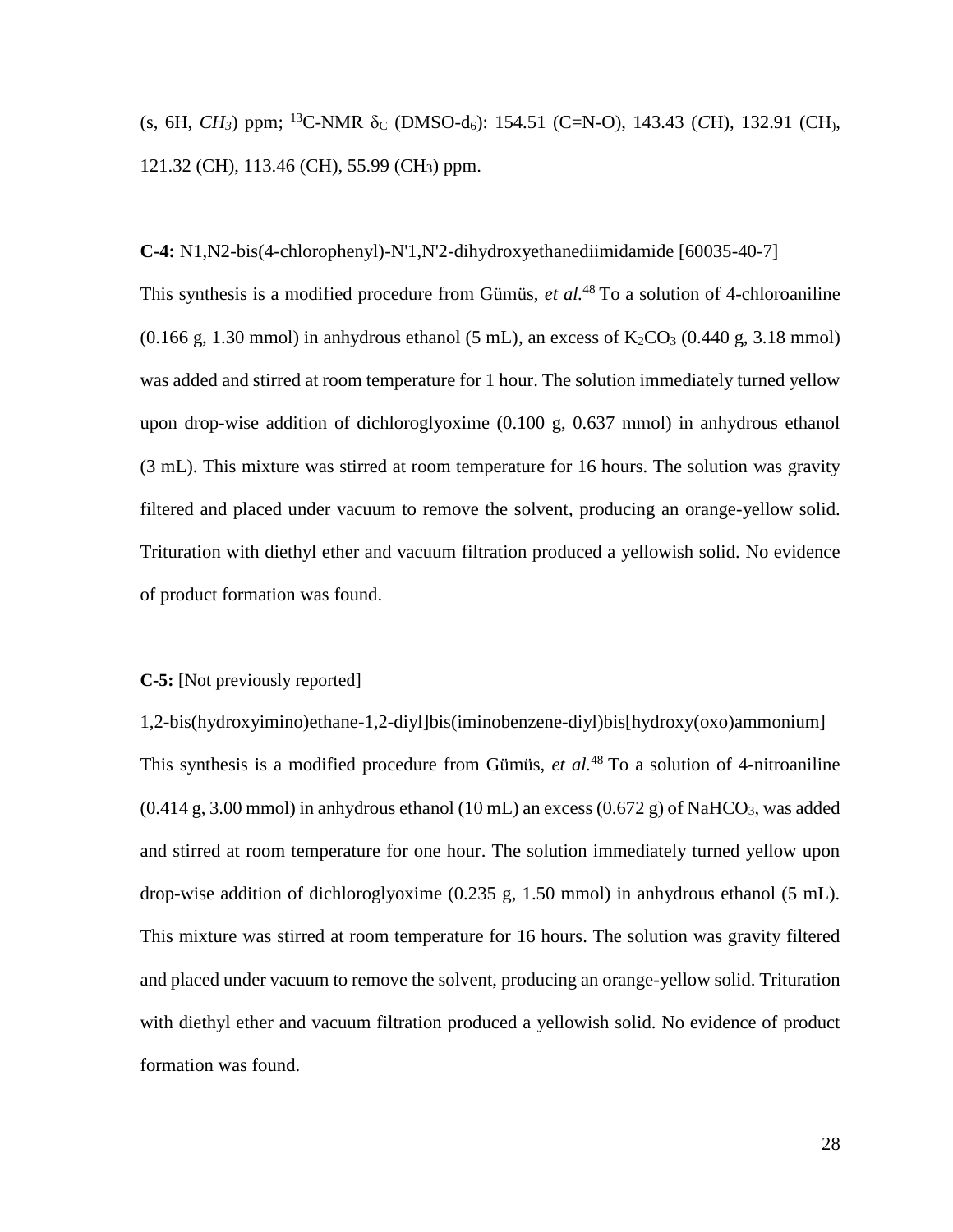### $D-3$ :  $Co(dNhgBF<sub>2</sub>)<sub>2</sub>$

This synthesis is a modified procedure from Tovrog *et al.*<sup>50</sup> To a solution of 52.9 mg  $(0.185 \text{ mmol})$  of **B-3** in 4.0 mL of hexanes, 25.7 mg  $(0.103 \text{ mmol})$  of cobalt $(II)$  acetate tetrahydrate was added at  $0^{\circ}$ C under N<sub>2</sub>. Boron trifluoride diethyl etherate (50 µL) was added drop-wise to the solution at 0°C. After 30 minutes the solution was allowed to warm to room temperature and then refluxed for 5 hours. During the 5 hours a red solid formed. Next, the hexanes were removed and the compound dissolved in dichloromethane, washed with DI water, dried over  $MgSO_4$  and filtered. The solvent was removed under reduced pressure and the red product was dried in a desiccator. The oily compound was recrystallized repeatedly in a small amount of dichloromethane in hexanes. Yield:  $34.7$  mg (51.8 %). IR ( $\bar{v}_{max}/\text{cm}^{-1}$ ): 1614  $(C=N)$ , 976 (N-O); <sup>1</sup>H NMR (CDCl<sub>3</sub>): 5.36 (s, 2H, NH), 3.09 (q, 4H, N-C*H<sub>3</sub>*), 1.52 (m, 4H, N-CH<sub>2</sub>-CH<sub>2</sub>), 1.28 (s, 12H, CH<sub>2</sub>), 0.88 (t, 12H, CH<sub>3</sub>) ppm.<sup>13</sup>C NMR (CDCl<sub>3</sub>): 152.59 (C=N-O), 46.05 (N-*C*H2), 31.57 (N-CH2-*C*H2), 29.94 (CH2), 26.32 (CH2), 22.79 CH2), 14.22 (CH3) ppm. MALDI-MS (t-BPPM-Matrix); M+Matrix; Expected: 975.5 m/z; Observed: 971.9 m/z. UV-visible:  $\lambda_{\text{max}}$ =526 nm.

#### $D-4$ :  $Co(dBagBF<sub>2</sub>)<sub>2</sub>$

This synthesis is a modified procedure from Tovrog  $et \text{ } al.^{50}$  A solution of **C-1**  $(0.150 \text{ g}, 0.56 \text{ mmol})$  in diethyl ether (5 mL) was put on ice under a flow of N<sub>2</sub> for 15 minutes. Then, cobalt(II) acetate tetrahydrate (0.198 g, 1.12 mmol) was added and the solution stirred under a flow of  $N_2$  for 5 minutes. Boron trifluoride diethyl etherate (0.75 mL) was added dropwise, and  $N_2$  flushed through the system for 5 more minutes, after which the reaction was sealed under  $N_2$  and left to stir at room temperature for 24 hours. The solution was filtered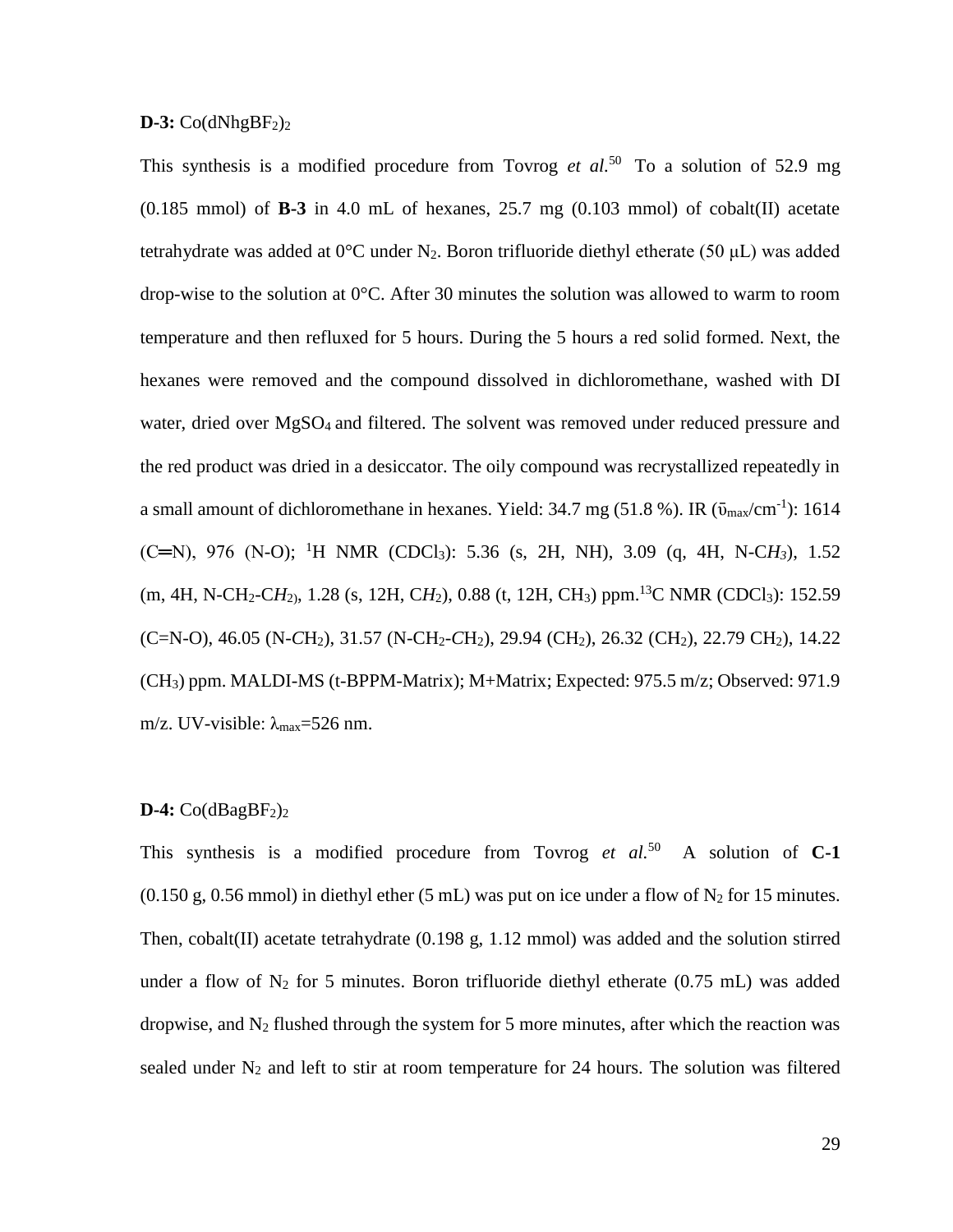producing a brownish-red liquid, which produced a dark brown oily solid after removing the solvent by vacuum. This solid was washed and filtered with DI water producing a red-colored aqueous layer. This layer was placed under vacuum again producing a brown solid, which was then run through a hexanes/acetone silica gel column. A reddish-brown layer was recovered from the column and dried under vacuum. Percent yield: 0.063 g, 47.0%. MS=1; UV-visible:  $\lambda_{\text{max}}$ =415 nm.

#### *Analytical Procedures*

### Carbon-Hydrogen-Nitrogen (CHN) Analysis

Compounds were dried under vacuum before analysis. Acetanilide (CAS# 103-84-4, Perkin Elmer, Waltham, MA) was used as the standard for calibration. Samples  $(3 \text{ mg})$  were introduced to the instrument and combusted in the presence of  $O_2$ . Combustion products quantified by gas chromatography with  $a \pm 0.3$  % accuracy.

### UV-visible spectrophotometry

All UV-visible spectra data were collected via Shimadzu UV-2401 spectrophotometer using a 1 cm path length quartz cuvette. Before measurement, a baseline of neat solvent was recorded. Air was used as a reference sample.

# Fourier transform infrared spectrophotometry (FTIR)

FTIR spectral data were collected via Nicolet 550 Magna IR. For each spectrum, the sample was prepared between two KBr plates.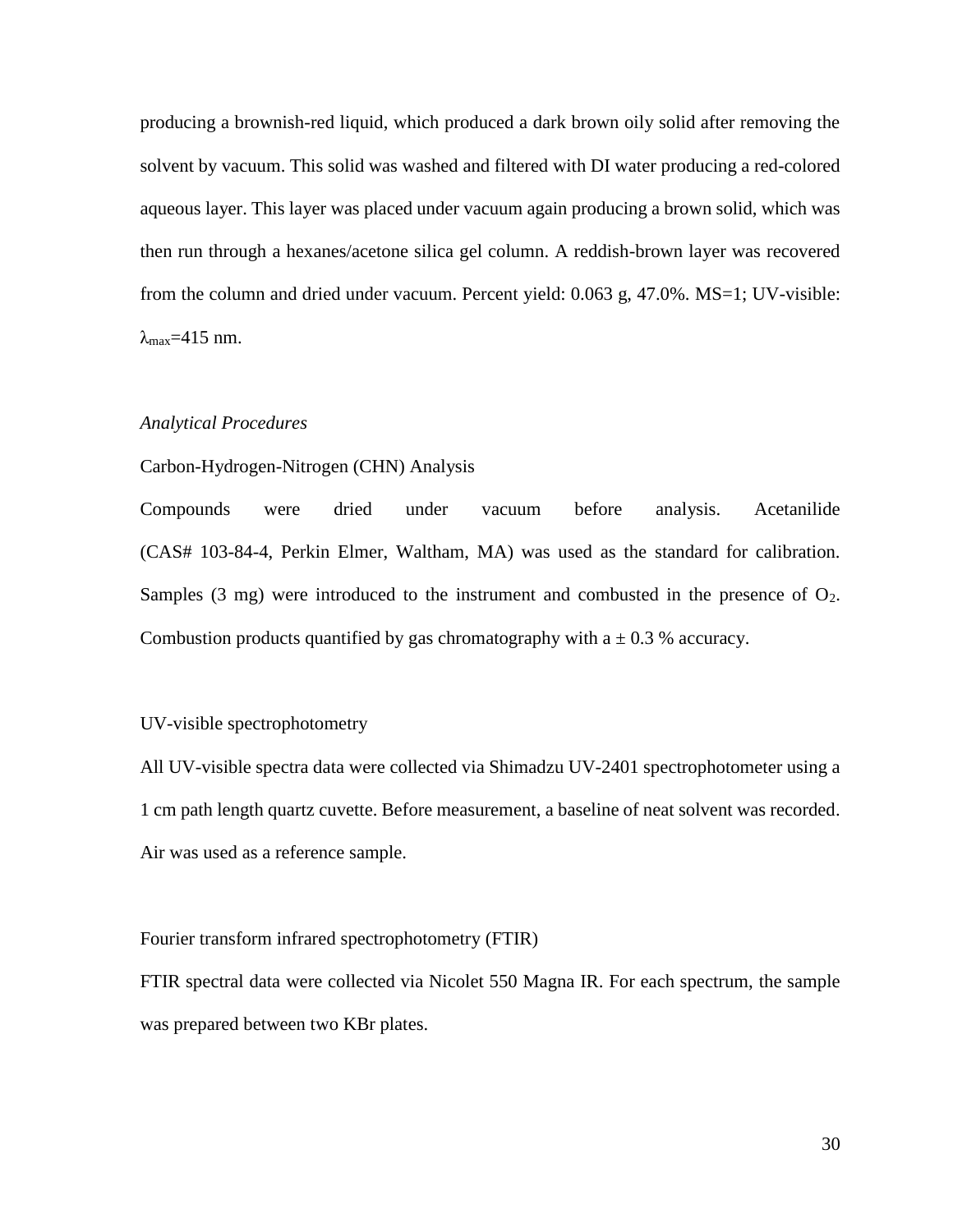# Magnetic Susceptibility

Magnetic susceptibility was determined using an Evans Balance by placing a few mg of sample in the magnetic susceptibility tube and inserting into instrument.

Nuclear magnetic resonance (NMR) spectroscopy

All NMR spectra were collected using a Varian Gemini 2000 NMR or Bruker Ascend NMR spectrometer. Samples were prepared by dissolving ~10 mg in a deuterated solvent.

Cyclic Voltammetry (CV)

All CV work was performed by Katarina Hauser in Dr. Hambourger's lab. CV was performed in a standard three-electrode configuration. The three electrodes, a glassy carbon working electrode, platinum wire counter electrode, and Ag/AgCl reference electrode, were all obtained from BioAnalytical Systems (West Lafayette, IN). Full experimental detail can be found in reference 13.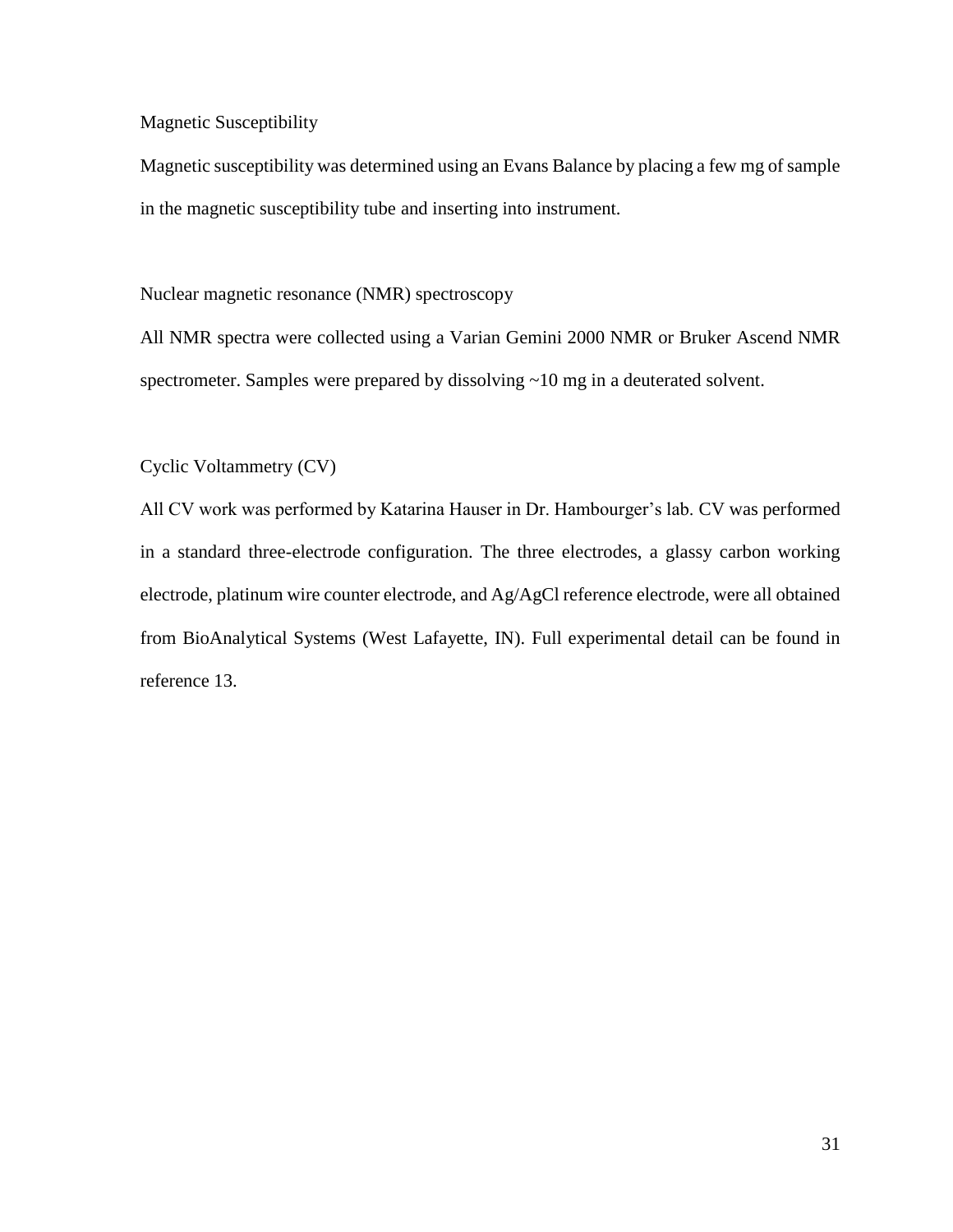### **Results**

# *Characterization of Compounds A1-A3*

No evidence was found indicating the successful synthesis of compounds **A-1**, **A-2**, or **A-3**.

## *Characterization of Compounds B1-B5*

Compound **B-1** was characterized via <sup>1</sup>H NMR, <sup>13</sup>C NMR, and FTIR. Although no evidence was found indicating the successful synthesis of compound **B-2**, compounds **B-3**, **B-4**, and **B-5** were all characterized via <sup>1</sup>H NMR (Table 1); <sup>13</sup>C NMR (Table 2); and FTIR (Table 3). All NMR and FTIR spectra can be found in Appendices A and B, respectively. <sup>1</sup>H and  $^{13}$ C NMR for compounds **B-1**, **B-3**, **B-4**, and **B-5** were all taken with CDCl<sub>3</sub> as a solvent.

Furthermore, compounds **B-3** and **B-5** were characterized via elemental analysis. For compound **B-3**, the theoretical percentages for  $C_{14}H_{30}N_4O_2$  are 58.71, 10.56, and 19.56 mass percent for C, H, and N, respectively; observed data were  $58.6 \pm 0.5$ ;  $10.9 \pm 0.1$ ; and 18.6  $\pm$  0.3, respectively. For compound **B-5**, the theoretical percentages for C<sub>14</sub>H<sub>26</sub>N<sub>4</sub>O<sub>2</sub> are 59.55, 9.28, and 19.84 % for C, H, and N, respectively; observed data were 63.4, 11.2, and 16.0, respectively.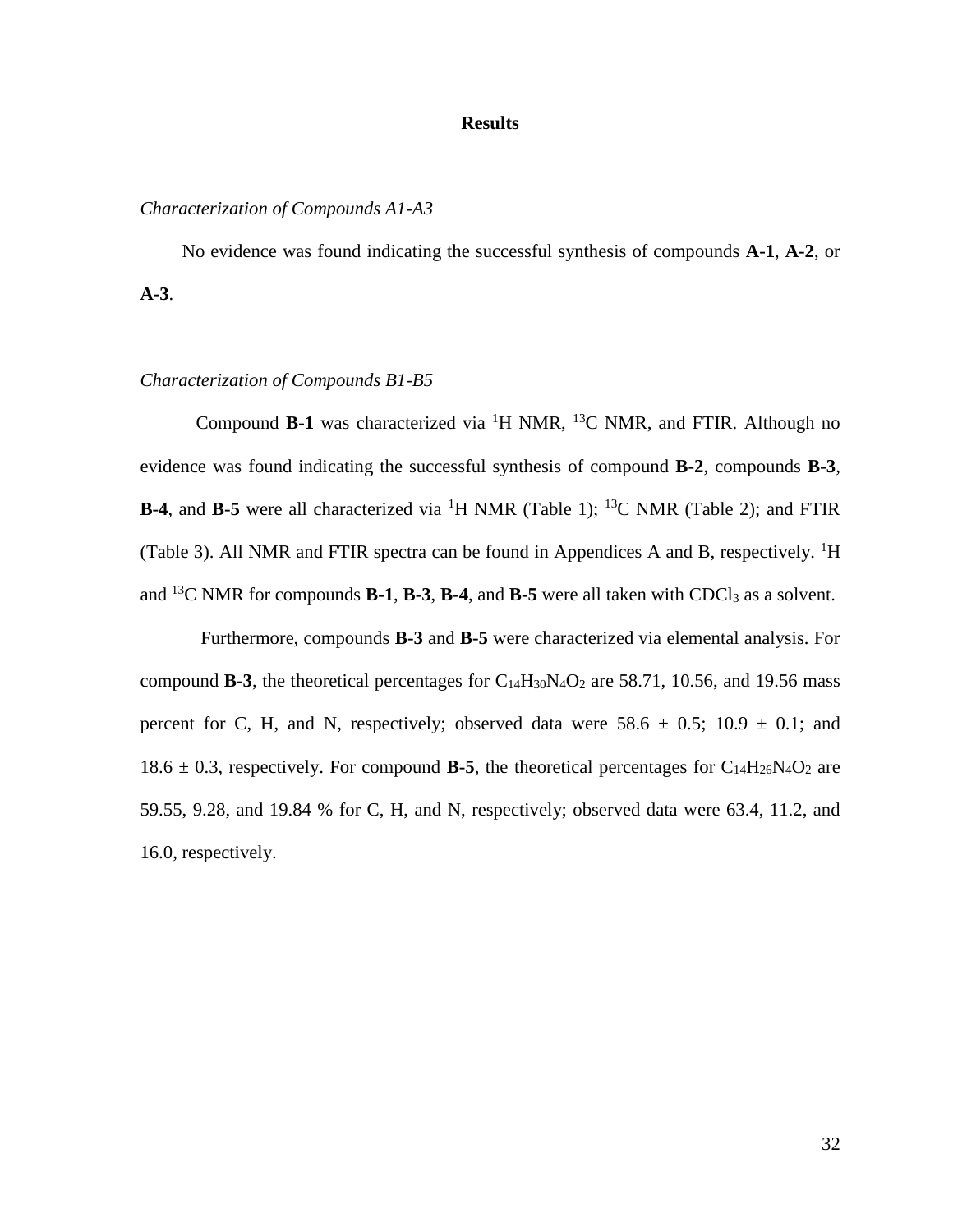|                | $(a)$ <sup>1</sup> H Chemical Shift, ppm (Integration) |         |                                                                    |  |  |  |
|----------------|--------------------------------------------------------|---------|--------------------------------------------------------------------|--|--|--|
| <b>Cmpd</b>    | $(N-OH)$                                               | $(N-H)$ | Alkyl/aryl hydrogens (C-H)                                         |  |  |  |
| B1             | 13.17                                                  |         |                                                                    |  |  |  |
| B <sub>3</sub> | 8.66(2)                                                | 5.08(2) | $3.04(4)$ , 1.45 $(4)$ , 1.24 $(12)$ , 0.84 $(6)$                  |  |  |  |
| $B3^{48}$      | 8.44(2)                                                | 5.08(2) | $3.09(4)$ , 1.49 $(4)$ , 1.27 $(12)$ , 0.86 $(6)$                  |  |  |  |
| <b>B4</b>      | 7.69(2)                                                |         | $2.98(8)$ , 1.40 (8), 1.17 (8), 0.81 (12)                          |  |  |  |
| B <sub>5</sub> | 5.94(2)                                                | 5.04(2) | $3.13$ (2), 2.61 (4), 1.79 (2), 1.63 (2), 1.49 (4), 1.24-1.01 (4), |  |  |  |
|                |                                                        |         | 0.84(4)                                                            |  |  |  |

Table 1: <sup>1</sup>H NMR and data for **B-1**, **B-3**, **B-4**, and **B-5** with comparable literature values.

Table 2: <sup>13</sup>C NMR and data for **B-1**, **B-3**, **B-4**, and **B-5** with comparable literature values.

|                                | (b) $^{13}$ C Chemical Shift, ppm |                                          |  |  |  |  |
|--------------------------------|-----------------------------------|------------------------------------------|--|--|--|--|
| Cmpd                           | $(C-NOH)$                         | Alkyl/aryl hydrogens (C-H)               |  |  |  |  |
| B1                             | 131.4                             |                                          |  |  |  |  |
| B <sub>3</sub>                 | 147.82                            | 43.21, 31.68, 31.06, 26.52, 22.70, 14.14 |  |  |  |  |
| <b>B3</b> (lit.) <sup>48</sup> | 147.98                            | 42.97, 31.51, 30.81, 26.36, 22.55, 13.99 |  |  |  |  |
| <b>B4</b>                      | 153.11                            | 48.03, 29.68, 20.49, 14.15               |  |  |  |  |
| B <sub>5</sub>                 | 146.94                            | 51.15, 49.89, 35.62, 34.93, 25.33, 24.87 |  |  |  |  |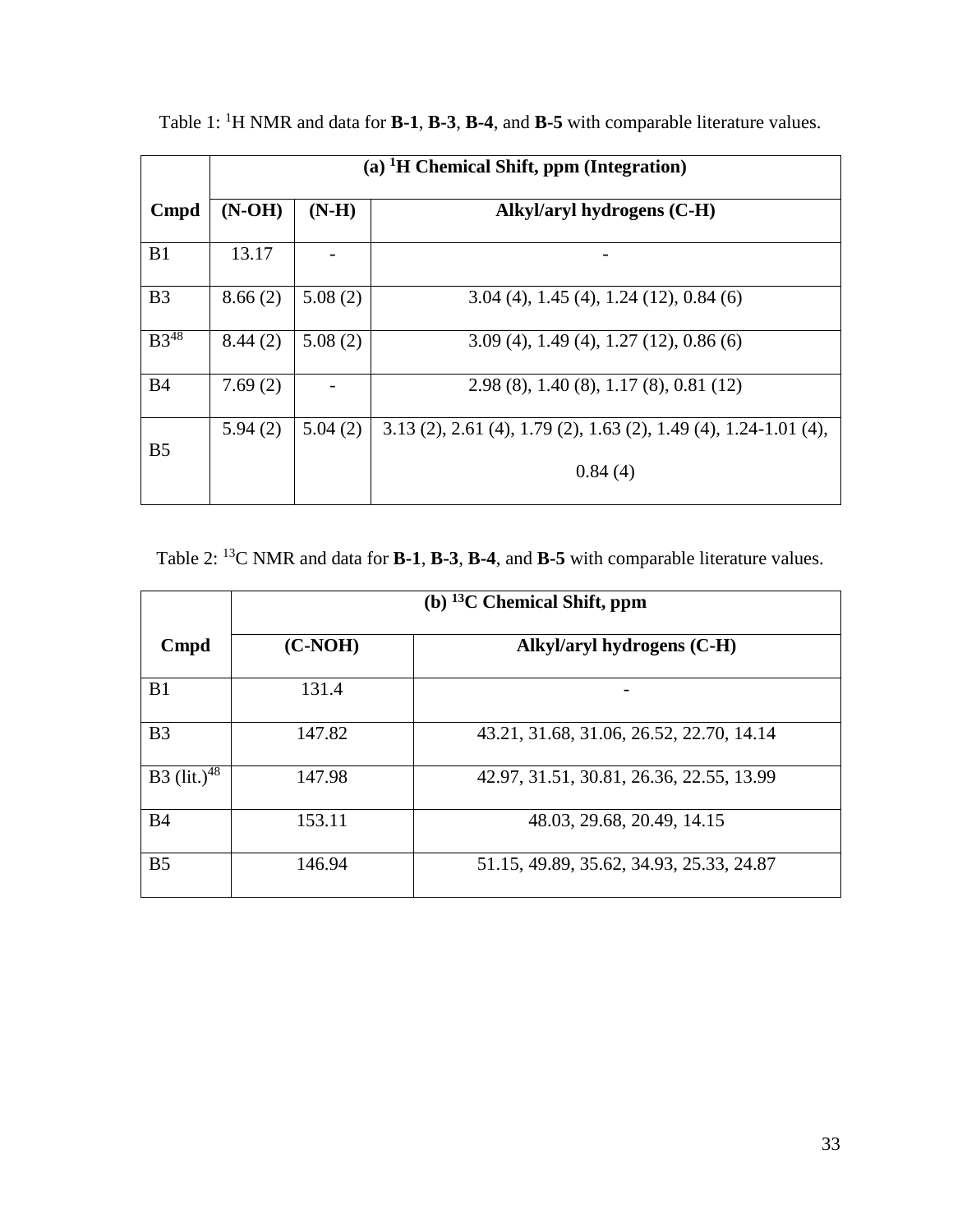|                  | $v_{\rm max}/\rm cm^{-1}$ |           |                  |       |       |  |
|------------------|---------------------------|-----------|------------------|-------|-------|--|
| <b>Cmpd</b>      | <b>NH</b>                 | <b>OH</b> | CH2              | $C=N$ | $N-O$ |  |
| B1               |                           | 3239      |                  | 1409  | 1000  |  |
| B <sub>3</sub>   | 3410                      | 3240      | 2960, 2930, 2860 | 1660  | 910   |  |
| B3 $(lit.)^{48}$ | 3400                      | 3300      | 2920, 2850       | 1650  | 900   |  |
| <b>B4</b>        | 3284                      |           | 2956, 2929, 2863 | 1620  | 937   |  |
| B <sub>5</sub>   | 3325                      | 3258      | 2926, 2853       | 1637  | 933   |  |

Table 3: FTIR peaks for **B-1**, **B-3**, **B-4**, and **B-5** with comparable literature values.

*Characterization of Compounds C1-C5*

Although no evidence was found indicating the successful synthesis of compound **C-2**, **C-4**, or **C-5**, compounds **C-1** and **C-3** were both characterized via <sup>1</sup>H NMR, <sup>13</sup>C NMR, and FTIR, see Tables 4, 5, and 6. <sup>1</sup>H and <sup>13</sup>C NMR for **C-1** and **C-3** were taken in DMSO-d<sub>6</sub>.

Table 4: <sup>1</sup>H NMR and data for **C-1**, **C-3**, and comparable literature values.

|                  | (a) ${}^{1}H$ Chemical Shift, ppm (Integration) |         |                            |  |  |  |
|------------------|-------------------------------------------------|---------|----------------------------|--|--|--|
| Cmpd             | $(N-OH)$                                        | $(N-H)$ | Alkyl/aryl hydrogens (C-H) |  |  |  |
| C <sub>1</sub>   | 10.45(2)                                        | 8.16(2) | $7.06(8)$ , 6.80 (12)      |  |  |  |
| C1 $(lit.)^{52}$ | 10.41(2)                                        | 8.01(2) | 6.97(8), 6.71(12)          |  |  |  |
| C <sub>3</sub>   | 10.13(2)                                        | 7.84(2) | $7.19(8)$ , 6.89 (6)       |  |  |  |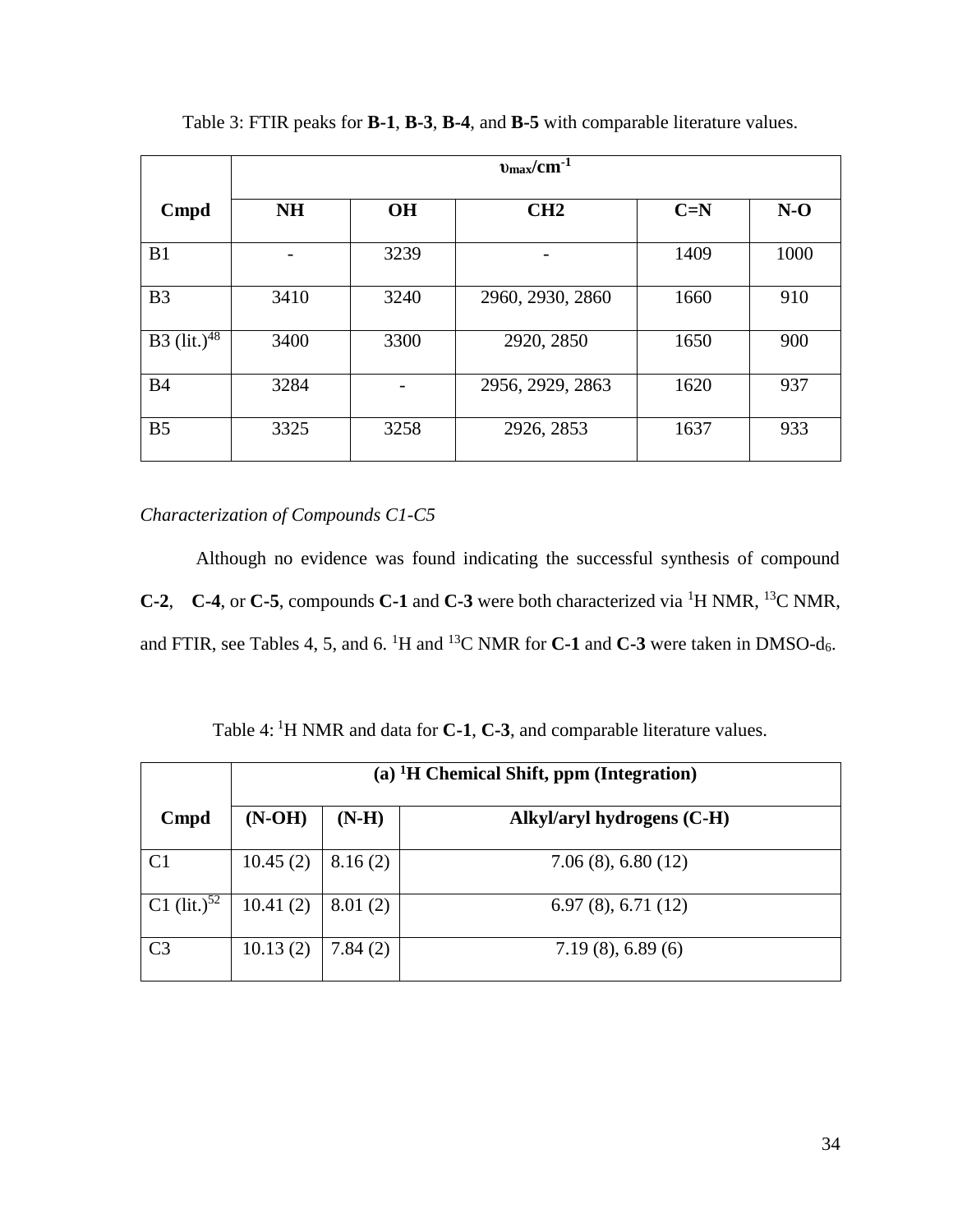|                | (b) $^{13}$ C Chemical Shift, ppm |                                                            |  |  |  |
|----------------|-----------------------------------|------------------------------------------------------------|--|--|--|
| Cmpd           | $(C-NOH)$                         | Phenyl hydrogens (C-H)                                     |  |  |  |
| C1             | 140.23                            | 128.69, 121.71, 119.38                                     |  |  |  |
| C1 (lit.) $52$ | 140.40                            | 128.86, 121.93, 119.60                                     |  |  |  |
| C3             | 143.43                            | 154.51, 132.91, 121.32, 113.46, 55.99 (O-CH <sub>3</sub> ) |  |  |  |

Table 5: <sup>13</sup>C NMR and data for **C-1**, **C-3**, and comparable literature values.

Table 6: FTIR peaks for **C-1**, **C-3**, and comparable literature values.

|                   | $v_{\rm max}/\rm cm^{-1}$ |           |                              |       |       |  |
|-------------------|---------------------------|-----------|------------------------------|-------|-------|--|
| <b>Cmpd</b>       | <b>NH</b>                 | <b>OH</b> | CH2                          | $C=N$ | $N-O$ |  |
| C <sub>1</sub>    | 3371                      |           | 3038, 2904, 2778             | 1636  | 971   |  |
| C1 (lit.) $^{52}$ | 3375                      | 3275      | 3025, 2890-2791              | 1642  | 974   |  |
| C <sub>3</sub>    | 3382                      | 3312      | 3004, 2961, 2939, 2915, 2837 | 1504  | 971   |  |

# *Characterization of Compounds D1-D4*

Compounds **D1** and **D2** are the two well-known cobaloximes that are most well represented in the literature. During my tenure in the lab, both compounds were prepared, characterized, and studied by other undergraduate researchers in order to assure our ability to prepare this class of compounds.<sup>13</sup> Since the results did not deviate substantially from literature, literature values are reported herein. To this end, the **D-3** synthesis is different from the other three syntheses due to using hexanes instead of diethyl ether as the solvent. While ether was a sufficient solvent system for the other syntheses, the **D-3** compound formed using ether as the reaction solvent decomposed during the water wash, while the product formed in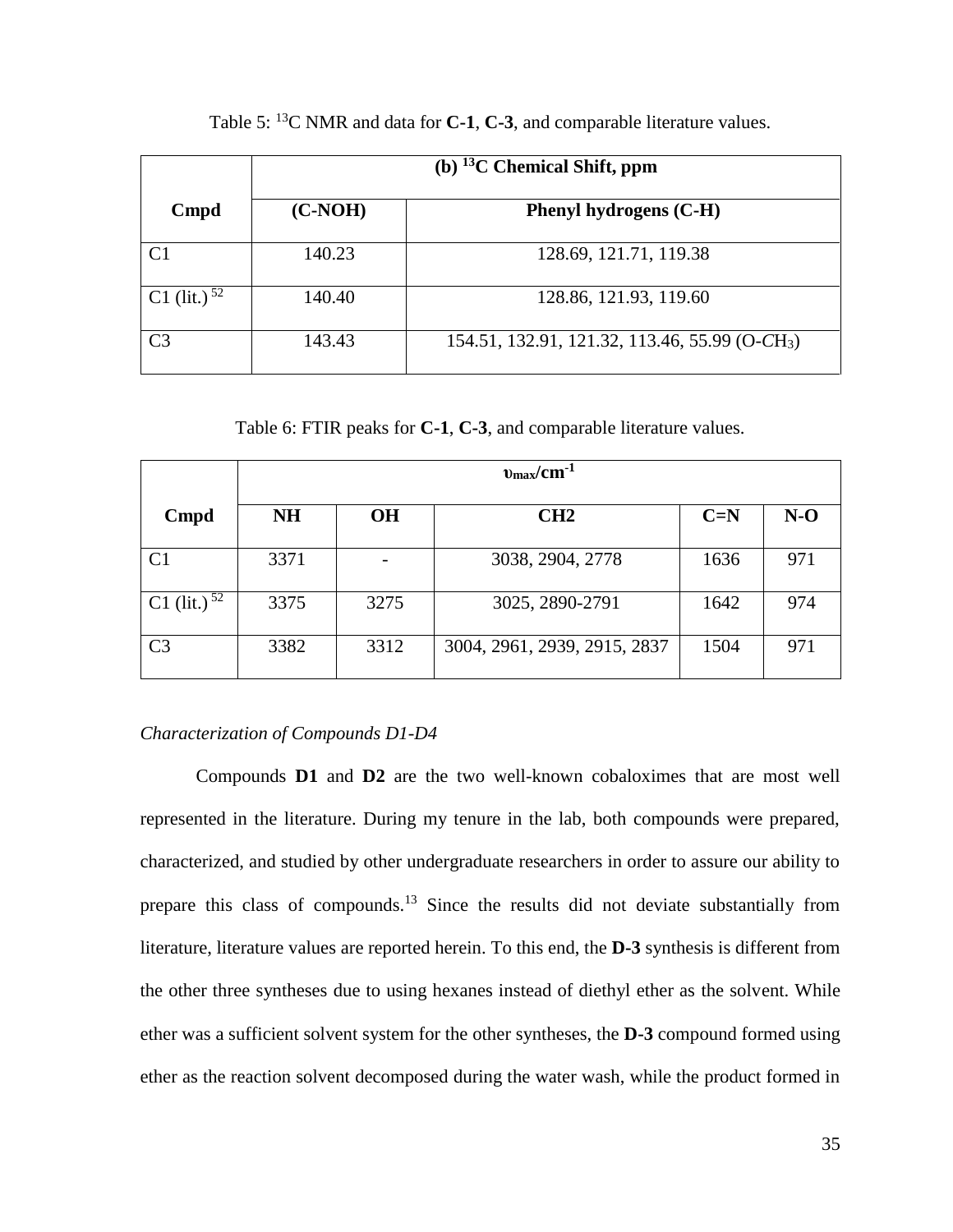refluxing hexanes maintained stability during the water wash. For compound **D-4** synthesis, characterization data for the product formed in ether is presented; in the synthesis of **D-3**, the data for the product formed in refluxing hexanes is presented.

The red-brown **D-4** compound was initially characterized by magnetic susceptibility. Compound **D-3** was not characterized with magnetic susceptibility because it was recovered as an oil rather than a powder sample like **D-4**. Magnetic susceptibility was used to determine the number of unpaired electrons, n, in the cobalt complexes. The calculated n for compound **D-4** was 0.67.

Although magnetic susceptibility of  $D-3$  could not be obtained, a <sup>1</sup>H NMR spectrum was obtained. Since paramagnetic compounds widen the peaks in an NMR spectrum, it is not possible to obtain a clean NMR of paramagnetic cobalt(II) complexes. Obtaining a NMR spectrum of the cobaloxime confirmed the presence of diamagnetic cobalt(III) center. See Tables 7 and 8 for a summary of data for the <sup>1</sup>H NMR and <sup>13</sup>C NMR of **B-3** and **D-3**.

| Shift (ppm) | Int. | $B-3$                    | Shift (ppm) | Int. | $D-3$                    |
|-------------|------|--------------------------|-------------|------|--------------------------|
|             |      |                          |             |      |                          |
| 8.66        | 2H   | NOH                      |             |      |                          |
| 5.08        | 2H   | NH                       | 5.36        | 4H   | NH                       |
| 3.04        | 4H   | $N$ -CH <sub>2</sub>     | 3.09        | 8H   | $N$ -C $H_2$             |
| 1.45        | 4H   | $NCH_2$ -CH <sub>2</sub> | 1.52        | 8H   | $NCH_2$ -CH <sub>2</sub> |
| 1.21        | 12H  | CH <sub>2</sub>          | 1.28        | 24H  | CH <sub>2</sub>          |
| 0.84        | 6H   | CH <sub>3</sub>          | 0.88        | 12H  | CH <sub>3</sub>          |

Table 7: <sup>1</sup>H NMR data for **B-3** and **D-3**.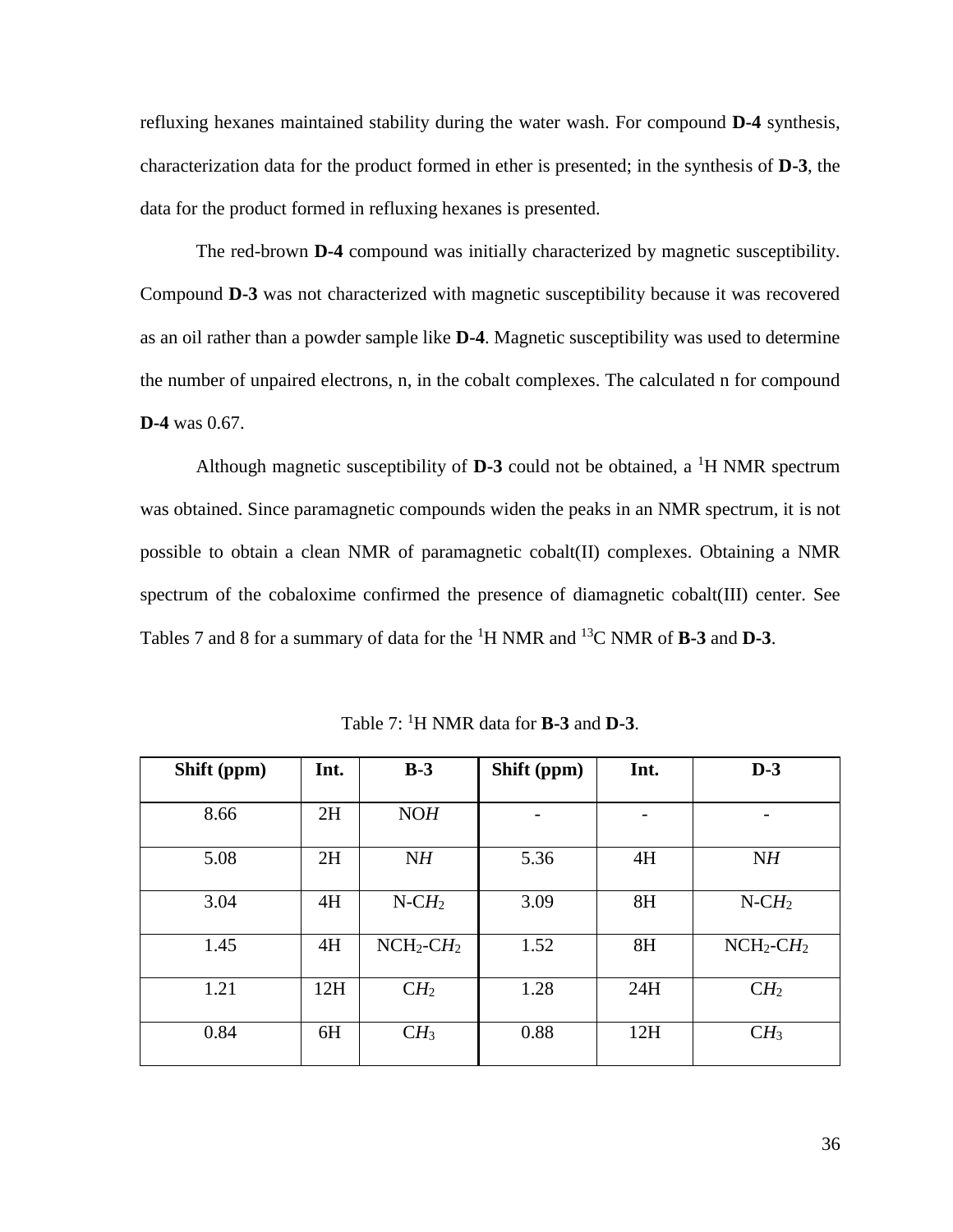| <b>Chemical</b> | <b>Chemical</b><br>dNhg               |             | Co(dNhgBF <sub>2</sub> ) <sub>2</sub> |
|-----------------|---------------------------------------|-------------|---------------------------------------|
| Shift (ppm)     | <b>Assignment</b>                     | Shift (ppm) | <b>Assignment</b>                     |
| 147.82          | $C=N-O$                               | 152.59      | $C=N-O$                               |
| 43.21           | $N$ - $CH2$                           | 46.02       | $N$ - $CH2$                           |
| 31.68           | $N$ -CH <sub>2</sub> -CH <sub>2</sub> | 31.57       | $N$ -CH <sub>2</sub> -CH <sub>2</sub> |
| 31.06           | CH <sub>2</sub>                       | 29.94       | CH <sub>2</sub>                       |
| 26.52           | CH <sub>2</sub>                       | 26.32       | CH <sub>2</sub>                       |
| 22.70           | CH <sub>2</sub>                       | 22.79       | CH <sub>2</sub>                       |
| 14.14           | CH <sub>3</sub>                       | 14.22       | CH <sub>3</sub>                       |

Table 8: <sup>13</sup>C NMR data for **B-3** and **D-3**.

UV-visible spectra of compounds **D-3** and **D-4** were obtained. All UV-visible spectra are shown in Appendix C. UV-visible spectra for **D-3** and **D-4** were obtained in dichloromethane. The experimental λmax for the MLCT band in compounds **D-3** and **D-4** were 526 nm and 415 nm, respectively, see Table 9. Values obtained for **D-1** and **D-2** are a reasonable match to literature values.<sup>38, 53</sup>

Table 9: Experimental λmax for the MLCT band in compounds **D-3** and **D-4**.

| <b>Complex</b> | $\lambda_{\max}$ (nm) |
|----------------|-----------------------|
| $D-3$          | 526                   |
| $D-4$          | 415                   |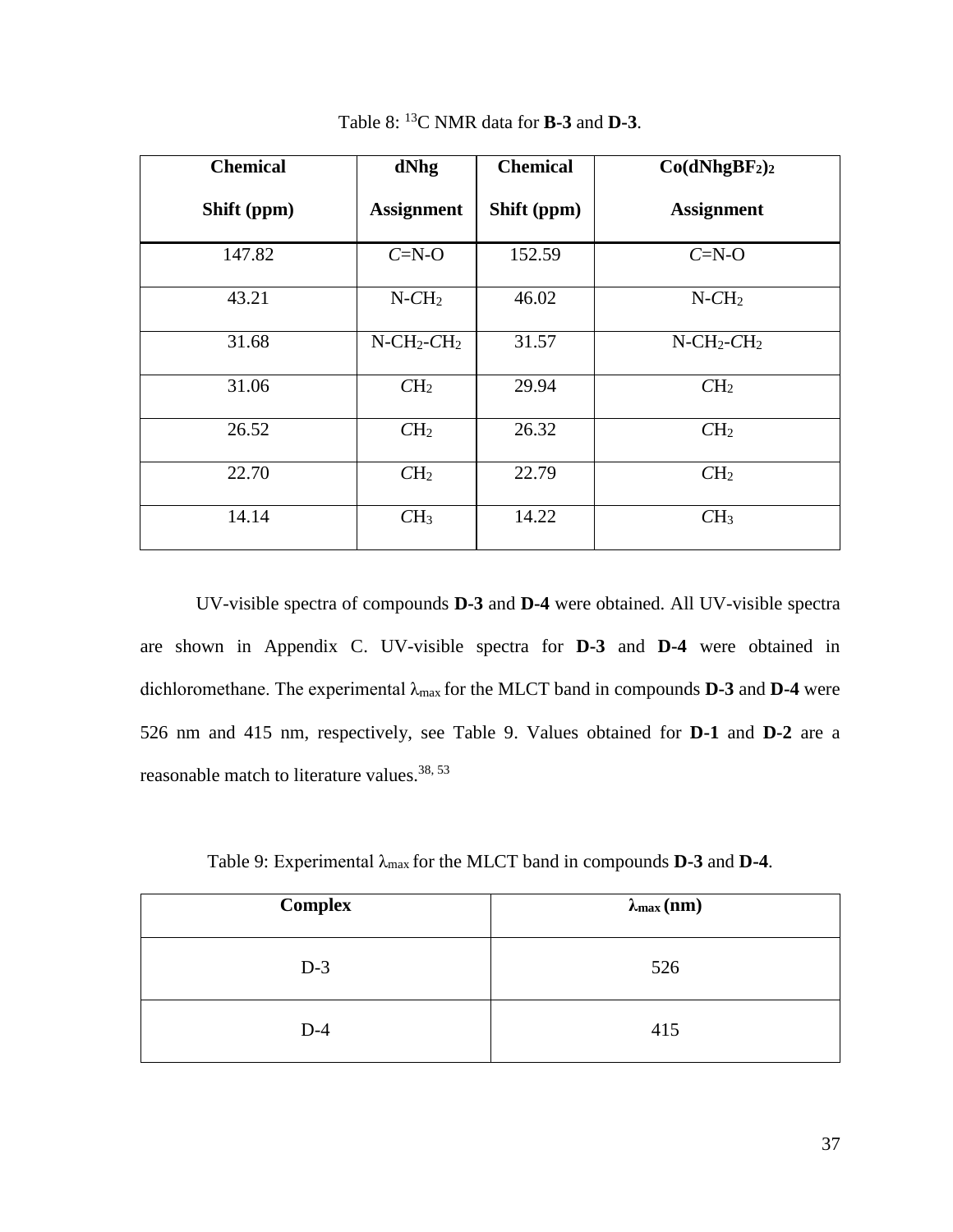FTIR spectra of the compounds were obtained. Two peaks were monitored as an indication of metal coordination. Two peaks are associated with the C=N  $(\sim 1620 \text{ cm}^{-1})$  and N-O (~980 cm<sup>-1</sup>) bonds, both of which should remain after metallation. For compound **D-3**, the  $C=N$  peak shifted and the N-O peaks shifted  $+38$  cm<sup>-1</sup>, see Table 10. An FTIR spectra of compound **D-3** and literature assignments for compounds **D1** and **D2** compared to their corresponding ligands can be found in Appendix B.

Table 10: The monitored C=N and N-O peaks for each spectra and reference spectra. The shift column denotes the direction and magnitude of the shift between the ligand and

| complex. |
|----------|
|----------|

| <b>Complex</b>                                | $C=N$ (cm <sup>-1</sup> ) | Shift $(cm-1)$ | $N-O$ (cm <sup>-1</sup> ) | Shift $(cm-1)$ |
|-----------------------------------------------|---------------------------|----------------|---------------------------|----------------|
|                                               |                           |                |                           |                |
| dmg $\left(\frac{\text{lit.}}{2}\right)^{54}$ | 1620                      |                | 975                       |                |
| D-1 $(lit)^{55}$                              | 1619                      | - 1            | 1009                      | $+34$          |
| $B-3$                                         | 1660                      |                | 912                       |                |
| $D-3$                                         | 1640                      | $-20$          | 950                       | $+38$          |

The next method of characterization was solution electrochemistry. The reduction potentials **D-3** were analyzed in dichloromethane by cyclic voltammetry. All referenced cyclic voltammograms are in Appendix D. Ferrocene was used as an internal standard in order to calibrate the reference potential in the cyclic voltammograms. For **D-3**, the reduction potential for  $Co^{3+/2+}$  and  $Co^{2+/1+}$  was found to be -0.242 V vs SCE and -1.56 V vs SCE in dichloromethane, respectively. Literature values for reduction potentials of  $Co^{2+/1+}$  in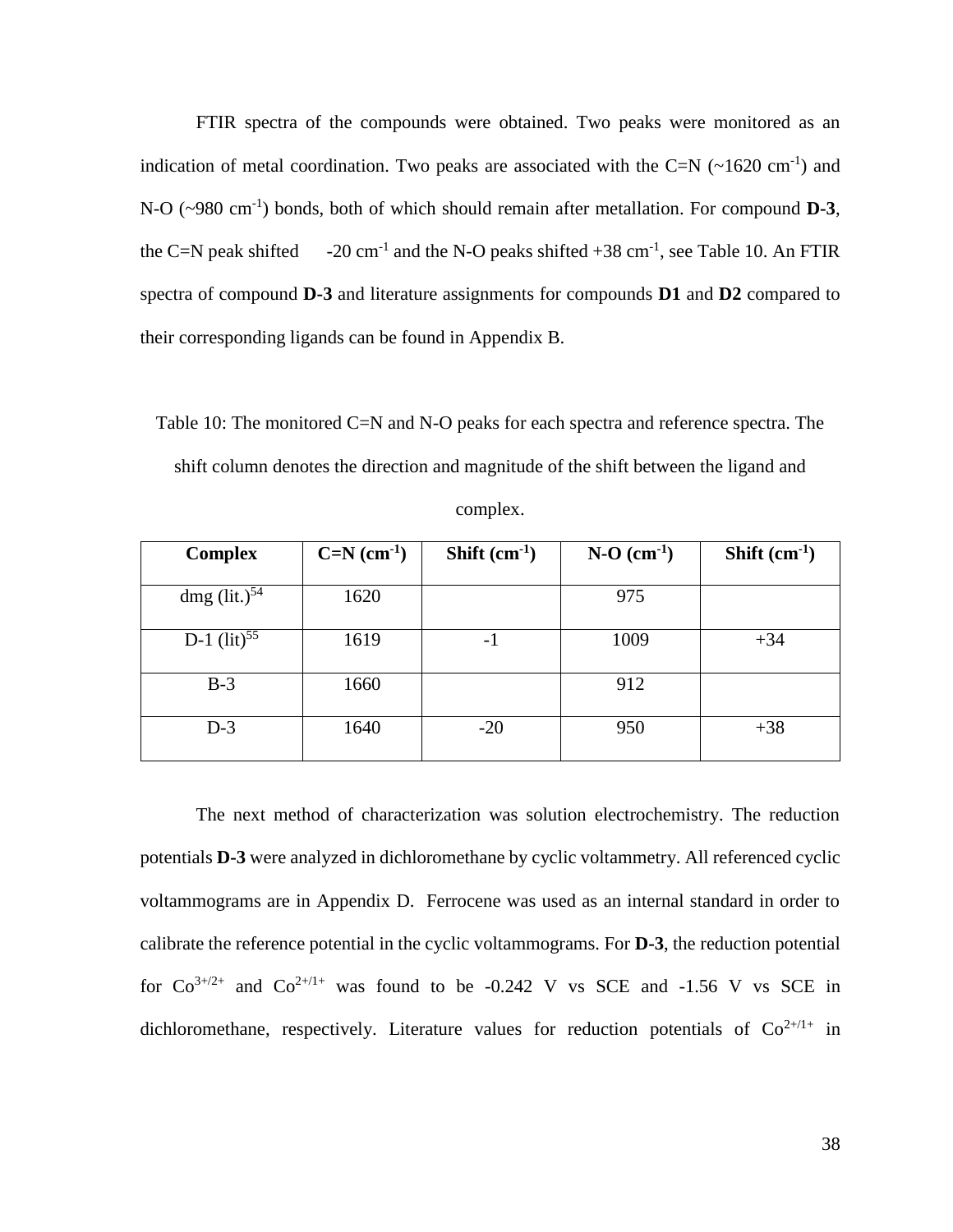compounds **D-1** and **D-2** were reported as  $-0.43$  V vs SCE in water,  $29$  and  $-0.28$  V vs SCE in acetonitrile,<sup>30</sup> respectively, see Table 11.

|       | $Co^{2+/1+}(V \text{ vs } SCE)$ |              | $Co^{3+/2+}(V \text{ vs } SCE)$ |
|-------|---------------------------------|--------------|---------------------------------|
|       | <b>Experimental</b>             | Literature   | <b>Experimental</b>             |
| $D-1$ |                                 | $-0.43^{29}$ |                                 |
| $D-2$ |                                 | $-0.28^{30}$ |                                 |
| $D-3$ | $-1.56^{13}$                    |              | $-0.126^{13}$                   |

Table 11: Reduction potential results for compounds **D-1**, **D-2**, and **D-3**.

In characterizing the catalytic activity of the cobaloximes, acid was added to the non-aqueous solution. In the titrations of **D-3** in acetonitrile solution, tosylic acid ( $pK_a = 8.0$ ) and trifluoroacetic acid ( $pK_a = 12.7$ ) were used, see Appendix D.<sup>56</sup> As titration proceeded, a catalytic wave developed following the reduction from the cobalt(II) to the cobalt(I) state. Values were obtained by Katarina Hauser.<sup>13</sup>

MALDI-MS was used to finalize characterization of compound **D-3**. MALDI-MS with a t-BPPM-Matrix predicted 975.5 m/z for compound **D-3**, and the observed value was 971.9 m/z.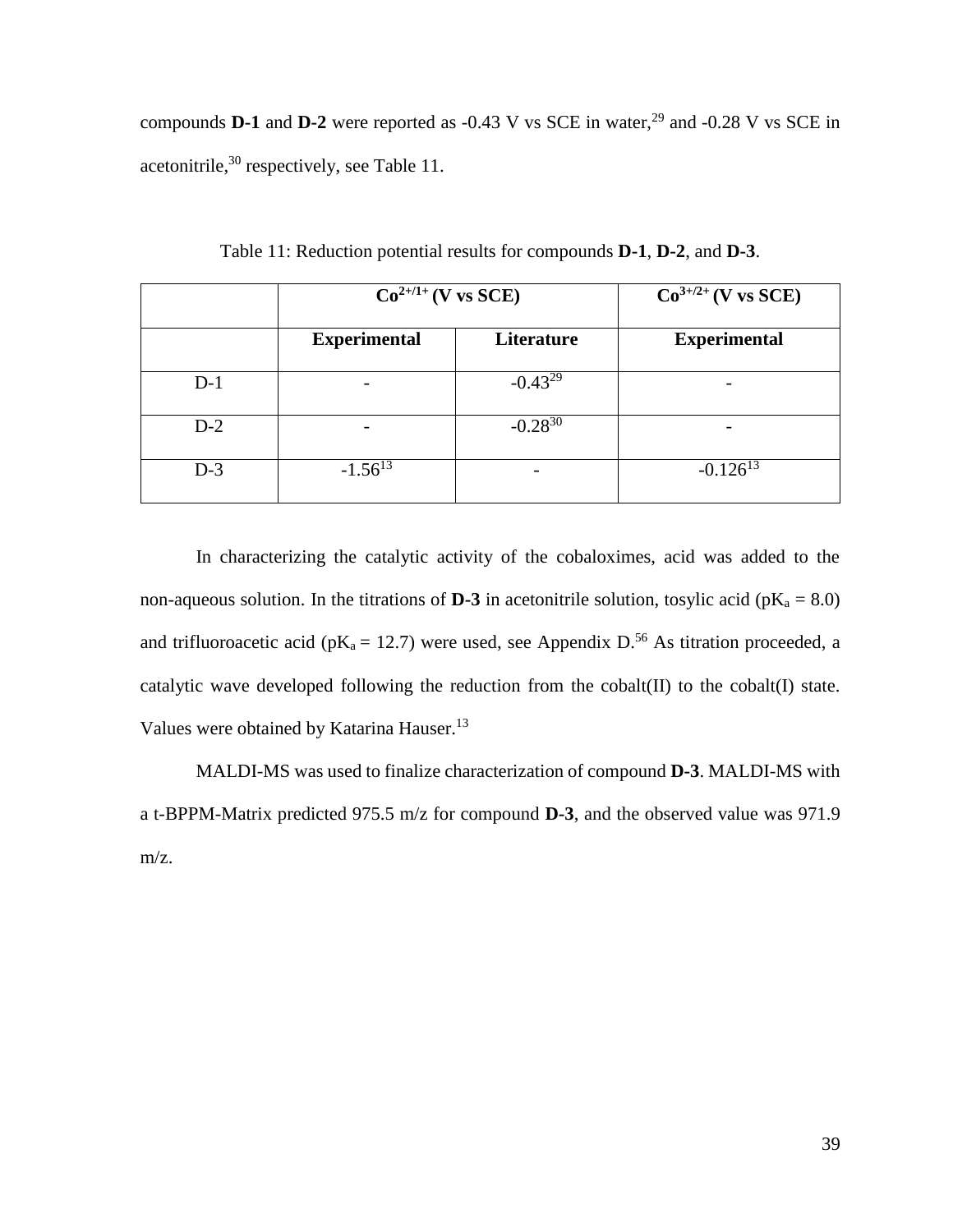### **Discussion**

## *Characterization of Compounds A1-A3*

Although many attempts to synthesize compounds **A-1**, **A-2**, and **A-3** were made, no evidence was found to indicate successful synthesis. After pursuing this route of synthesis for several months, it was decided to pursue a new set of compounds.

#### *Characterization of Compounds B1-B5*

The synthesis of compound **B-1** was carried out entirely by Drs. Wheeler and Hambourger, due to its hazardous nature. Even though no experimental data of <sup>1</sup>H NMR, <sup>13</sup>C NMR, or FTIR had been reported prior to this experiment, the presence of only one peak on the <sup>13</sup>C NMR, one peak in the <sup>1</sup>H NMR, and three distinct stretches in the FTIR indicated the presence and purity of the product; the one peak on the  ${}^{13}C$  NMR was similar to the singular peak expected in spectral prediction software.

Although evidence was never found indicating the successful synthesis of compound **B-2**, significant evidence was present indicating the formation of compounds **B-3**, **B-4**, and **B-5**. <sup>1</sup>H NMR and <sup>13</sup>C NMR were taken immediately after compounds were recovered. Compound **B-3** was compared with the literature values confirming the presence of the expected six peaks, see Table 1.<sup>48</sup> These six peaks are associated with the N-OH, N-H, and various alkyl, C-*H*, protons peaks found in the compound. Integration of each of the peaks confirmed the expected number of protons corresponding with each peak. For compounds **B-4** and **B-5** the five and six expected peaks were observed, respectively, see Table 1.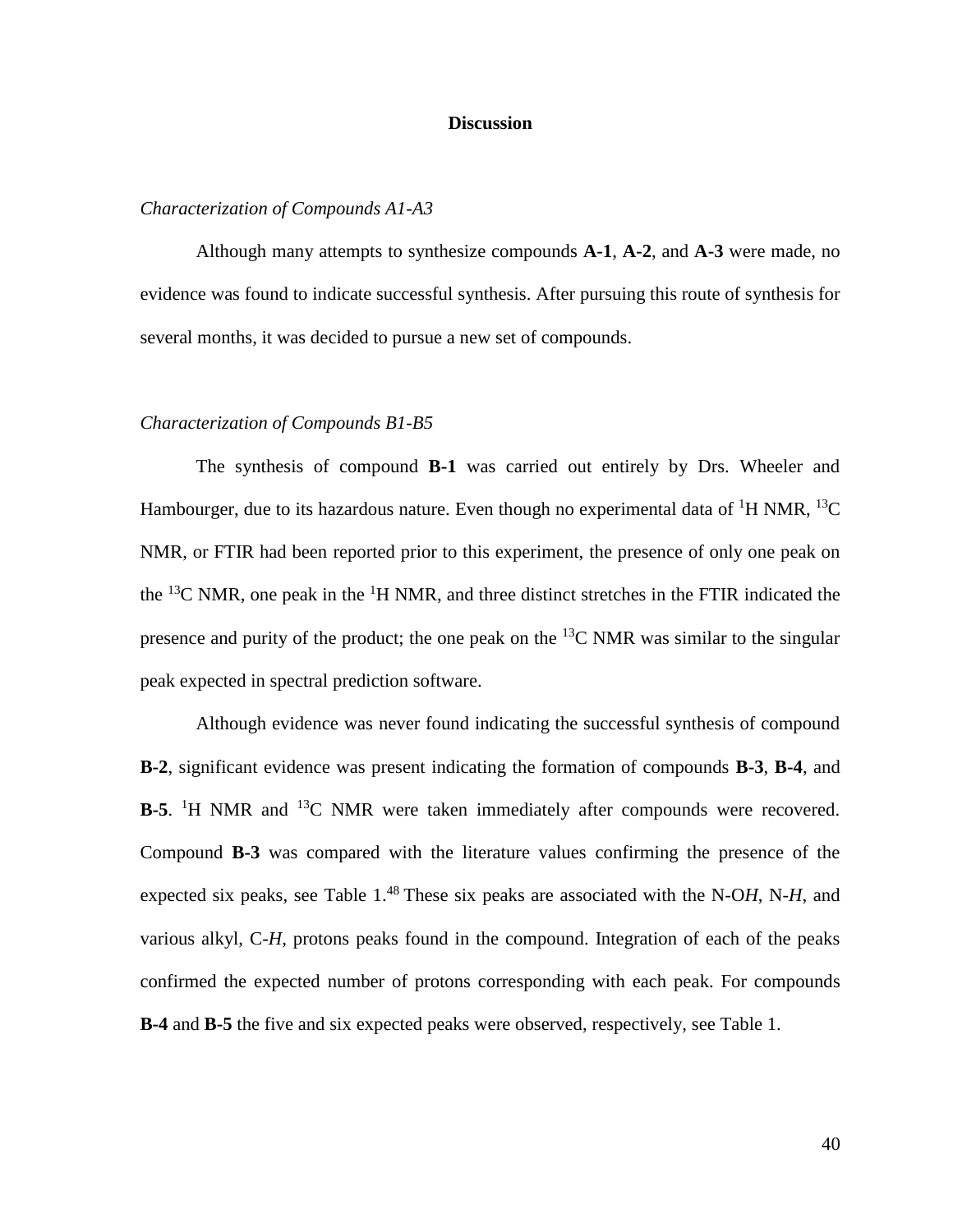Compound **B-4** was expected to have similar peaks to **B-3**, but without the N-*H* peak due to the absence of that hydrogen due to a secondary amine side-chain as opposed to the primary amine side chains in compounds **B-3** and **B-5**. The presence of five unique hydrogen peaks, with expected integration, position, and splitting pattern indicated clean **B-4** product.

Compounds **B-5** was expected to have five unique proton peaks, with four unique peaks associated with the cyclohexyl group. However, **B-5** showed evidence of nine unique proton peaks. Integration of the nine peaks provided the expected number of protons at the expected positions and splitting patterns, see Table 1, with no other peaks present in the spectra other than reference solvent peaks indicated that the compound was pure. It is thought that the presence of multiple alkyl proton peaks is due to the difference in orientation in the two cyclohexyl groups, resulting in slightly offset peaks for these protons in the  ${}^{1}$ H-NMR.

Compounds **B-3**, **B-4**, and **B-5** were expected to have seven, five, and four unique carbon peaks, respectively. Each of the compounds has a carbon peak associated with the *C*-NOH bond. Compound **B-3** has hexyl chain groups, with six distinct carbons, and experimental data confirmed presence of seven distinct peaks in total. Compound **B-4** has dibutyl groups, with four distinct carbons, and experimental data confirmed presence of five distinct peaks in total. Compound **B-5** has cyclohexyl groups, with a predicted four distinct carbons, but experimental data confirmed presence of six distinct carbons in total, see Table 2. This is thought to be due to the fact that the orientation of the cyclohexyl groups causes a slight shift in the carbon peaks that would otherwise be the same.

Finally, FTIR was used to confirm functional groups in compounds **B-1** and **B-3** against reference spectra,  $48$  and used qualitatively to measure purity. Five stretches were expected for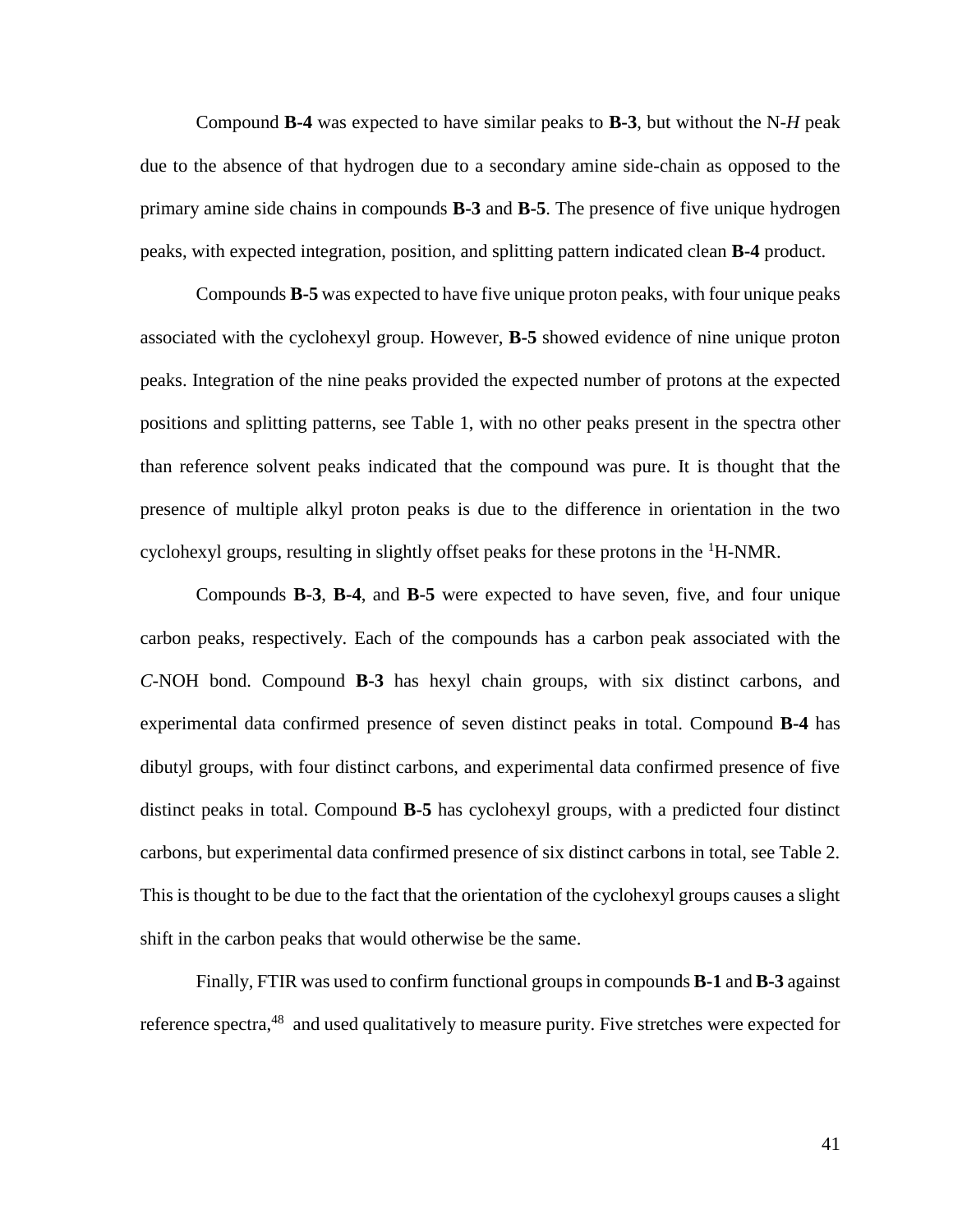all the compounds: N-H, O-H, CH<sub>2</sub>, C=N, and N-O stretches. Each of the compounds showed only those five stretches, all of which are in the expected range for each stretch, see Table 3.

### *Characterization of Compounds C1-C5*

The initial successful synthesis of compound **C-1** prompted the main focus of the last few semesters of work on this project: to prepare a series of aryl amidoxime derivatives and their corresponding cobaloximes. Although many attempts to synthesize compounds **C-2**, **C-4**, and **C-5** were made, no evidence was ever found to indicate a successful synthesis. Compound **C-3** was synthesized once, but attempts to replicate this synthesis have not been successful.

In characterizing **C-1** and **C-3**, <sup>1</sup>H NMR and <sup>13</sup>C NMR were initially used. Compound **C-1** had been synthesized and reported previously, so reference NMR data were primarily used to verify purity and identity of the compound.<sup>52</sup> The structure of  $C-1$  allowed for the prediction of five unique proton shifts in the <sup>1</sup>H NMR spectrum: N-O*H*, N-*H*, and three aryl hydrogens. Experimental results showed evidence of five different peaks alone, see Table 4, each corresponding to the correct shift associated with the type of bond. Integration of the peaks verified the presence of the correct number of protons expected for the molecule, each of which exhibited the proper splitting pattern. Furthermore, it was expected that **C-1** would show evidence of five different carbon peaks: *C*-NOH and four aryl carbons. Experimental data showed evidence of five carbon peaks. Both the  ${}^{1}H$  NMR and  ${}^{13}C$  NMR were compared to reference data, and the peak shifts were almost identical, see Tables 4 and  $5.52$ 

For compound **C-3**, no reference data has been reported to compare results. Instead, the peak shifts were predicted through an understanding of theory and compared against shifts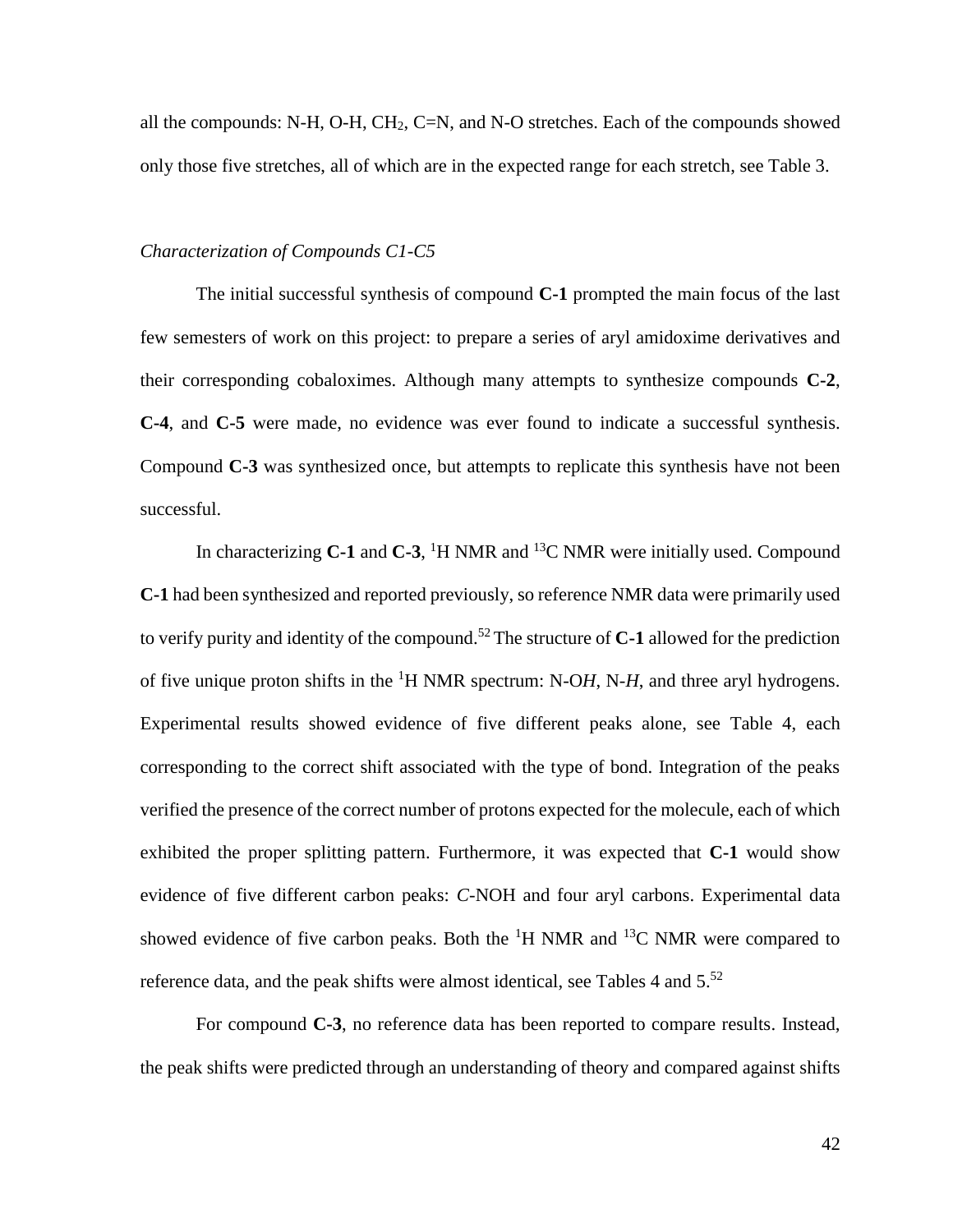in **C-1**. The difference between **C-1** and **C-3** is the presence of a methoxy group on **C-3**. This addition adds two extra protons overall, which were all present according to integration data. The presence of each of the notable peaks, N-O*H*, N-*H*, and aryl hydrogens, were all accounted for, see Table 4. Furthermore, it was expected that **C-3** would show evidence of six different carbon peaks: *C*-NOH, O-*C*H3, and the four aryl carbons. Experimental data showed evidence of six carbon peaks, see Table 5. As there was a lack of evidence of any impurities in the product, it was concluded that the product had been successfully made.

Finally, FTIR was used to confirm the identity and purity of **C-3** against a reference spectrum, and used to identify compounds **C-1** by comparing stretches against **C-3**, see Table 6. Five stretches were expected for compound **C-1**: N-H, O-H, CH2, C=N, and N-O stretches. Each of the compounds showed only those five stretches, each in the expected range for each stretch. Furthermore, **C-3** showed more CH<sup>2</sup> stretches than **C-1**, which was expected due to the presence of methoxy group in **C-3**.

### *Characterization of Compounds D1-D4*

Magnetic susceptibility data showed that the compound **D-4** had one unpaired electron, demonstrating that this complex had a paramagnetic cobalt  $(II)$ ,  $d^7$ , low-spin center. The number of unpaired electrons via magnetic susceptibility was unable to be determined for **D-3**, because only a few milligrams of solid were purified from the mostly oily product. Instead,  $a<sup>1</sup>H NMR$  spectrum was taken of the complex and showed evidence of diamagnetic properties, unlike compound **D-4**. Paramagnetic compounds have an unpaired electron which has a magnetic moment. Paramagnetic metal centers broaden the NMR peaks, and having sharp peaks in the NMR spectra was taken as evidence of a diamagnetic cobalt  $(III)$ ,  $d^6$ , low spin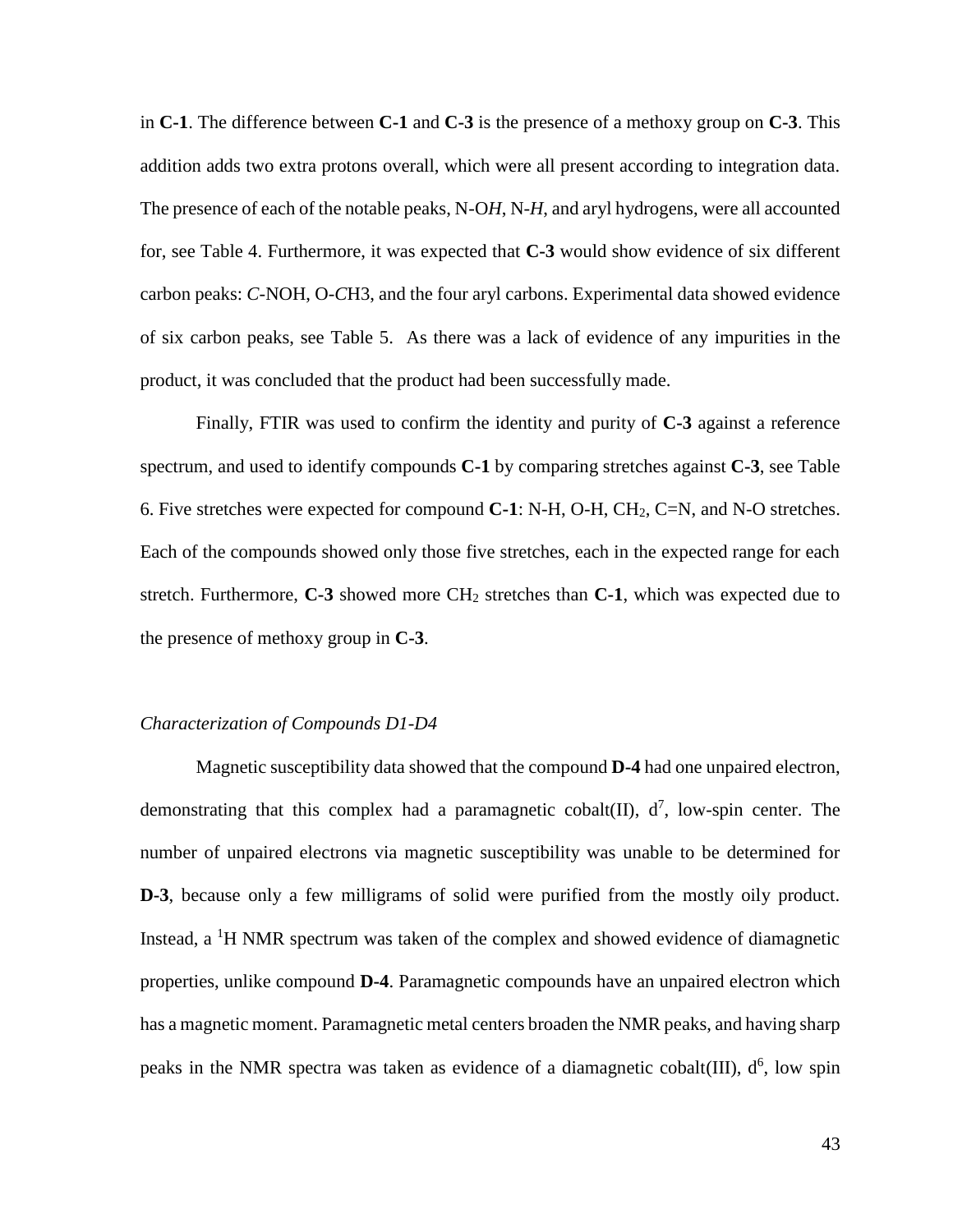center. After further purification of the compounds,  ${}^{1}H$  NMR and  ${}^{13}C$  NMR spectra were taken of **D-3**, see Tables 7 and 8, and again showed diamagnetic properties, confirming that the compound was present instead of the suspected unreacted ligand, **B-3**.

When the <sup>1</sup>H NMR spectra of **B-3** and **D-3** were compared, see Table 7, the OH group in the **B-3** was not present in spectrum for **D-3**; this is expected due to the breaking of the OH bond that is replaced with the BF<sup>2</sup> capping group during synthesis of **D-3**. Other than this one difference, the spectra are very similar. When the  $^{13}$ C NMR spectra of **B-3** and **D-3** were compared, see Table 8, there were only minor differences in chemical shifts, most likely due to the small change in chemical environment between the ligand alone and in the complex. The fact that an NMR spectra was obtained for **D-3** suggests that the complex is not paramagnetic cobalt(II), but exists as diamagnetic, low-spin cobalt(III). This conclusion was also backed by cobaloxime studies comparing H-capped and  $BF_2$  capped **D-1** derivatives. <sup>29</sup> In the  $BF_2$  capped **D-1**, the cobalt(II) center is not reducing enough to react with  $O_2$  under ambient conditions. In **D-3**, however, the cobalt(II) center is so electron rich that it spontaneously reduces  $O_2$  in the reaction flask and is isolated as cobalt(III). The H-capped **D-1** is also isolated as cobalt(III) for the same reason.<sup>29</sup>

The next characterization was UV-visible spectroscopy. The UV-visible band, which indicates the change in energy from the highest occupied molecular orbital (HOMO) to the lowest occupied molecular orbital (LUMO), occurs in these cobaloximes through a metal ligand charge transfer (MLCT) process, in which the electrons in a d-orbital on a metal are promoted to a vacant  $\pi^*$  ligand orbital. In the compounds **D-1**, **D-2**, and **D-4**, each of which are thought to be in cobalt(II) state, an increase in  $\lambda_{\text{max}}$  is seen to occur whenever the electron density of the cobalt ion is decreased. In **D-2**, the phenyl side chains on the cobaloxime are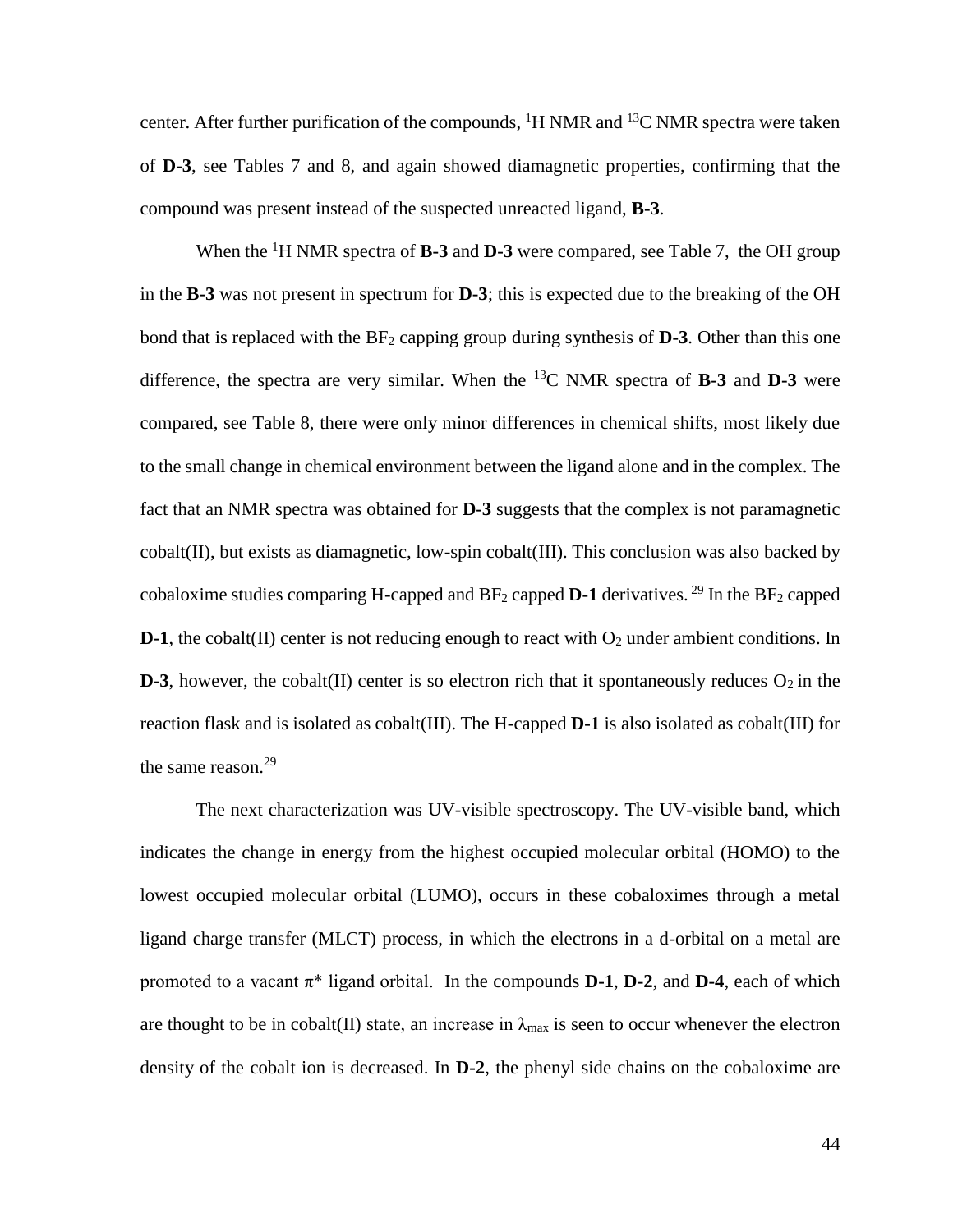electron withdrawing, and cause a shift in  $\lambda_{\text{max}}$  to a longer wavelength than in **D-1**. This is thought to occur due to the  $\pi^*$  orbital from the phenyl ring having a lower energy than the  $\pi^*$ orbital available in the **D-1**. In **D-4**, the aniline side chains are electron donating, and cause a shift in  $\lambda_{\text{max}}$  to shorter in wavelength than in **D-1**. This is thought to occur due to the  $\pi^*$  orbital from the phenyl ring having a higher energy than the  $\pi^*$  orbital available in the **D-1**. Compound **D-3** is thought to be in the cobalt(III) state, and has a  $\lambda_{\text{max}}$  valu of wavelength much longer than any of the other compounds, see Table 9.

The next characterization was FTIR spectroscopy. In the FTIR spectra, it is expected that the majority of peaks are not shifted upon complex formation. However, the peak associated with the OH bond is expected to be absent in the metal complex since it is broken when the complex forms so that the  $BF_2$  group can attach. Furthermore, bonds involving the imine nitrogen atoms will be affected due to coordination of the metal directly to these atoms. Therefore, the absence of OH peaks and shifting of C=N and N-O stretches were used to verify formation of cobaloxime. Compounds **D-1**, **D-2**, and **D-3** all experienced similar shifts in magnitude and direction. The shift in N-O peaks indicates a shift to higher frequency corresponding to the new bonding environment. Since the N-O stretch is affected by the O-H stretch, and the proton is being replaced by a boron atom during the bridging by  $BF<sub>2</sub>$ , the more rigid O-B bond causes the N-O bond to have less freedom, and become more rigid itself and therefore, high frequency stretching. The shift in the  $C=N$  stretch to a lower stretching frequency indicates that the double bond is weakened, caused by the nitrogen atom being pulled farther away by the cobalt center. These data help to confirm that the final compounds are different than the corresponding ligand starting materials, see Table 10. Furthermore, a noticeable broadening of peaks associated with where  $BF_2$  peaks should appear is also shown.<sup>55</sup>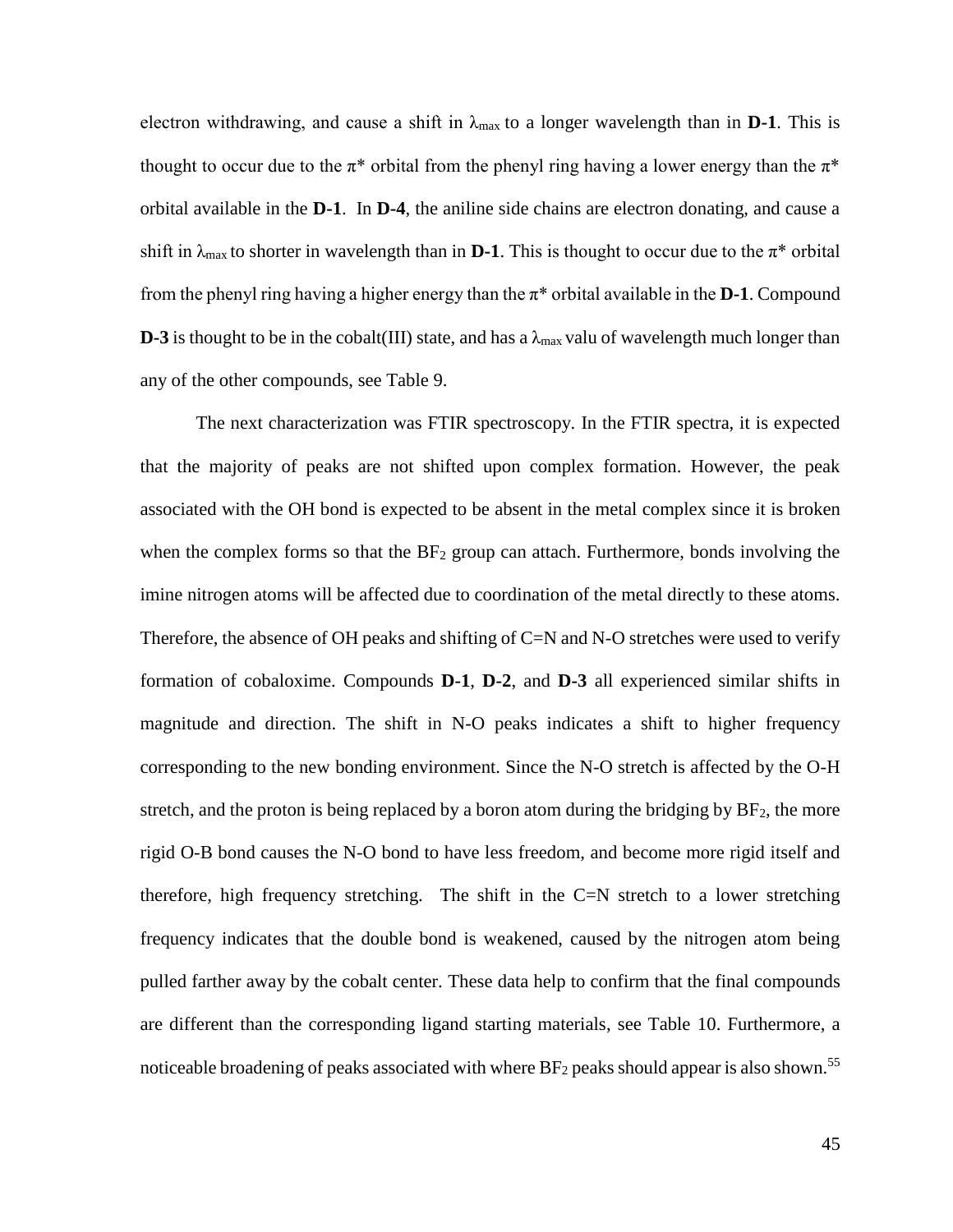The final characterization was solution electrochemistry of the cobaloximes. The cobalt centers are thought to be catalytically active for the reduction of protons to  $H_2$ . The ligands are used to tune the potential at which the reduction of cobalt $(II)$  to cobalt $(II)$ , or cobalt  $(III)$  to cobalt (II) occur. Compared to the electron withdrawing phenyl substituent on **D-2**, the electron donating N-alkyl substituent on **D-3** allowed cobalt (II) to form at a lower potential than in either **D-1** or **D-2**, see Table 11. The catalytic activity of **D-3** was confirmed via titration with trifluoroacetic acid. As the cobalt(III) to cobalt(II) transition was observed, the following heterolytic mechanism, shown in Figure 9, could be a possibility. Full experimental detail and results can be found in reference 13.



Figure 9: Possible mechanism for **D-3** if the resting state for the complex is cobalt(III).

After analysis of the N-alkyl glyoxime showed that increased electron density on the central cobalt ion shifted the reduction potential of the cobalt(III) to cobalt(II) transition, it became clear that fine-tuning of the ligand was the next step in attempting neutral pH water electrolysis through a cobaloxime. To this end, synthetic efforts were refocused from N-alkyl glyoximes to N-aryl glyoximes. The synthesis of new substituted N-aryl cobaloximes will likely confirm the hypothesis that electron donating substituents allow catalytic turnover in a less acidic pH environment. However, there are several complications with the syntheses that must be overcome in order to reach this goal. Repeated attempts at synthesis of compounds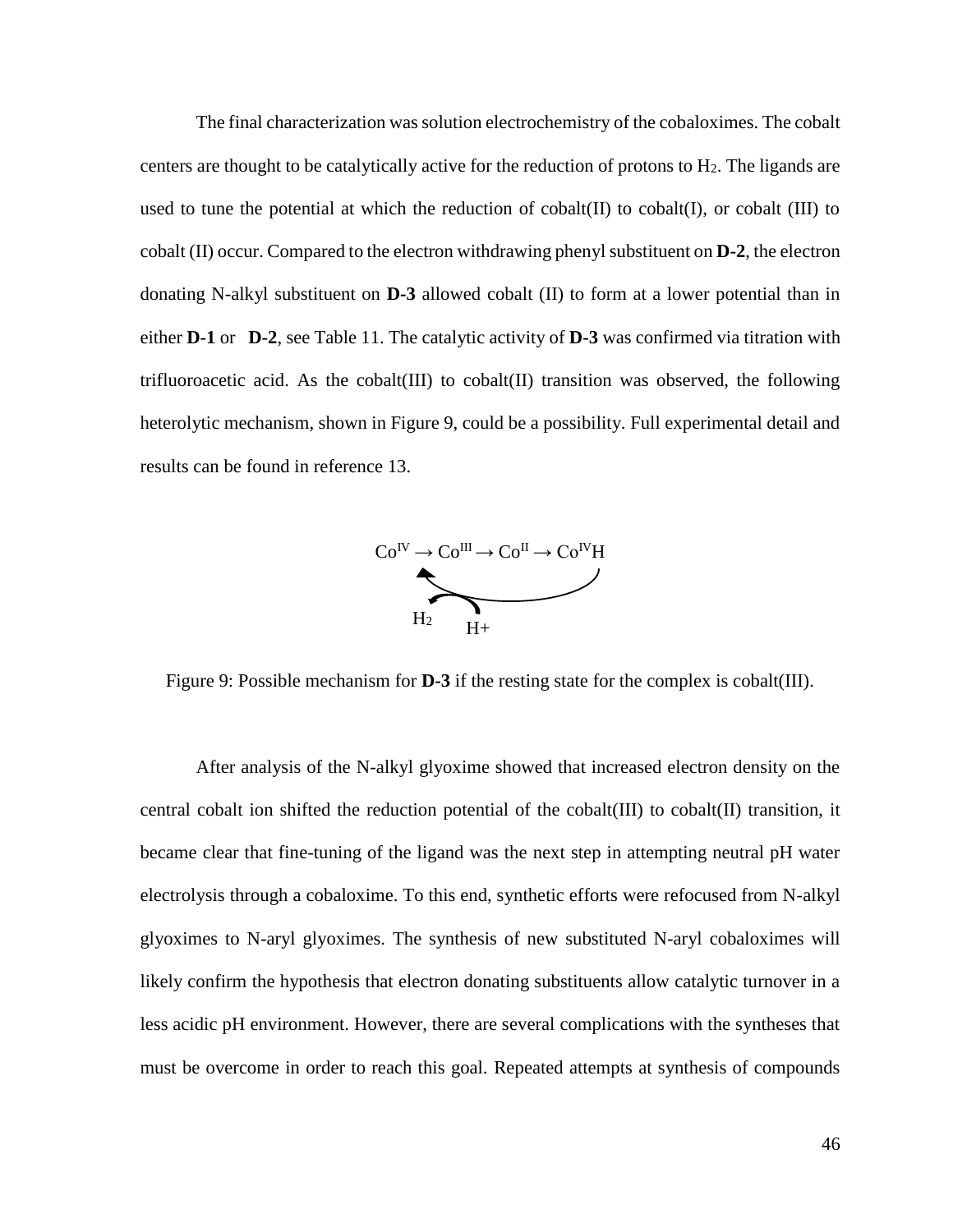**C-2**, **C-4**, and **C-5** in different solvents and at different temperatures have failed to show any reaction between the dichloroglyoxime and the aniline derivatives. Failure to successfully create these glyoximes prohibits the synthesis of their corresponding cobaloximes. Furthermore, synthesis of **D-3** and **D-4** were very complicated due to the formation of oily compounds instead of the powdery solids acquired for compounds **D-1** and **D-2**. One of the potential reasons that these syntheses either fail to react or decompose is due to the high temperatures required, which perhaps are resulting in the formation of polyaniline chains between the ligands. If these compounds can be synthesized successfully, electrochemical data will provide more insight to the electronic properties of the cobalt center; specifically, it will be interesting to see if the cobalt(III) to cobalt(II) transition is still observed in the electron donating *p*-substitute aniline cobaloxime derivatives, and if this transition occurs at a lower or higher reduction potential.

If these derivatives can in fact permit catalytic turnover under a neutral pH environment, then they can potentially be utilized in scalable technologies for the production of molecular hydrogen. Increasing the amount of molecular hydrogen available for use in the real world will help to meet the growing energy demands of the populace, while mitigating the side-effects of non-renewable energy on planet Earth.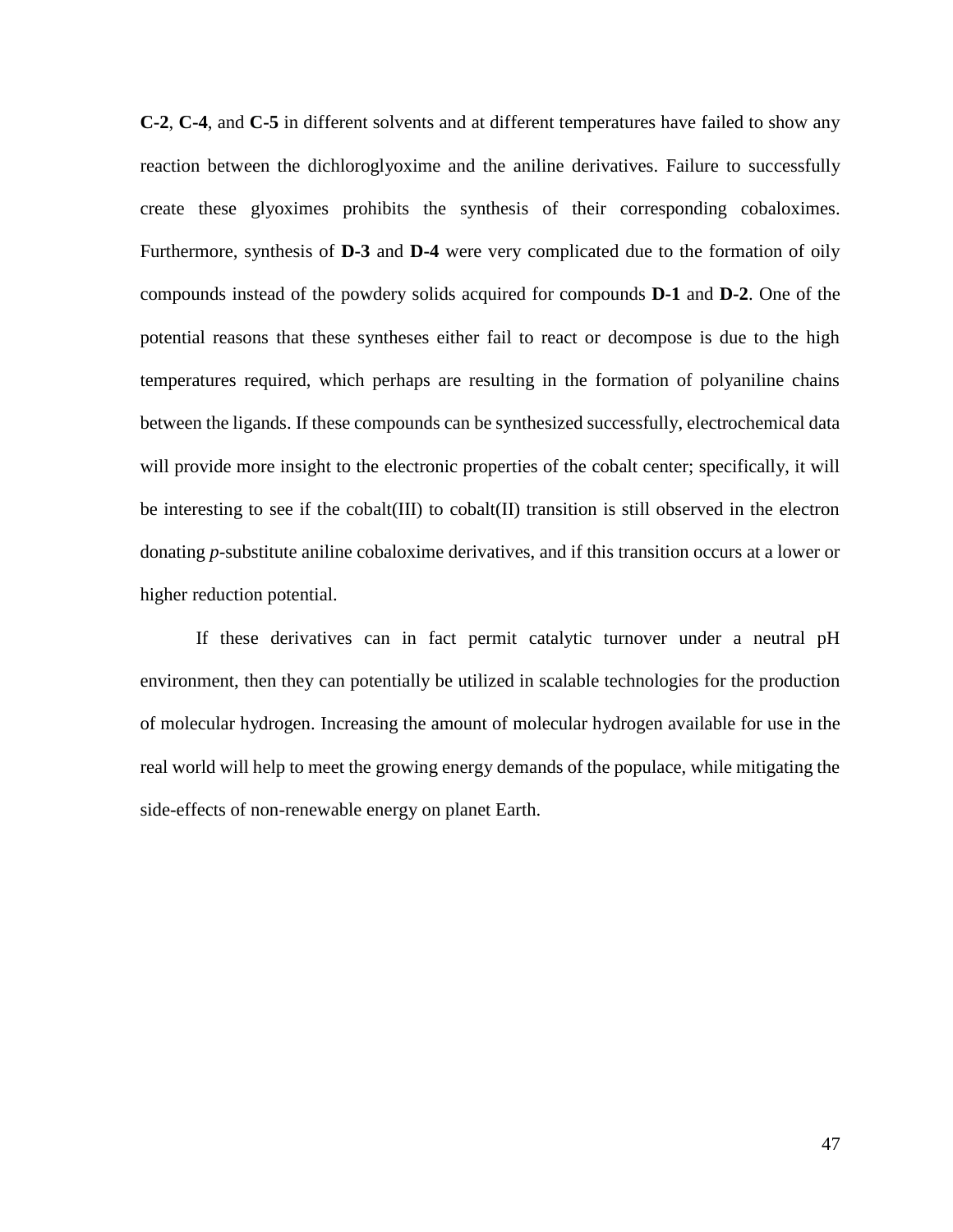# **Future Work**

While working on this project, I was only able to successfully synthesize and characterize **B-3**, **B-4**, **B-5**, **C-1**, **C-3**, **D-3**, and **D-4**. However, many of the *p*-substituted aniline cobaloximes were unable to be made. Future efforts by those in the lab continuing in this project will hopefully garner more success in this endeavor. If so, many of these ligands would be new glyoximes and all of the analogous cobaloximes would be new compounds. These ligands would be characterized by NMR, IR, UV-visible, and MS, and the resultant metallated complexes would be characterized by IR, UV-visible, MS, and magnetic susceptibility. Heteronuclear NMR would also be used in analysis of the cobaloximes, but a decrease in the resolution would be expected due to the paramagnetic cobalt(II) ion. Furthermore, it would be expected that future members of my lab or Dr. Hambourger's lab would evaluate the hydrogen catalytic properties of the cobaloximes via electrochemical analysis.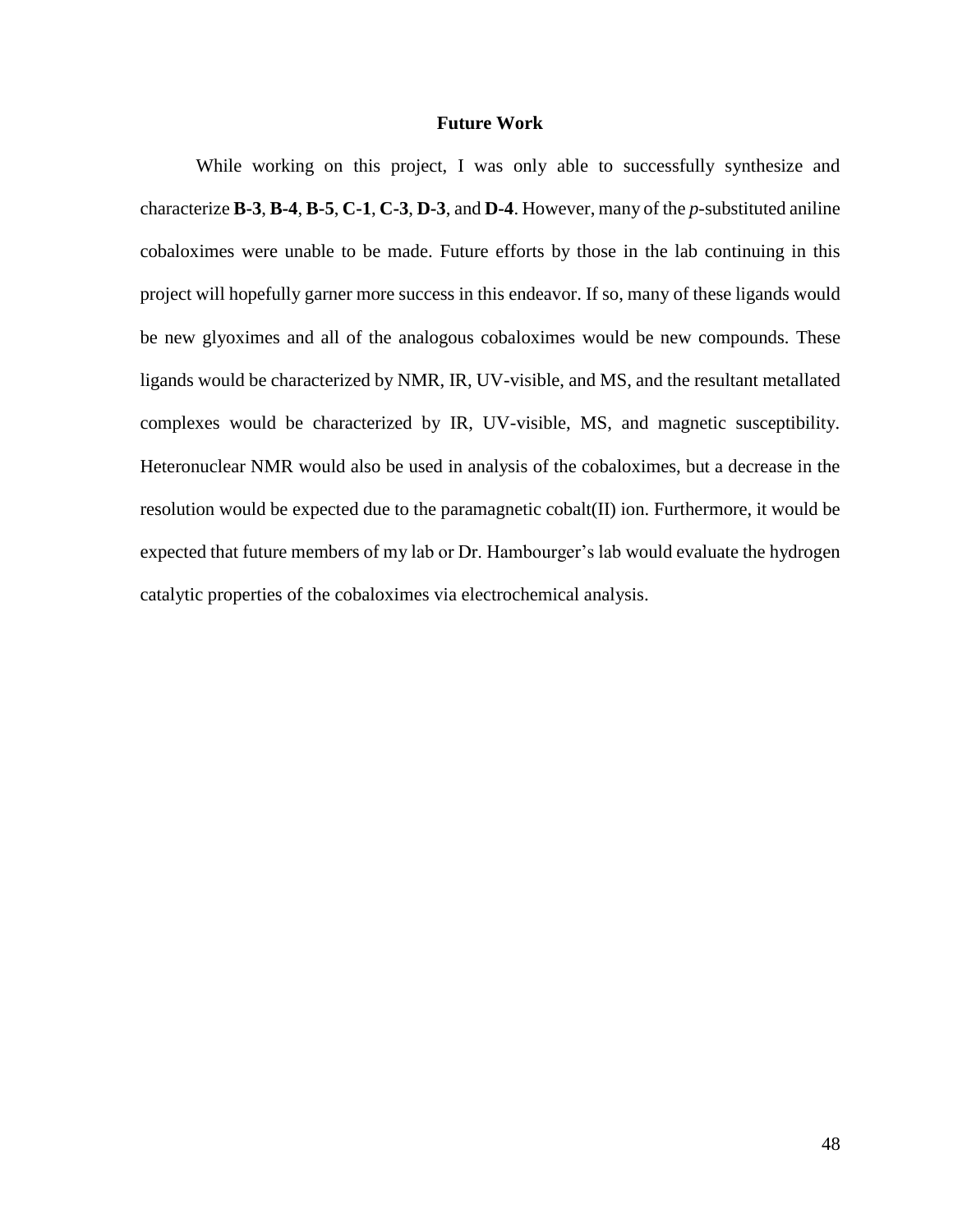#### **Conclusions**

Six glyoximes were synthesized and characterized by CHN analysis,  ${}^{1}H$  NMR spectroscopy,  $^{13}$ C NMR spectroscopy, and FTIR spectroscopy. Four cobaloximes were synthesized and characterized by CHN analysis, magnetic susceptibility,  ${}^{1}H$  NMR spectroscopy,  $^{13}$ C NMR spectroscopy, UV-visible spectroscopy, FTIR spectroscopy, and CV. The three known glyoximes, **B-1**, **B-3**, and **C-1**, and two known cobaloximes, **D-1** and **D-2**, showed results that were similar to published materials. The novel glyoximes **B-4**, **B-5**, and **C-3** each showed similar results to the known glyoximes, suggesting formation of the compounds. The novel cobaloximes **D-3** and **D-4** showed similar results to the known cobaloximes, which suggests the complexes were formed. One noticeable difference between **D-3** and the **D-1** and **D-2** compounds was that it was thought to exist as cobalt(III) instead of cobalt(II). Acid titration with trifluoroacetic acid and tosylic acid demonstrate cobaloximes catalytic activity for hydrogen production. Additional work will be required to carry out syntheses of compounds **C-2**, **C-4**, and **C-5**, and their corresponding cobaloximes.

#### **Financial Support**

Funding for this project has been provided by the Appalachian State University Office of Student Research in the form of numerous research grants, numerous travel grants, and numerous research assistantships, the College of Arts and Sciences, the A.R. Smith Department of Chemistry, the Sigma Xi Grants-In-Aid-of-Research Grant, the George T. Barthalmus Undergraduate Research Grant, and the Barry M. Goldwater Scholarship and Excellence in Education program.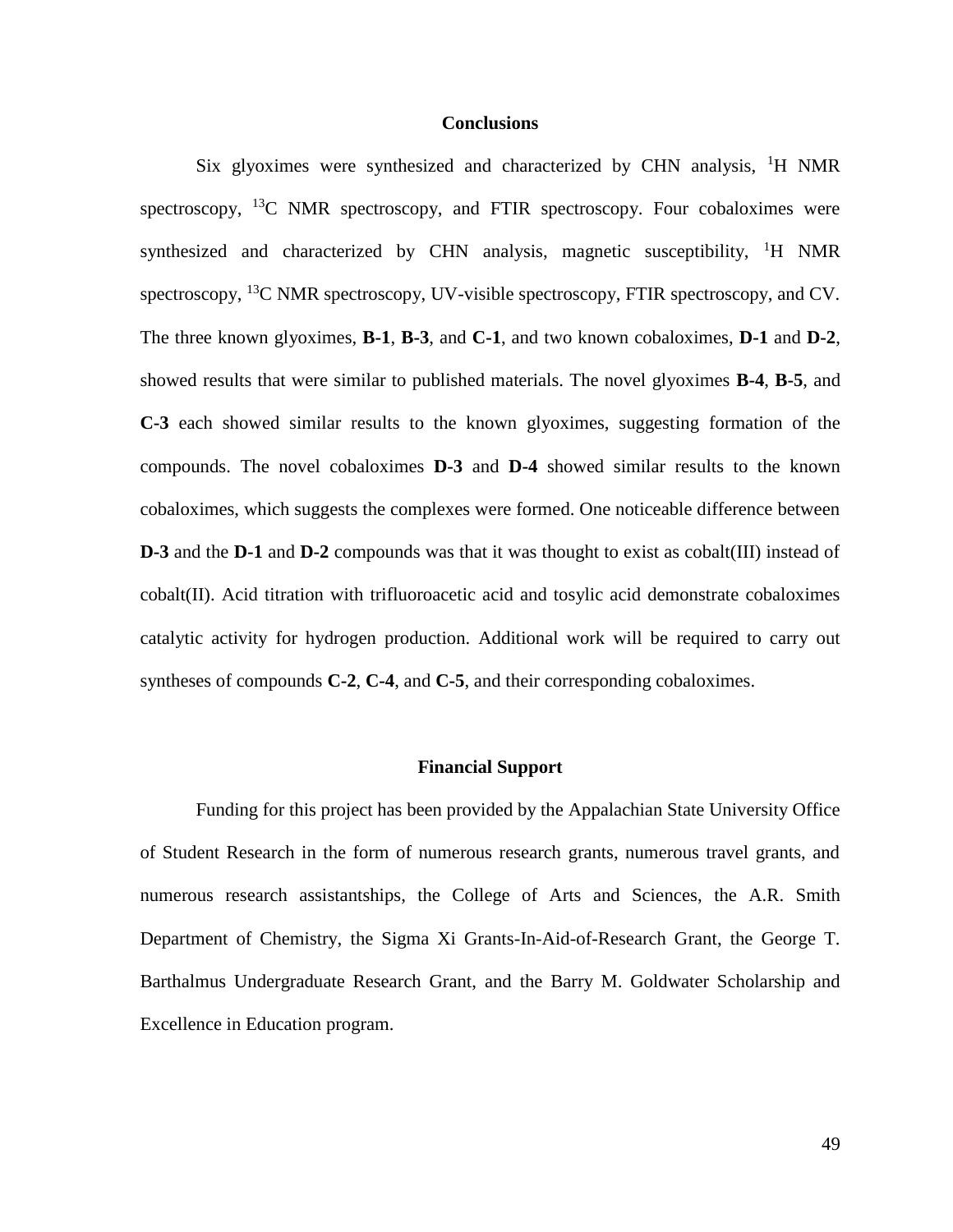#### **References**

- (1) U.S. Department of Energy; Annual Energy Outlook, **2013**, US Energy Information Administration: Washington, DC, 2013.
- (2) Lewis, N. S.; Nocera, D. G. *Proc. Natl. Acad. Sci. U. S. A.* **2006**, *103*, 15729.
- (3) Sorensen *Renewable Energy, Third Edition*; Academic, **2004**.
- (4) Hambourger, M.; Moore, G. F.; Kramer, D. M.; Gust, D.; Moore, A. L.; Moore, T. A. *Chem. Soc. Rev.* **2009**, *38*, 25.
- (5) IPCC, 2014: *Climate Change 2014: Impacts, Adaptation, and Vulnerability. Part A*.; Field, C.B., et al. (eds.)]. New York, NY, USA. 2014, 1132 pp.
- (6) Song, W.; Chen, Z.; Brennaman, M. K.; Concepcion, J. J.; Patrocinio, A. O. T.; Iha, N. Y. M.; Meyer, T. J. *Pure Appl. Chem.* **2011**, *83*, 749.
- (7) Ming, Q; Healey, T; Allen, Lloyd, Irving, P. *Catal. Today*. **2002**, *77*, 51.
- (8) Navarro, R. M.; Pena, M. A.; Fierro, J. L. G. *Chem. Rev. (Washington, DC, U. S.)* **2007**, *107*, 3952.
- (9) Lessing, P. A. *J. Mater. Sci.* **2007**, *42*, 3477.
- (10) Dempsey, J. L.; Brunschwig, B. S.; Winkler, J. R.; Gray, H. B. *Acc. Chem. Res.* **2009**, *42*, 1995.
- (11) Esswein, A. J.; Nocera, D. G. *Chem. Rev. (Washington, DC, U. S.)* **2007**, *107*, 4022.
- (12) Gray, H. B. *Nat. Chem.* **2009**, *1*, 7.
- (13) Hauser, K. *Synthesis, Surface Immobilization, and Electrochemical Characterization of Cobalt bis(glyoxime) Hydrogen Catalysts*. **2014** (Undergraduate Thesis).
- (14) Campbell *Biology, Tenth Edition*. **2014**, pp. 205.
- (15) Bard, A. J.; Fox, M. A. *Acc. Chem. Res.* **1995**, *28*, 141.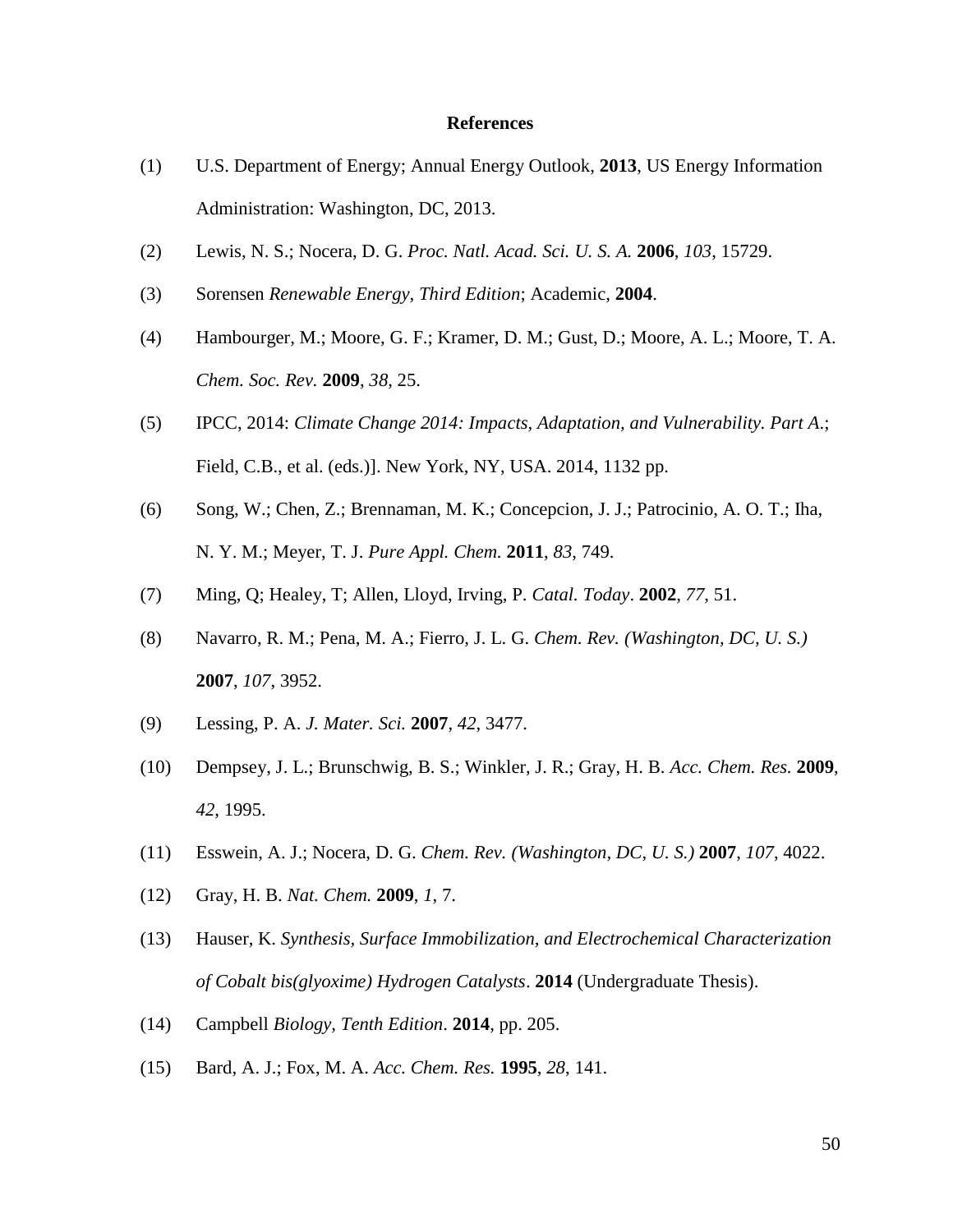- (16) Darensbourg, M. Y.; et al. *Proc. Natl. Acad. Sci., USA*. **2003**, *100*, 3683.
- (17) Volbeda, A.; Fontecilla-Camps, J. C. *Coord. Chem. Rev.* **2005**, *249*, 1609.
- (18) Jones, A. K.; Sillery, E; Albracht, S. P. J.; Armstrong, F.S. *Chem. Commun*. **2002**, *8*, 866.
- (19) Hambourger, M.; et al. *J. Am. Chem. Soc.* **2008**, *130*, 2015.
- (20) Gloaguen, F.; Rauchfuss, T. B. *Chem. Soc. Rev.* **2009**, *38*, 100.
- (21) Le Goff, A.; et al. *Int. J. Hydrogen. Energ.* **2010**, *35*, 10790.
- (22) Wilson, A. D.; et al. *J. Am. Chem. Soc.* **2006**, *128*, 358.
- (23) Kellett, R. M.; Spiro, T. G. *Inorg. Chem.* **1985**, *24*, 2378.
- (24) Collin, J. P.; et al. *Inorg. Chem.* **1988**, *27*, 1986.
- (25) Artero, V.; Fontecave, M. *Coord. Chem. Rev.* **2005**, *249*, 1518.
- (26) Bakac, A.; et al. *Inorg. Chem.* **1986**, *25*, 4108.
- (27) Chao, T. H.; Espenson, J. H. *J. Am. Chem. Soc.* **1978**, *100*, 129.
- (28) Schrauzer, G. N. *Acc. Chem. Res.* **1968**, *1*, 97.
- (29) Connolly, P.; Espenson, J. H. *Inorg. Chem.* **1986**, *25*, 2684.
- (30) Hu, X.; Cossairt, B. M.; Brunschwig, B. S.; Lewis, N. S.; Peters, J. C. *Chem. Commun. (Cambridge, U. K.)* **2005**, 4723.
- (31) Razavet, M.; Artero, V.; Fontecave, M. *Inorg. Chem.* **2005**, *44*, 4786.
- (32) Eckenhoff, W. T.; McNamara, W. R.; Du, P.; Eisenberg, R. *Biochim. Biophys. Acta, Bioenerg.* **2013**, *1827*, 958.
- (33) Artero, V.; Chavarot-Kerlidou, M.; Fontecave, M. *Angew. Chem., Int. Ed.* **2011**, *50*, 7238.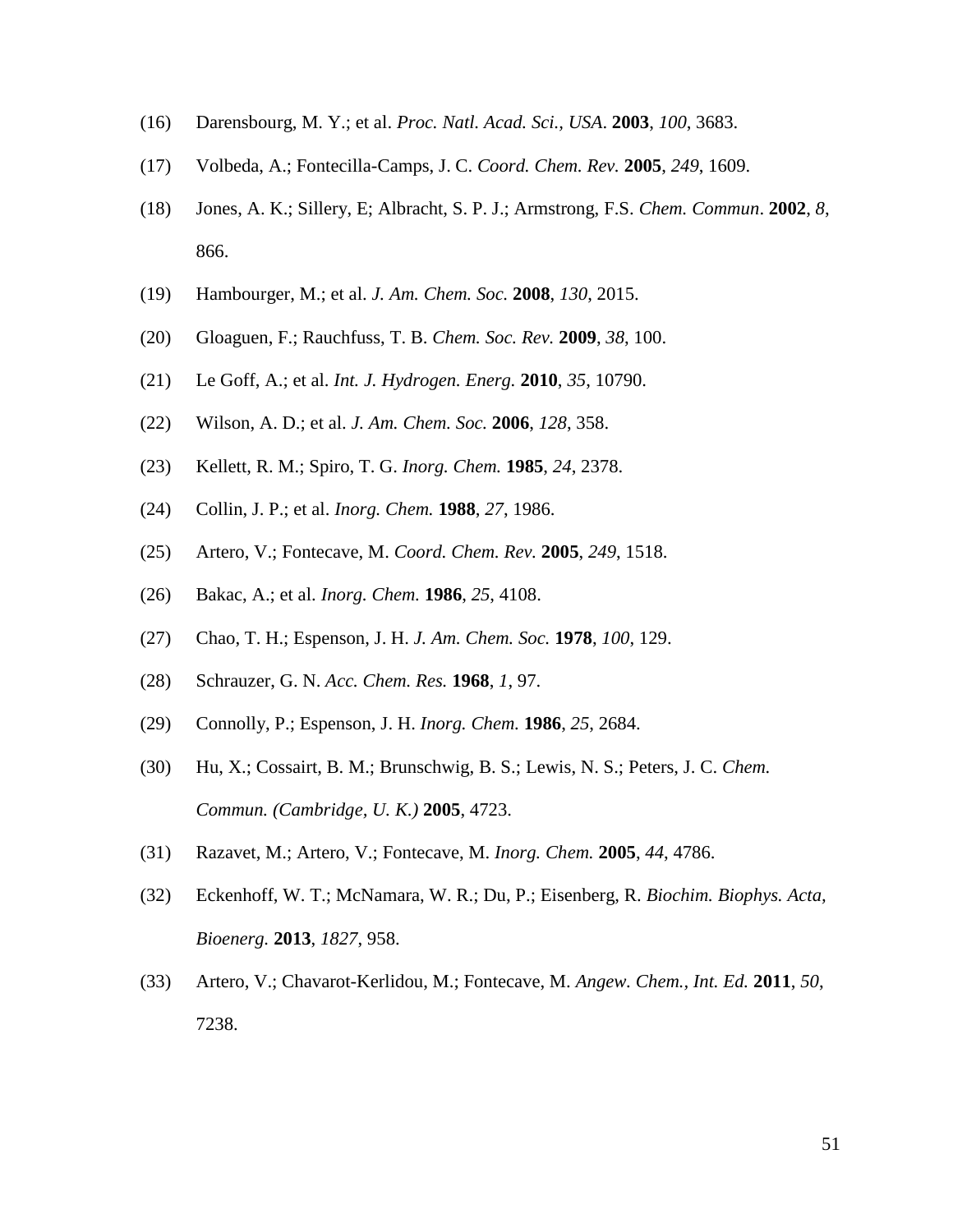- (34) McCormick, T. M.; Han, Z.; Weinberg, D. J.; Brennessel, W. W.; Holland, P. L.; Eisenberg, R. *Inorg. Chem.* **2011**, *50*, 10660.
- (35) Solis, B. H.; Hammes-Schiffer, S. *Inorg. Chem.* **2011**, *50*, 11252.
- (36) Dempsey, J. L.; Winkler, J. R.; Gray, H. B. *J. Am. Chem. Soc.* **2010**, *132*, 16774.
- (37) Baffert, C.; Artero, V.; Fontecave, M. *Inorg. Chem.* **2007**, *46*, 1817.
- (38) Dempsey, J. L.; Winkler, J. R.; Gray, H. B. *J. Am. Chem. Soc.* **2010**, *132*, 1060.
- (39) Du, P.; Schneider, J.; Luo, G.; Brennessel, W. W.; Eisenberg, R. *Inorg. Chem.* **2009**, *48*, 4952.
- (40) McCormick, T. M.; Calitree, B. D.; Orchard, A.; Kraut, N. D.; Bright, F. V.; Detty, M. R.; Eisenberg, R. *J. Am. Chem. Soc.* **2010**, *132*, 15480.
- (41) Felton, G. A. N.; Glass, R. S.; Lichtenberger, D. L.; Evans, D. H. *Inorg. Chem.* **2006**, *45*, 9181.
- (42) Veldkamp, B. S.; Han, W.-S.; Dyar, S. M.; Eaton, S. W.; Ratner, M. A.; Wasielewski, M. R. *Energy Environ. Sci.* **2013**, *6*, 1917.
- (43) Berben, L. A.; Peters, J. C. *Chem. Commun. (Cambridge, U. K.)* **2010**, *46*, 398.
- (44) Tidwell, T. T; *Angew. Chem. Int. Ed*. **2001**, *40*, 331.
- (45) Black, C.B.; Andrioletti, B.; Try, A.C.; Ruiperez, C.; Sessler, J.L. *J. Am. Chem. Soc.* **1999,** *121*, 10438-10439.
- (46) Lance, K. A.; Goldsby, K. A.; Busch, D. H. *Inorg. Chem*. **1990**, *29*, 4537.
- (47) Kim, D. *U.S. Patent No. US7,604,919,B2*. **2009**.
- (48) Gümüş, G.; Ahsen, V.; Lebrun, C.; Luneau, D.; Pécaut, J. *New. J. Chem.* **2004**, *28*, 177.
- (49) Schrauzer, G. N.; Windgassen, R. J. *J. Am. Chem. Soc.* **1966**, *88*, 3738.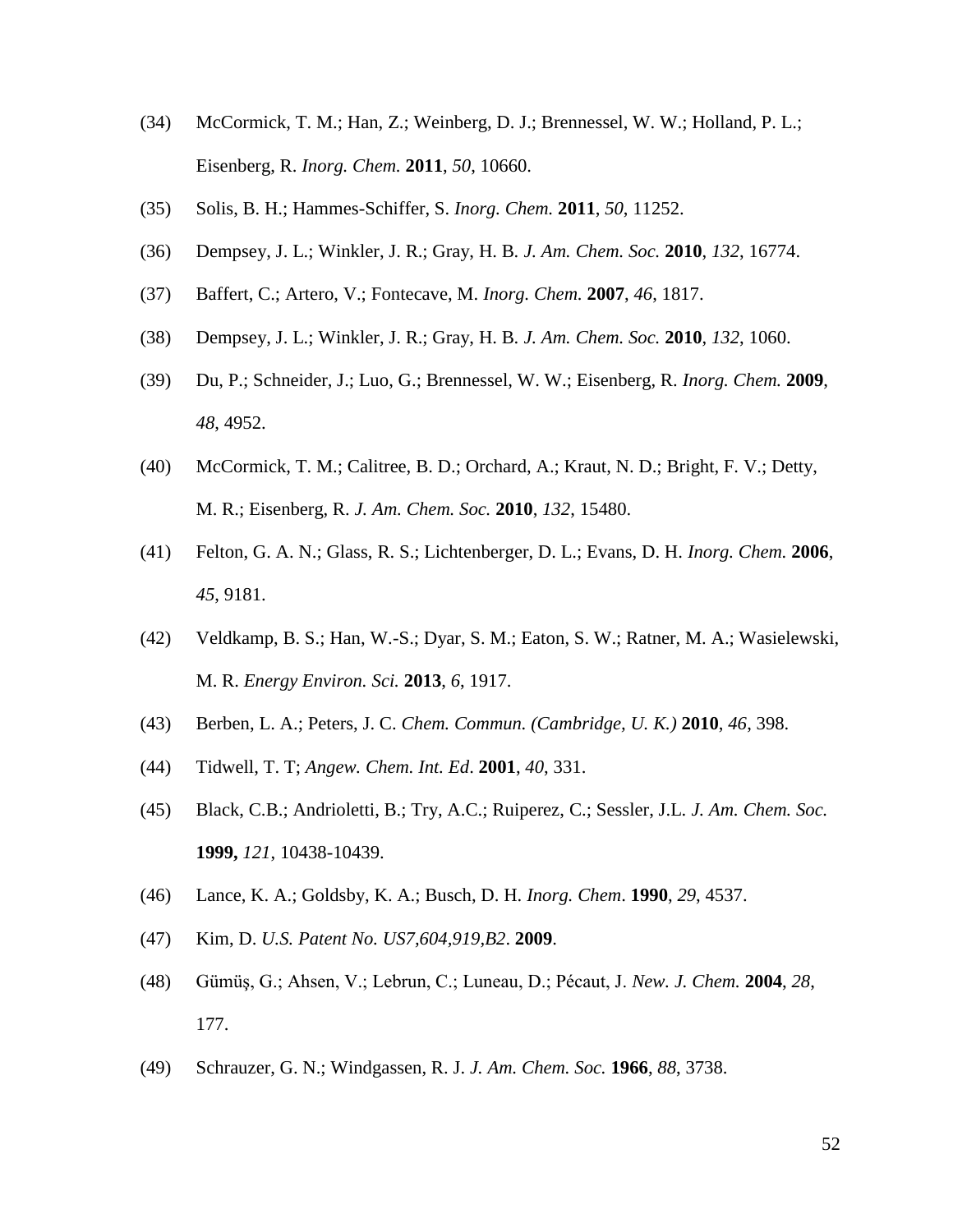- (50) Tovrog, B. S.; Kitko, D. J.; Drago, R. S. *J. Am. Chem. Soc.* **1976**, *98*, 5144.
- (51) Noviandri, I.; Brown, K. N.; Fleming, D. S.; Gulyas, P. T.; Lay, P. A.; Masters, A. F.; Phillips, L. *J. Phys. Chem. B.* **1999**, 103, 6713.
- (52) Yuksel, F.; Gürek, A. G.; Drumus, M.; Gürol, I.; Ahsen, V.; Jeanneau, E.; Luneau, D. *Inorg. Chim. Acta.* **2008**, *361*, 2225.
- (53) Dempsey, J. L. **2011**. *Hydrogen evolution catalyzed by cobaloximes* (Doctoral dissertation).
- (54) Keresztury, G.; Holly, S. *Spectrochim. Acta, Part A* **1977**, *33A*, 29.
- (55) Lawson, E. E.; Edwards, H. G. M.; Johnson, A. F. *Spectrochim. Acta, Part A* **1994**, *50A*, 1899.
- (56) Izutsu, K. *Acid-Base Dissociation Constants in Dipolar Aprotic Solvents*; Blackwell Scientific Publ., **1990**.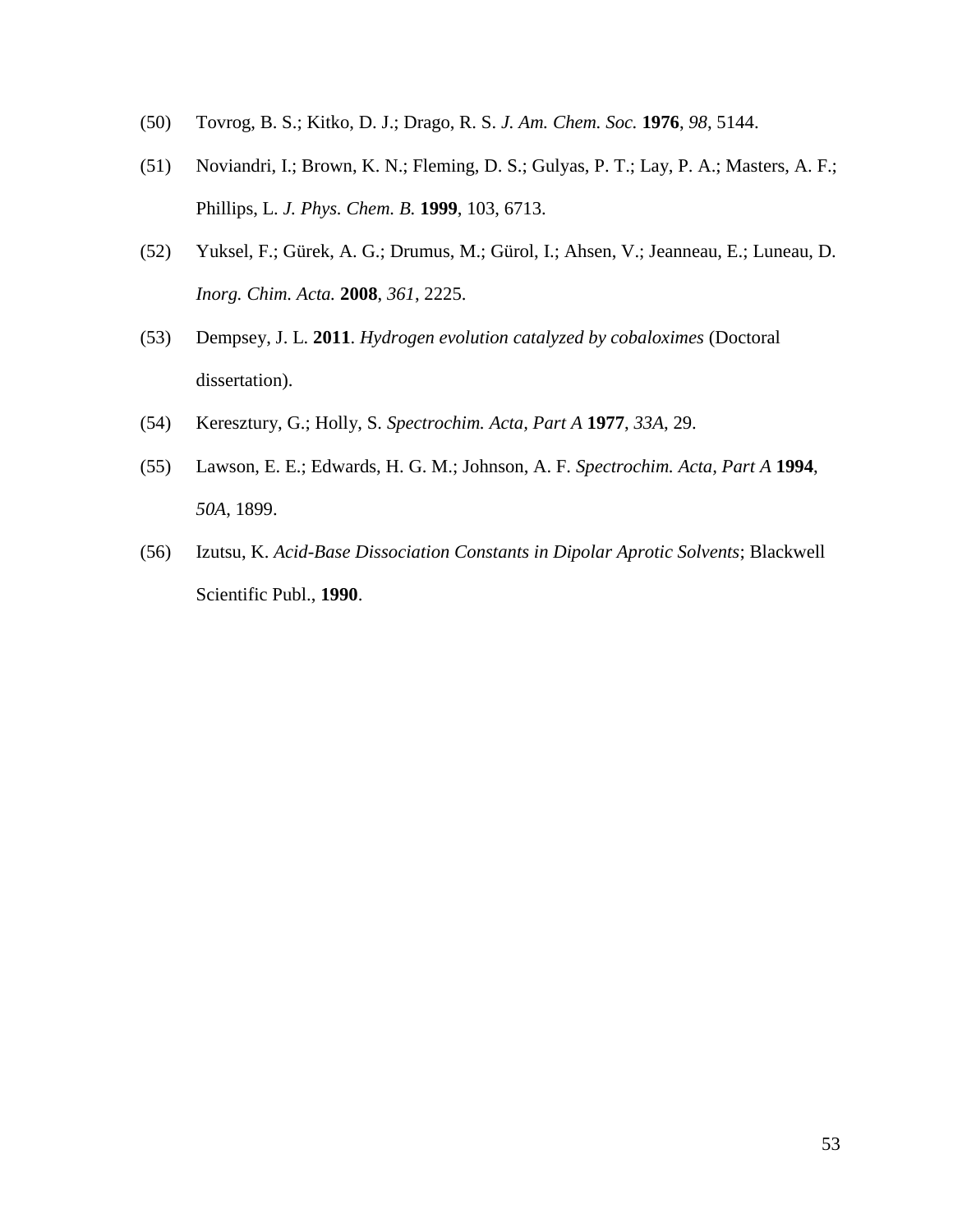Corbin Daniel Ester was born in Winston-Salem, North Carolina, United States of America on May 25, 1993 to Geral and Karen Ester. He graduated *Summa Cum Laude* from Appalachian State University with University and Departmental Honors. He has a Bachelor's of Science in Chemistry and minors in Biology and Medical Humanities.

Corbin was a participant in the NSF-REU Program at the University of Kentucky in 2012, the CPRTP MD Anderson Cancer Research Center in 2013, and the NIH SIP at the National Cancer Institute in 2014. He has presented his research at ten conferences including the Southeast Regional Meeting of the ACS and the National ACS Meeting in 2013.

Corbin was a Chancellor Scholarship recipient for the graduating class of 2015, and was further awarded several internal and external grants and awards during his time at Appalachian State University. Among the most prestigious of these are the Sigma Xi Grants-In-Aid-of-Research (GIAR) Grant, the George T. Barthalmus Undergraduate Research Grant, the ACS Carolina-Piedmont Excellence in Scholastic Achievement Award, the Barry M. Goldwater Scholarship, the 2013 Appalachian State University Sigma Xi Outstanding Undergraduate Research Award, and the A.R. Smith Department of Chemistry Outstanding Senior of the Year award.

During his time at Appalachian, Corbin served as President of the Health Professions Club, Peer Advisor in the Health Professions Advising Office, Executive Associate Editor of IMPULSE, and founding Vice-President of Alpha Epsilon Delta Carolina Theta Chapter.

In fall 2015, Corbin will be starting a cancer research training assistantship at the NCI under Dr. Paul S. Meltzer. After this experience, Corbin hopes to apply to MD/PhD programs with the long-term goal of becoming a physician scientist.

**Vita**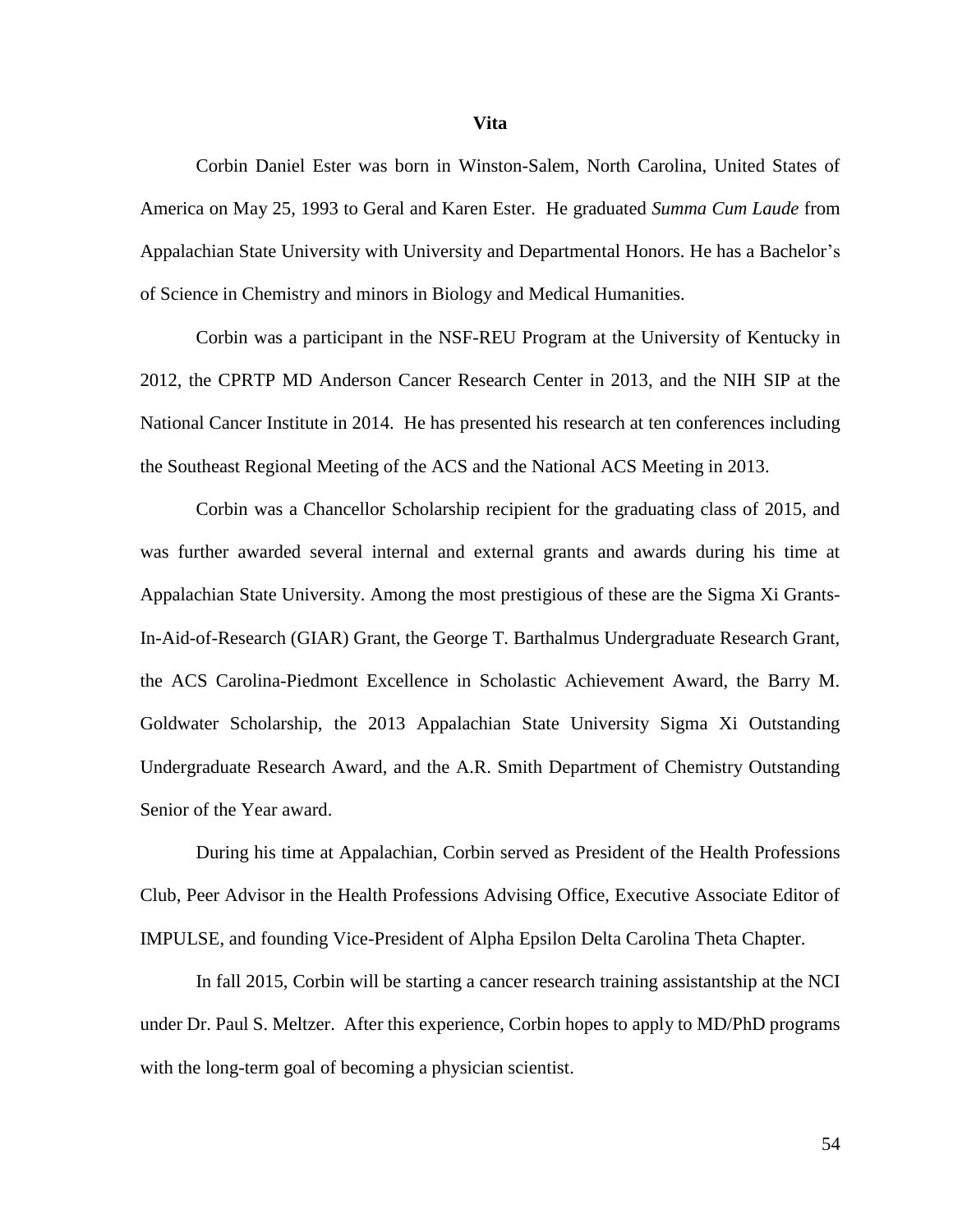# **Appendices**

# **Appendix A – NMR spectroscopy data**

# **Compound B-1**

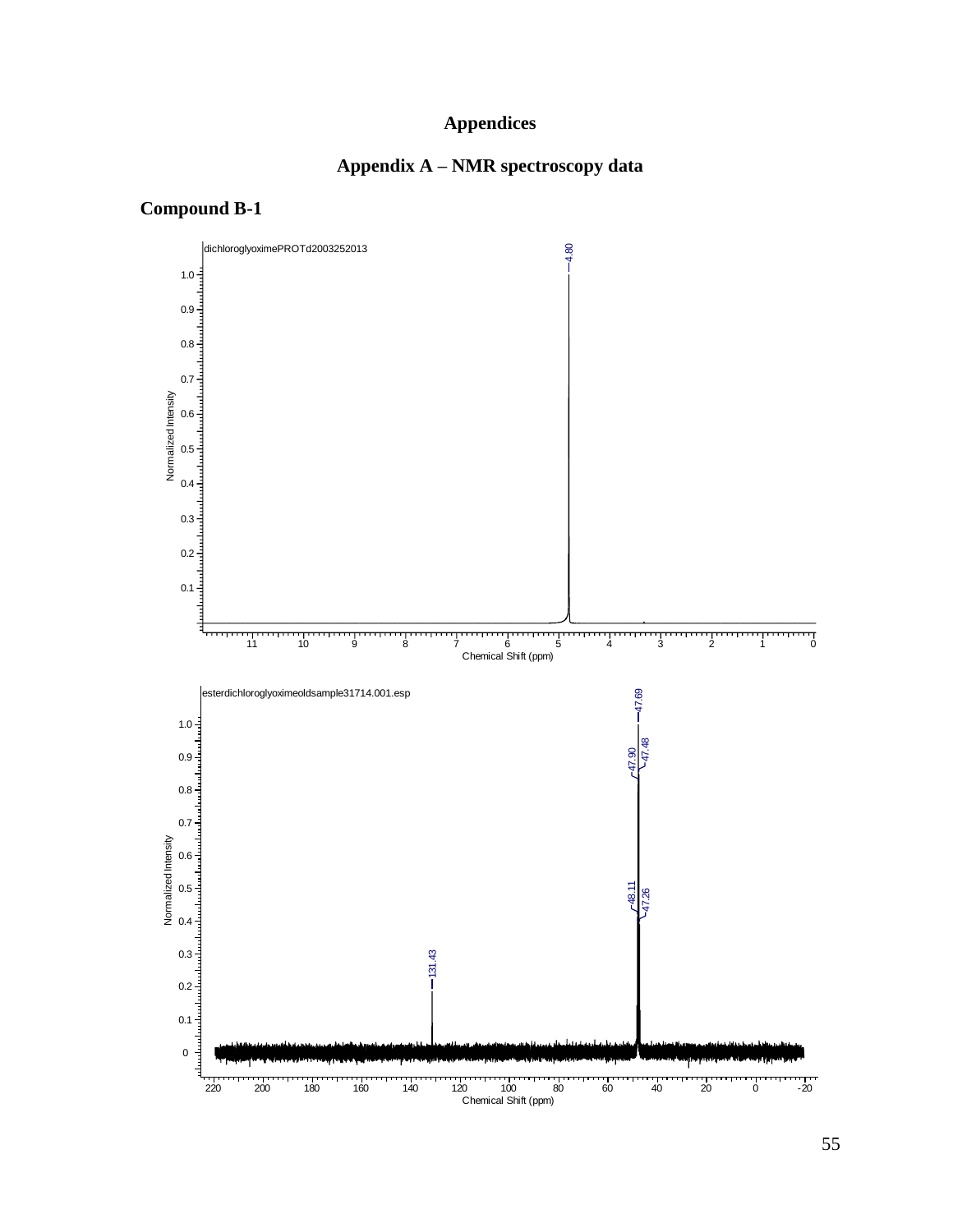# **Compound B-3**

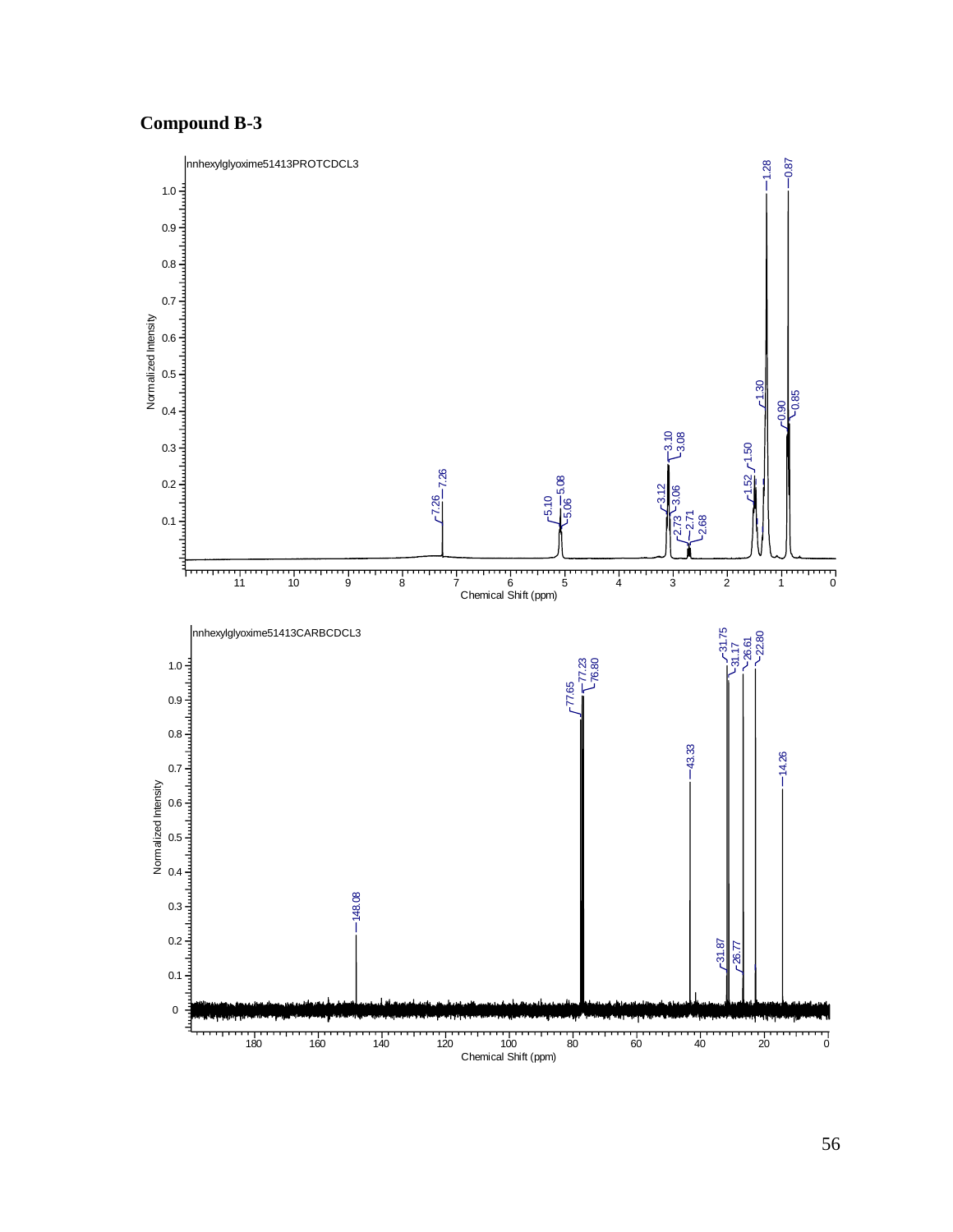# **Compound B-4**



57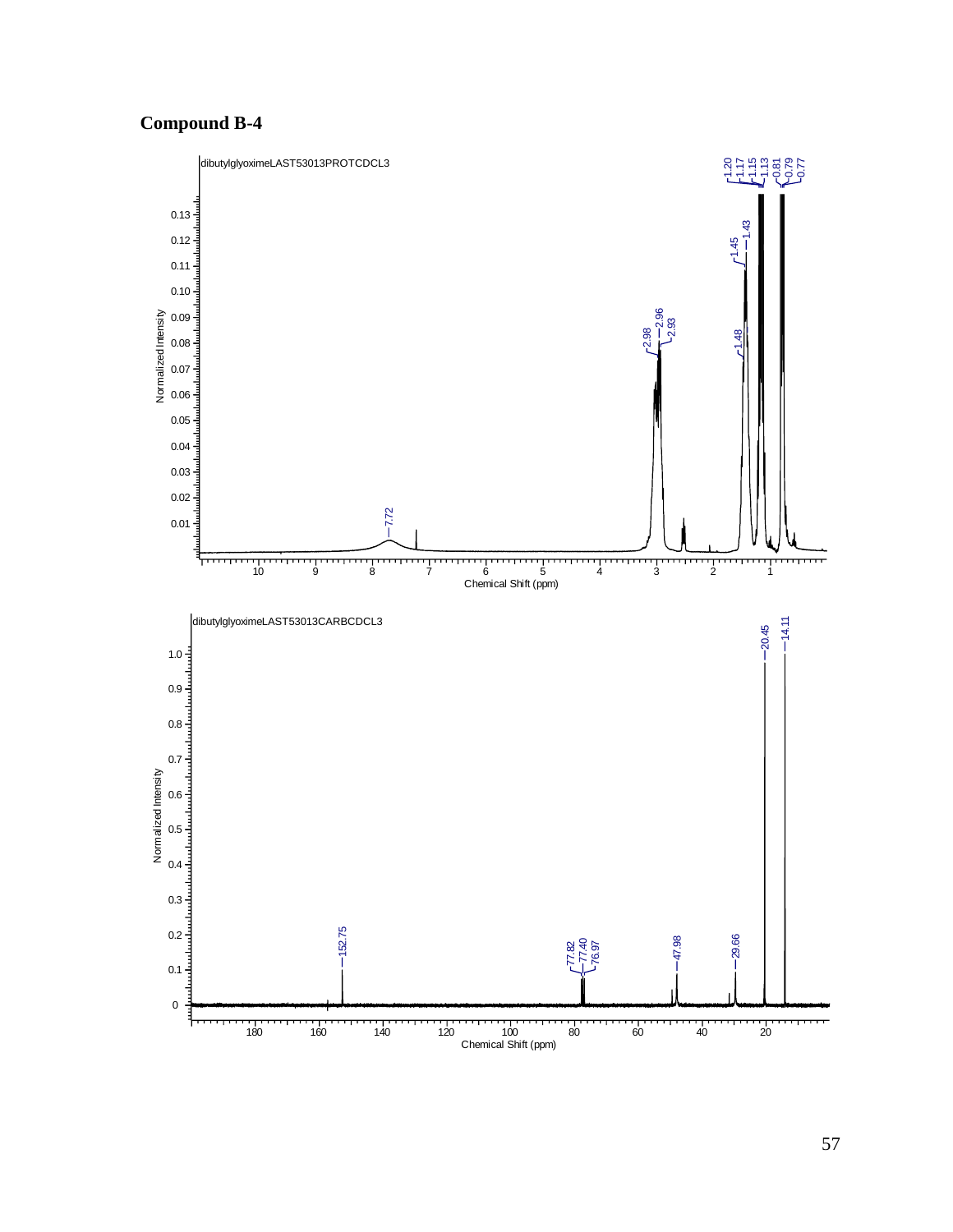# **Compound B-5**

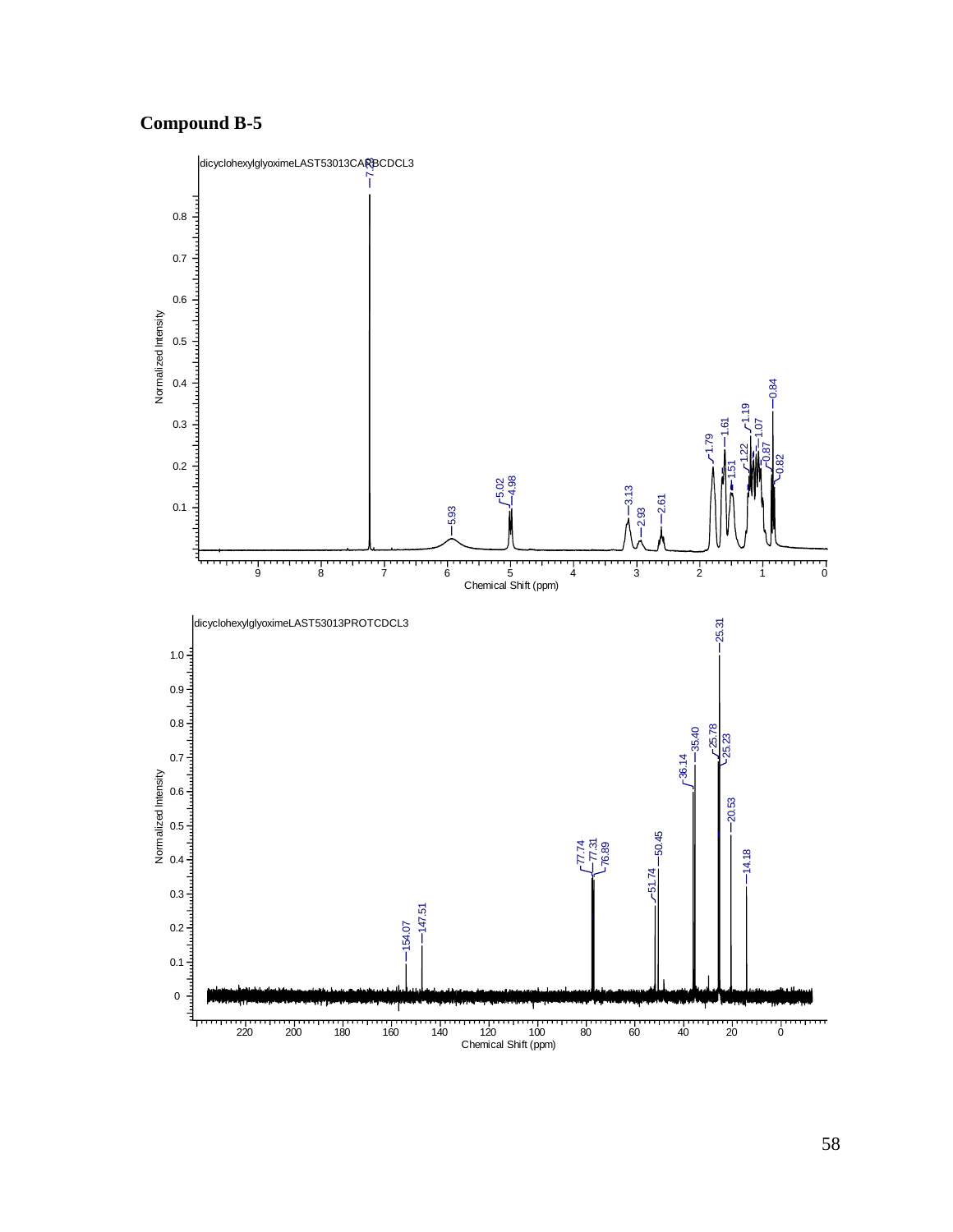# **Compound C-1**

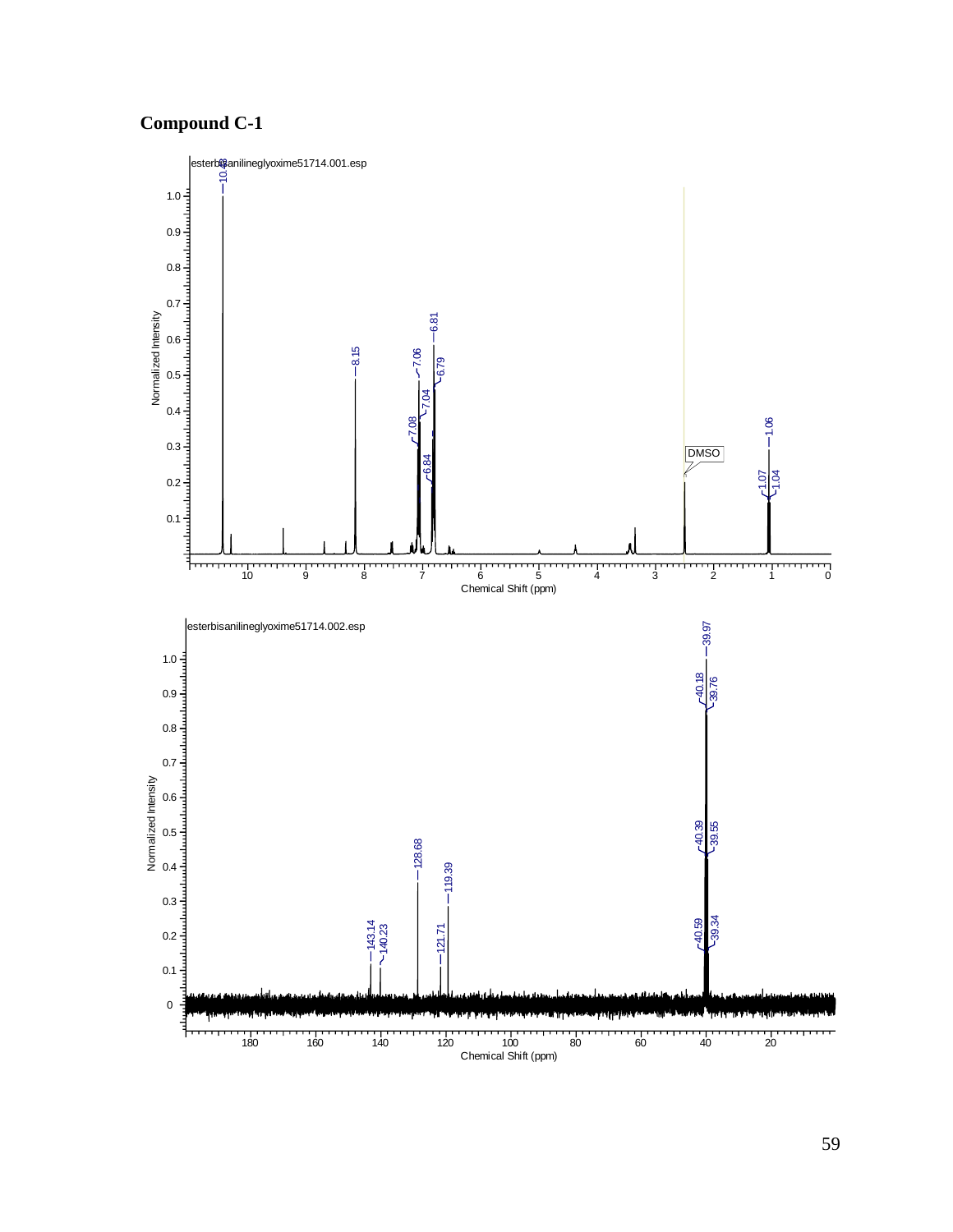# **Compound C-3**

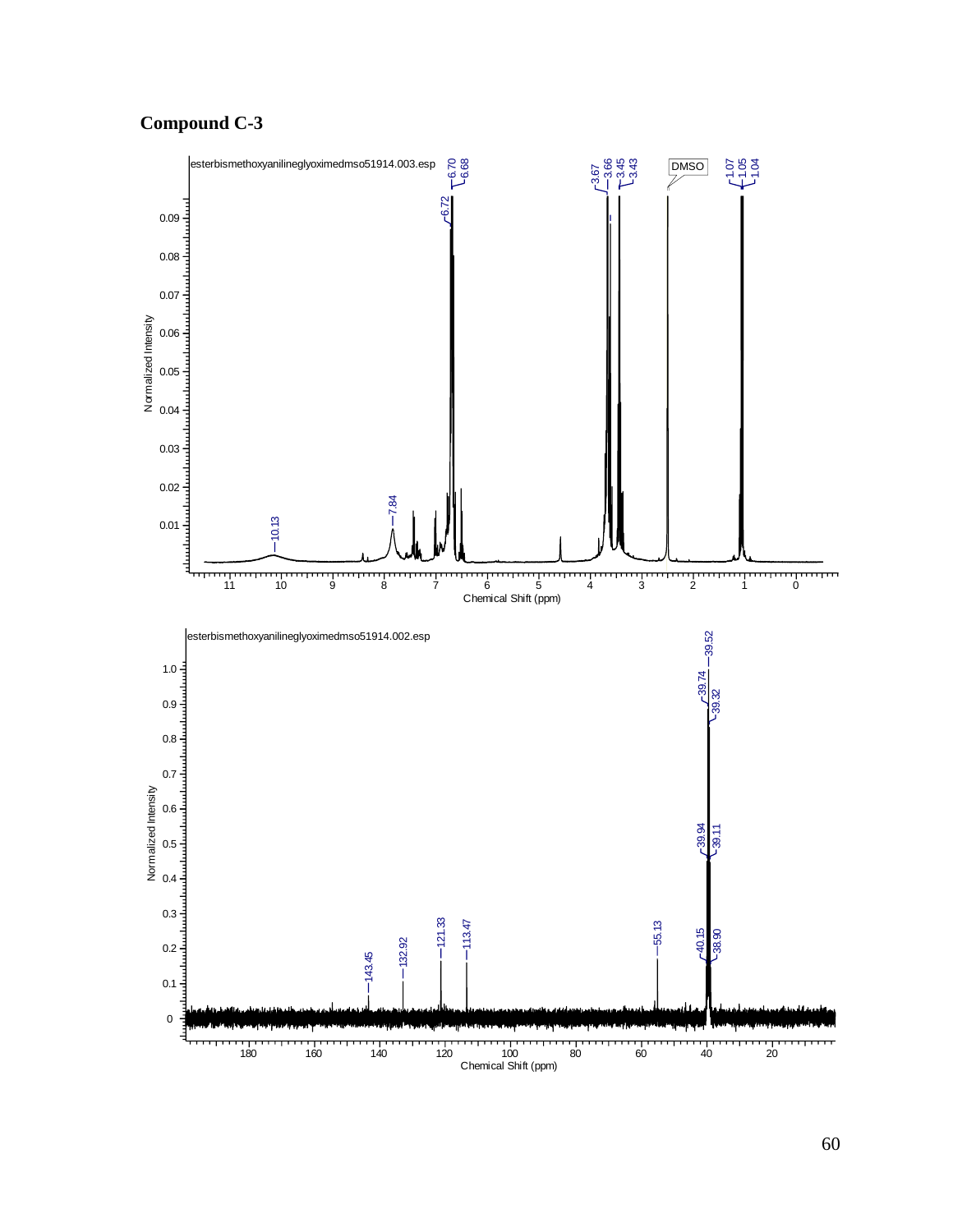# **Compound D-3**

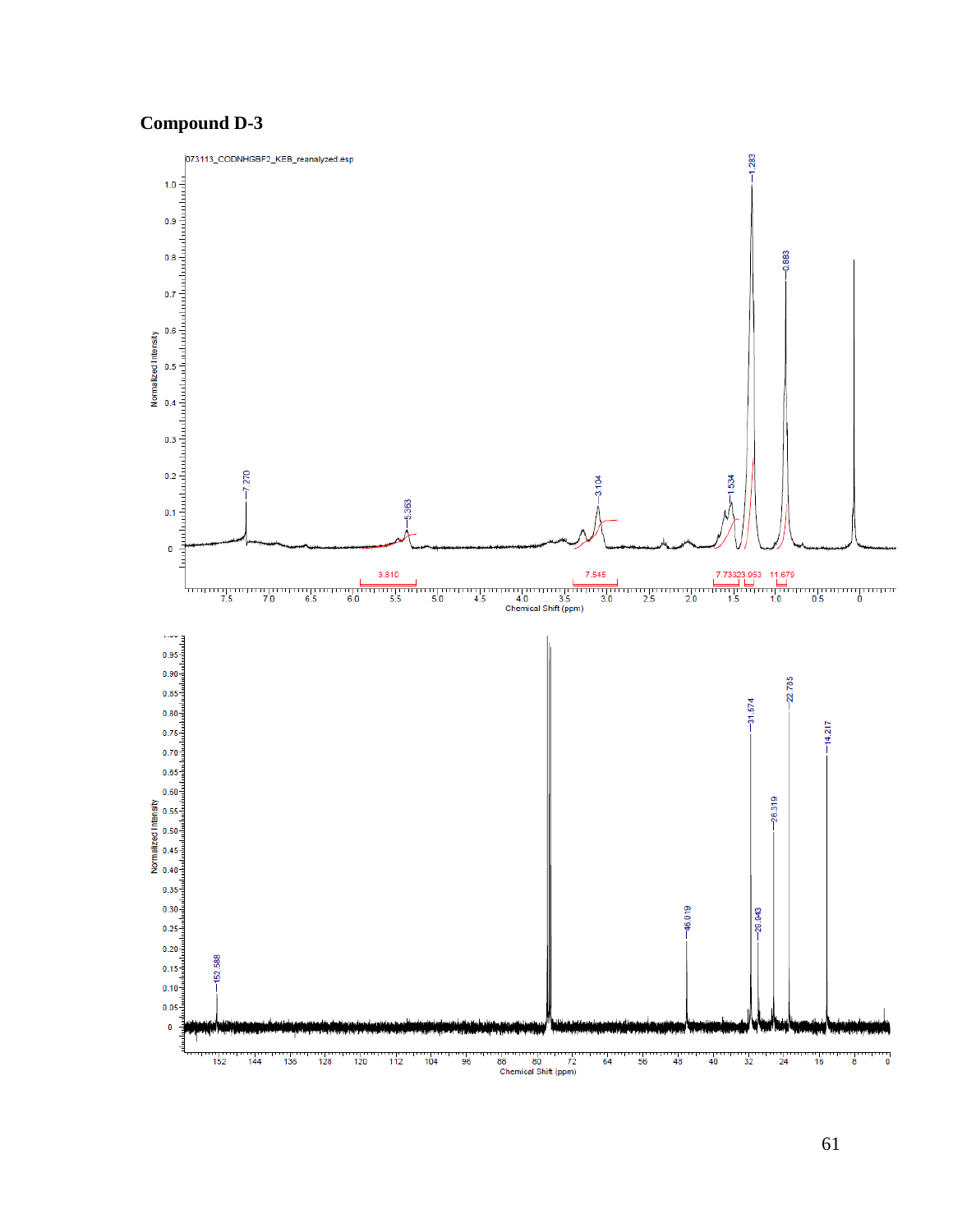# **Appendix B – FTIR spectroscopy data**

# **Compound B-4**





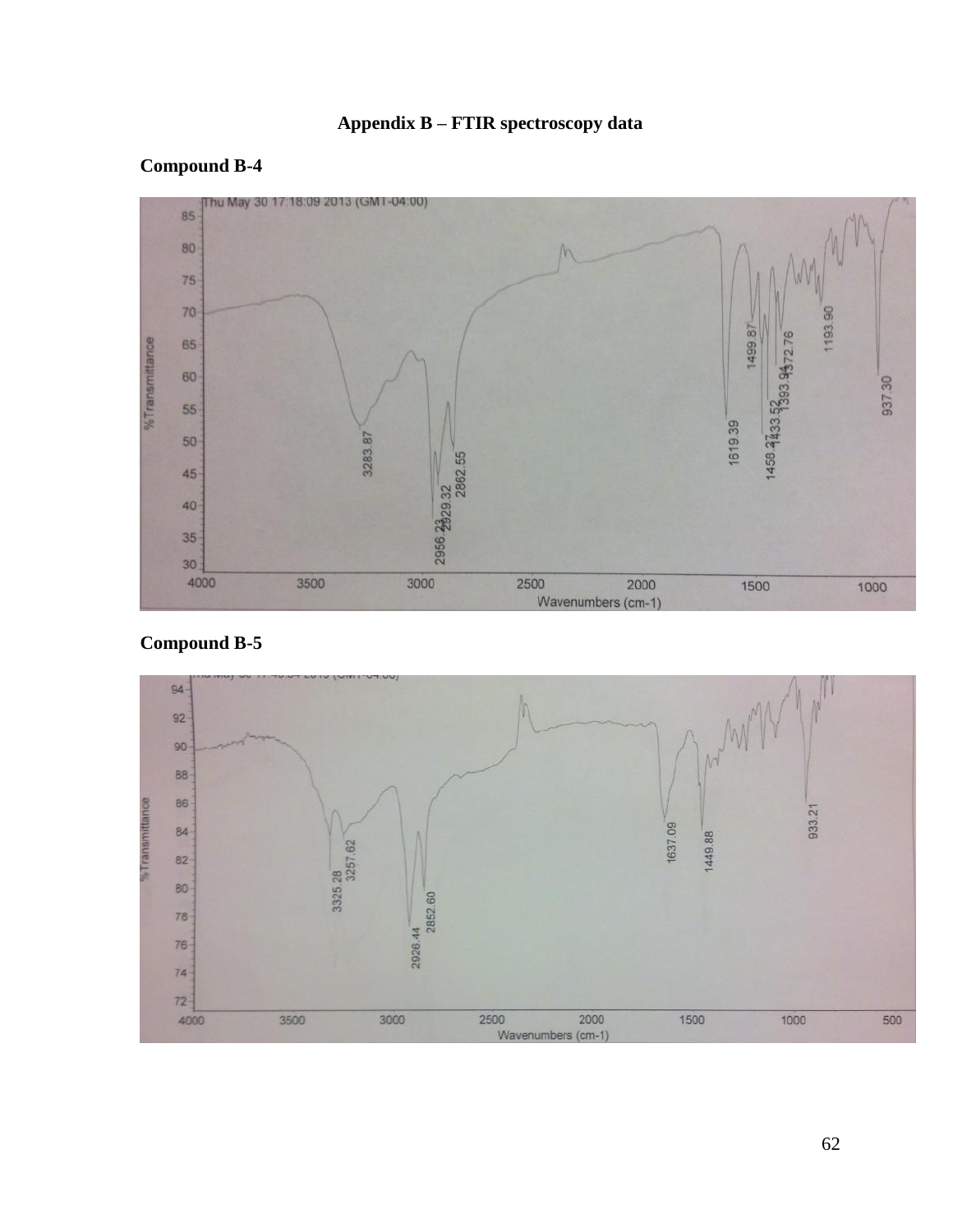**Compound C-1**

**A**



**B**

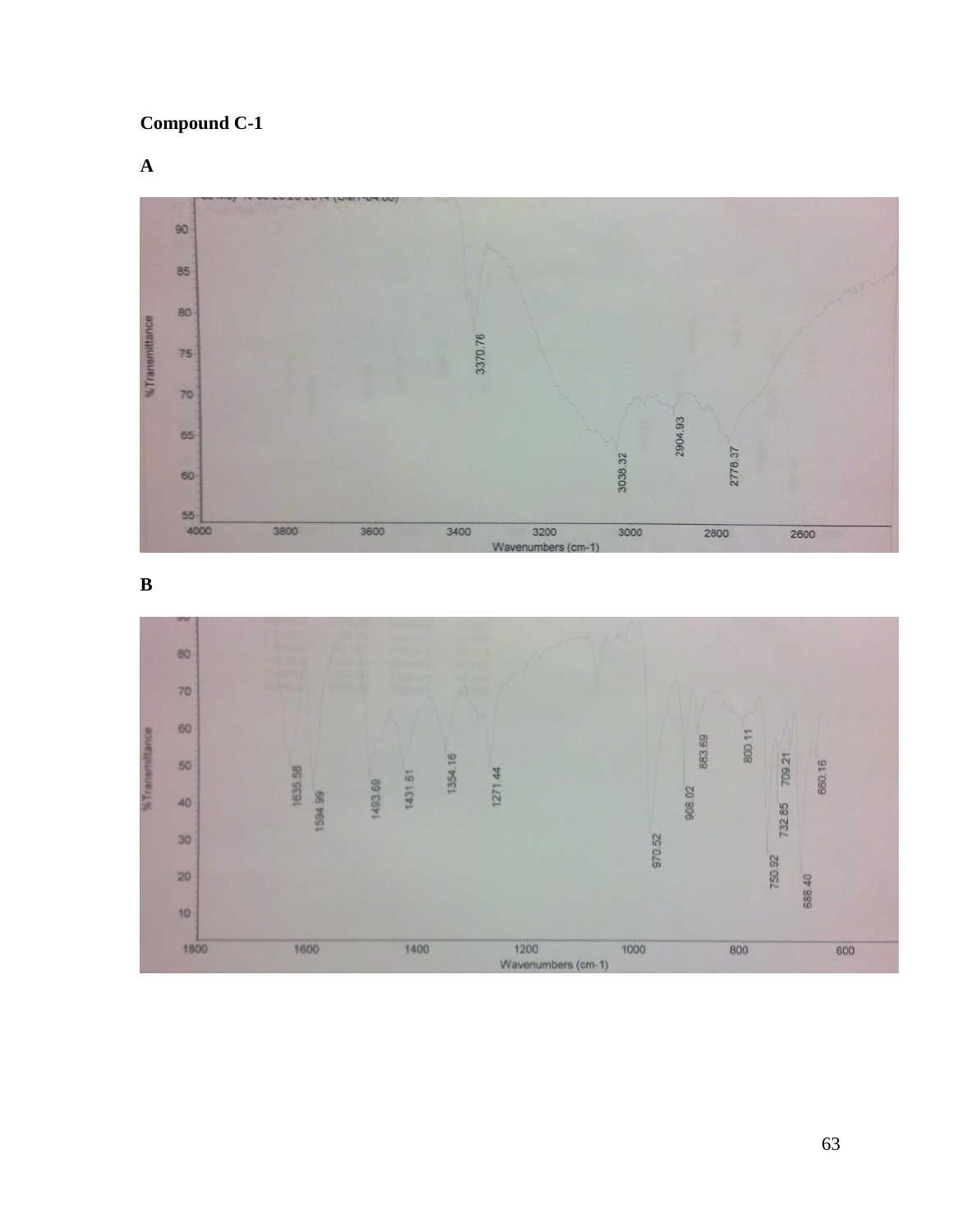**Compound C-3**

**A**



**B**

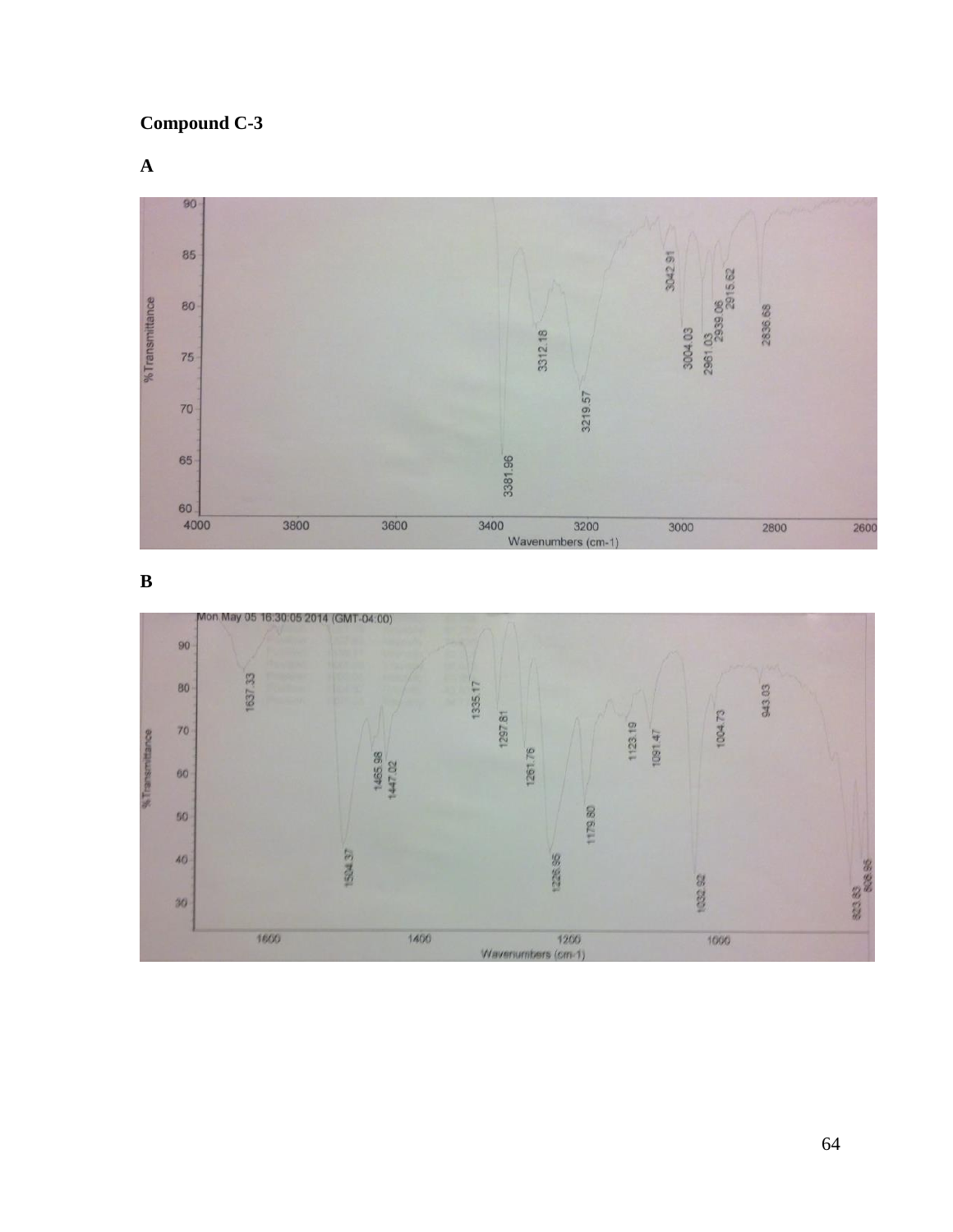# **Compounds B-3 & D-3**

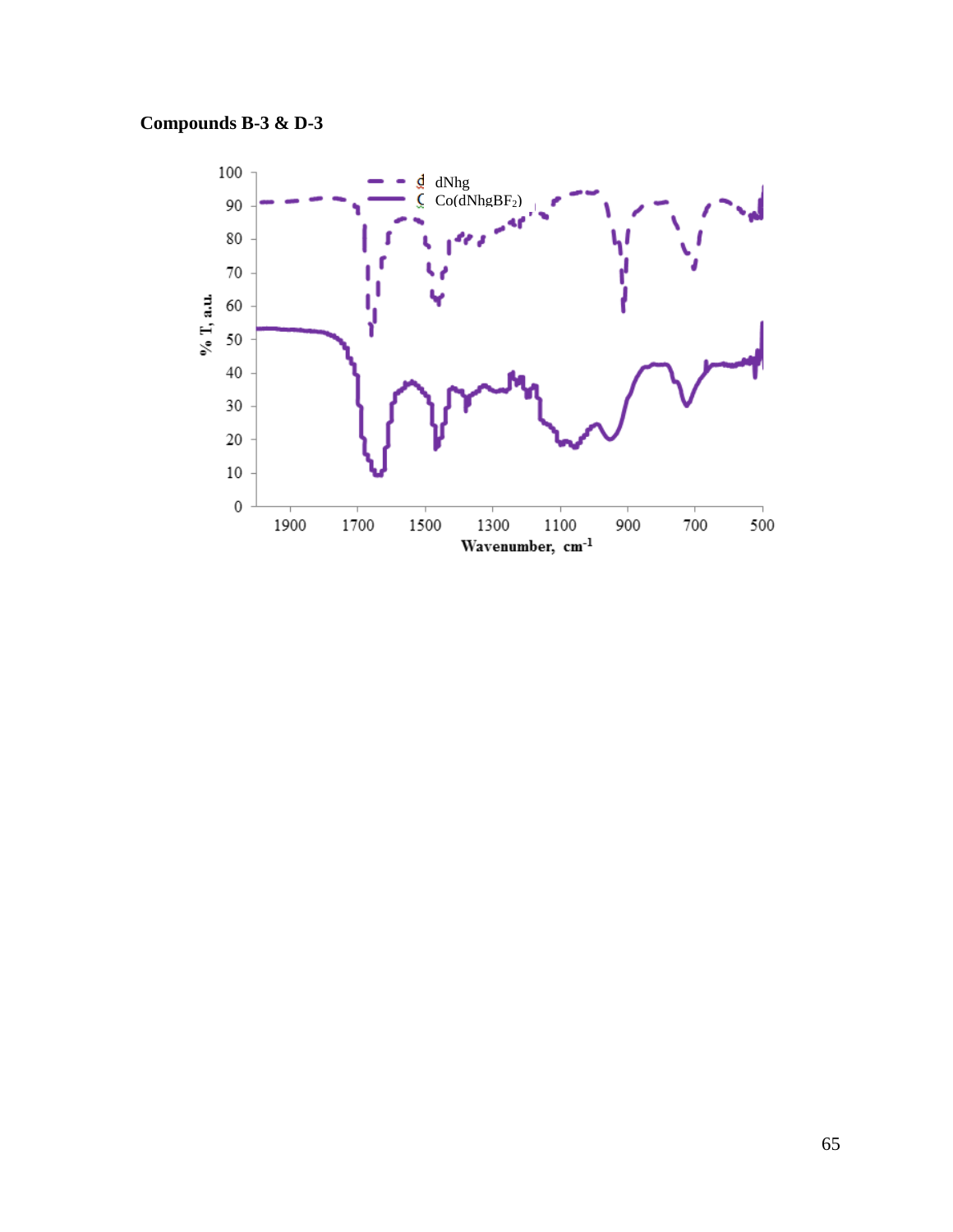



**Compound D-1 (green) and D-2 (blue) in acetonitrile**

# **Compound D-3 in dichloromethane**



**Compound D-4 in dichloromethane**